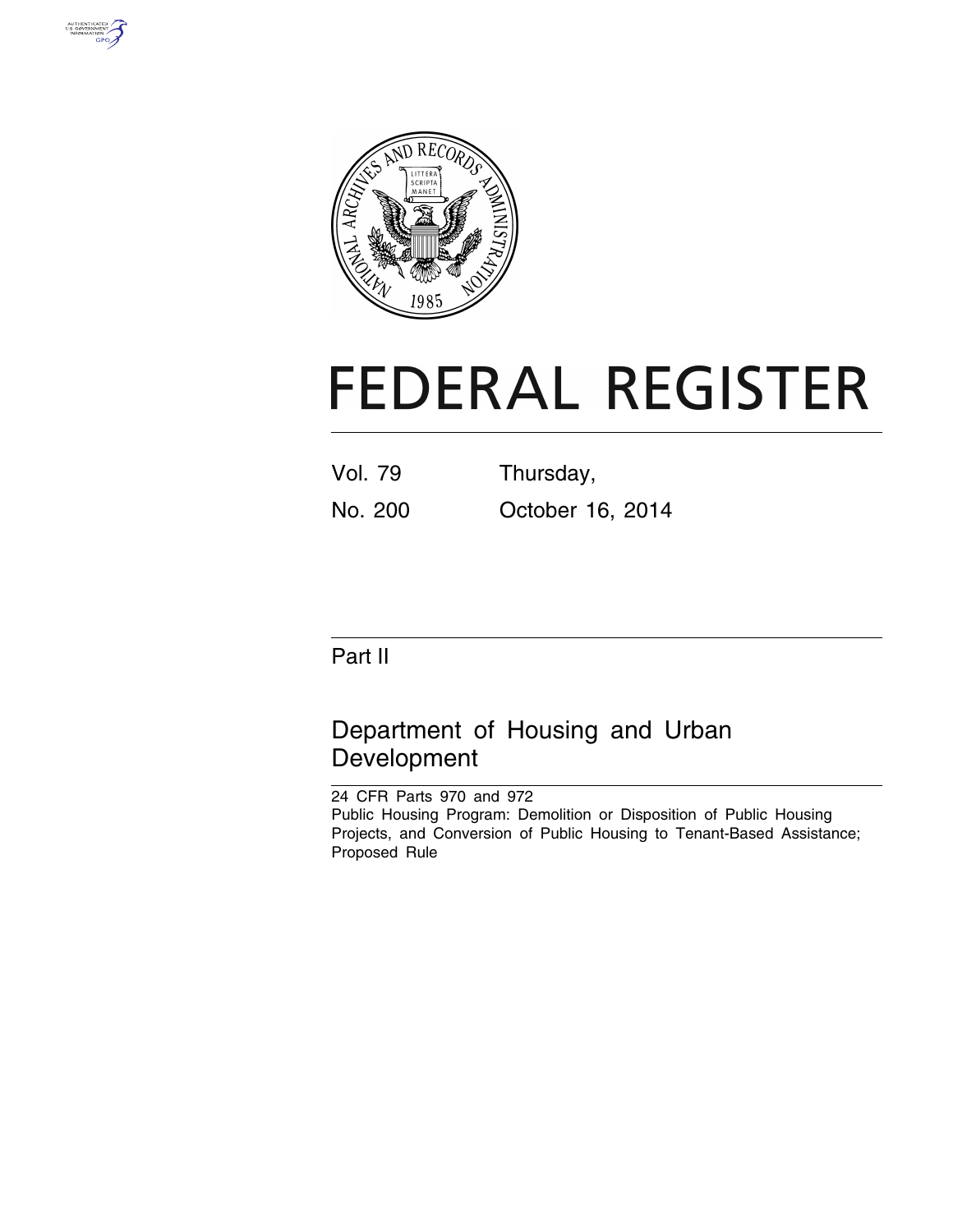# **DEPARTMENT OF HOUSING AND URBAN DEVELOPMENT**

# **24 CFR Parts 970 and 972**

**[Docket No. FR–5399–P–01]** 

**RIN 2577–AC82** 

# **Public Housing Program: Demolition or Disposition of Public Housing Projects, and Conversion of Public Housing to Tenant-Based Assistance**

**AGENCY:** Office of the Assistant Secretary for Public and Indian Housing, HUD. **ACTION:** Proposed rule.

**SUMMARY:** This proposed rule would revise and update HUD's regulations governing the demolition and disposition of public housing. Currently, demolitions and dispositions are approved based on certification by a public housing agency (PHA) that certain conditions are met. This rule increases the oversight of demolition and disposition of public housing by requiring PHAs to submit more detailed justifications supporting such certifications, and specifying the requirements concerning the use of disposition proceeds, and other matters. The rule would also clarify and provide more detail related to existing requirements applicable to demolition and disposition such as resident relocation, and fair housing and civil rights compliance to ensure that PHAs properly abide by such requirements. The rule proposes to allow a PHA to request HUD permission to retain public housing property free of restrictions under the declaration of trust and annual contributions contract. In addition, the rule would update regulatory provisions to conform to certain requirements under the Housing and Economic Recovery Act of 2008, and clarify the definition of ''conversion'' in HUD's conversion of public housing regulations.

**DATES:** *Comment Due Date:* December 15, 2014.

**ADDRESSES:** Interested persons are invited to submit comments regarding this proposed rule to the Regulations Division, Office of General Counsel, Department of Housing and Urban Development, 451 7th Street SW., Room 10276, Washington, DC 20410–0500. Communications must refer to the above docket number and title. There are two methods for submitting public comments. All submissions must refer to the above docket number and title.

1. *Submission of Comments by Mail.*  Comments may be submitted by mail to the Regulations Division, Office of

General Counsel, Department of Housing and Urban Development, 451 7th Street SW., Room 10276, Washington, DC 20410–0500.

2. *Electronic Submission of Comments.* Interested persons may submit comments electronically through the Federal eRulemaking Portal at *[www.regulations.gov.](http://www.regulations.gov)* HUD strongly encourages commenters to submit comments electronically. Electronic submission of comments allows the commenter maximum time to prepare and submit a comment, ensures timely receipt by HUD, and enables HUD to make them immediately available to the public. Comments submitted electronically through the *[www.regulations.gov](http://www.regulations.gov)* Web site can be viewed by other commenters and interested members of the public. Commenters should follow the instructions provided on that site to submit comments electronically.

**Note:** To receive consideration as public comments, comments must be submitted through one of the two methods specified above. Again, all submissions must refer to the docket number and title of the rule.

*No Facsimile Comments.* Facsimile (FAX) comments are not acceptable.

*Public Inspection of Public Comments.* All properly submitted comments and communications submitted to HUD will be available for public inspection and copying between 8 a.m. and 5 p.m. weekdays at the above address. Due to security measures at the HUD Headquarters building, an advance appointment to review the public comments must be scheduled by calling the Regulations Division at 202–402– 3055 (this is not a toll-free number). Individuals with speech or hearing impairments may access this number via TTY by calling the Federal Relay Service, toll-free, at 800–877–8339. Copies of all comments submitted are available for inspection and downloading at *[www.regulations.gov.](http://www.regulations.gov)* 

**FOR FURTHER INFORMATION CONTACT:**  Kathleen Szybist, Program Analyst, Special Applications Center, Office of Public and Indian Housing, Department of Housing and Urban Development, 121 S. Main Street, Suite 300, Providence, RI 02903; telephone number 401–277–8310 (this is not a tollfree number); email *[kathleen.a.szybist@](mailto:kathleen.a.szybist@hud.gov) [hud.gov.](mailto:kathleen.a.szybist@hud.gov)* Hearing- or speech-impaired individuals may access this number through TTY by calling the toll-free Federal Relay Service at 800–877–8339.

#### **SUPPLEMENTARY INFORMATION:**

# **I. Executive Summary**

#### *A. Purpose of Regulatory Action*

*Need for regulation.* HUD last updated its demolition and disposition regulations in 24 CFR part 970 in 2006 (71 FR 62362, October 24, 2006). This regulation is necessary in order to update HUD's regulations in accordance with the Housing and Economic Recovery Act of 2008 (Pub. L. 110–289, approved July 30, 2008) (HERA), which made certain changes to the requirements applicable to qualified PHAs, which are non-troubled PHAs whose public housing and Section 8 units combined are fewer than 550 units. Such PHAs are relieved from annual plan filing requirements, and consequently from demolition and disposition requirements that involve the annual plan. In addition, this regulation is necessary to add clarifications and requirements related to resident consultation, application processing, and other requirements that have until now been placed in notices to PHAs. This regulation would provide the requirements applicable to real property transactions and retention of projects by PHAs, a topic which HUD has addressed in practice under 24 CFR part 85 but which until now has not had specific regulatory standards. Finally, this regulation makes a needed clarification to HUD's regulations at 24 CFR part 972, which govern the conversion of public housing assistance to tenant-based assistance (conversion regulations).

*How this rule would meet the need.*  This rule would promulgate the HERArelated changes and the needed clarifications to the demolition and disposition regulations, would substantially clarify the existing regulations, and correct HUD's conversion regulations.

*Legal authority for the regulation.*  HUD has general authority to make such rules and regulations as needed to carry out its functions, powers, and duties under 42 U.S.C. 3535(d). In addition, HUD has specific authority over the demolition and disposition of public housing under 42 U.S.C. 1437p. HUD has authority over conversion of assistance under 42 U.S.C. 1437t and 1437z–5.

#### *B. Summary of the Major Provisions*

The rule would divide HUD's 24 CFR part 970 into two subparts. Subpart A would comprise the current regulations applicable to demolitions and dispositions of public housing projects as provided under section 18 of the 1937 Act. Subpart B would provide the requirements applicable to real property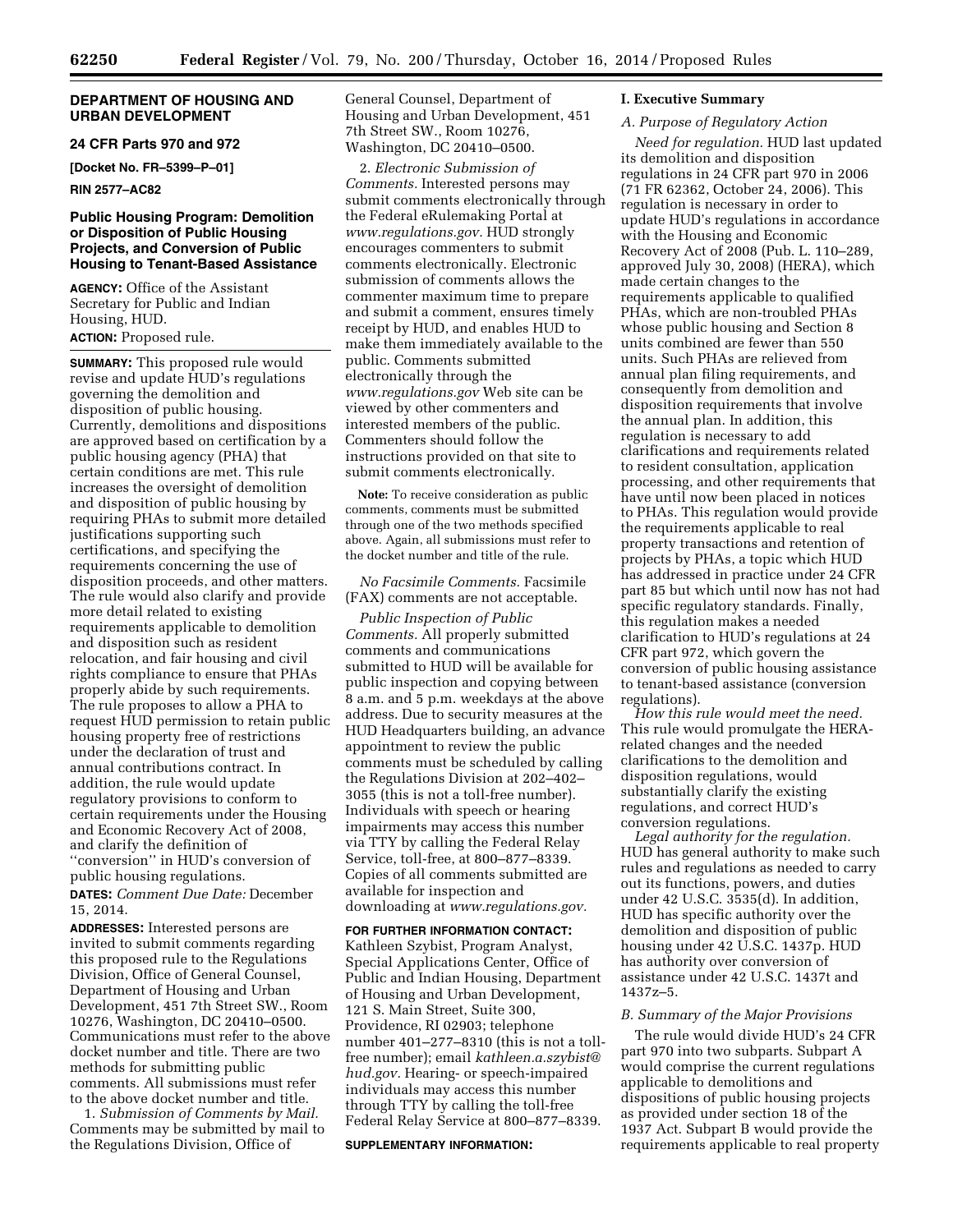transactions and retention of projects by PHAs. Additionally, this rule would issue a clarification to 24 CFR part 972 on conversion of assistance.

#### Subpart A

Rules regarding leasing of the project and reconfiguration of interior space would be tightened to address abuses that have occurred. Currently, 24 CFR 970.3(b)(10) does not limit the purposes for which a lease may be entered into. In order to clarify that leases should not be entered into to avoid obligations under the Annual Contributions Contract (ACC), this proposed rule would clarify this exception to indicate these leases should only be entered into for the limited purposes of allowing an owner-entity to show site control. Thus, the rule at § 970.3(b)(7), would permit, as an exception, the leasing of the entire project only for one year or less for the strictly limited purpose of allowing a prospective owner-entity to show site control in an application for funding for the redevelopment of the project. The rule would clarify that reconfiguration as an exception to demolition may only be done for an authorized use related to the normal operation of public housing and without demolition, as permitted by the ACC.

The material on de minimis demolition, which is allowed by statute, would be revised to ensure that HUD receives a notice of the proposed action before it takes place and ensures that the statutory requirements are being met prior to the action.

Generally, under the currently codified rule and this proposed rule, PHA property must be disposed of for fair market value (FMV). While the current rule, as an exception to the requirement that PHA property generally must be disposed for FMV, allows for the disposition of public housing for less than FMV if there is a commensurate public benefit to the community, the PHA, or the Federal Government, there are no further requirements ensuring that commensurate benefit is actually obtained. The proposed rule would add informational requirements to ensure that commensurate public benefit is actually being obtained for these types of dispositions. The information required would include anticipated future use of the property, a detailed description of any housing to be located on the property, the length of time the future use would be maintained, and other pertinent information.

The rule would strengthen the application and resident consultation requirements. Regarding application requirements, the rule would enhance the information provided with the application to ensure that HUD has enough information regarding the action to make sure the PHA's supporting certifications are correct so that HUD makes the appropriate decision. Demolition requests would (as the statute requires), be granted unless HUD has or obtains information contrary to the supporting certification of the PHA, or the application was not developed in consultation with the affected residents and appropriate local government officials.

Regarding resident consultation, the proposed rule would provide more specificity to the resident consultation requirements to give PHAs better guidance and to ensure that resident consultation is as effective as possible. The rule would require the supporting evidence to include a description of the process of the consultations summarizing the dates, meetings, and issues raised by the residents and the PHA's responses to those issues; meeting sign-in sheets; any written comments submitted by affected residents/groups along with the PHA's responses to those comments; and any certifications or other written documentation that the PHA receives from the resident advisory board (RAB) and resident council regarding resident support or opposition.

Regarding the relocation of residents made necessary by demolition or disposition, the rule would continue to incorporate the requirement that the housing being offered must meet Housing Quality Standards (HQS) (or such successor standard that HUD may adopt) and be in a location ''not less desirable'' than the housing the resident is being displaced from. However, the currently codified regulation does not define a ''not less desirable'' location. The proposed rule would define the ''not less desirable'' location, within the definition of ''comparable housing,'' as not less desirable than the original neighborhood in terms of access to public transportation, employment, education, service, child care, medical services, shopping, recreational, and other amenities, considered in the aggregate (such that, for example, a large increase with respect to shopping and employment would outweigh a small deficit as to recreation).

The proposed rule would also strengthen the notice to be provided to residents who would be relocated. The written notice would have to include a statement that the demolition, disposition, or combined application has been approved and that the action will occur, and a description of the process to relocate the residents. The

written notice must be provided through an effective means of communication to persons with disabilities in accordance with 24 CFR 8.6 and in the appropriate non-English language or languages to persons with limited English proficiency as needed. The rule would specify that the notice must include a description of the (statutorily required) housing counseling services that will be available, including mobility counseling, and how a resident may access those services. The timing of the notice to residents would be specified as at least 90 days prior to the displacement date, except in cases of imminent threat to health and safety, but not before HUD has approved the application.

The rule would codify HUD's practice of allowing for timely demolitions made necessary by natural disasters and accidents to ensure the health and safety of residents. In such a case, if the PHA rebuilds the same number of dwelling units or non-dwelling structures that comprised the demolished project, the demolition (and any additional demolition required to carry out the redevelopment) shall not be subject to 24 CFR part 970. If the PHA rebuilds less than all of the demolished structures or the project, the PHA shall submit a demolition application under this part within one year of such demolition to formalize and request official HUD approval for the action under this part.

There has been increased frequency of dispositions that remove all of the housing and other property in a PHA's inventory. To clarify the PHA's obligations in this situation, a section would be added to require that once the action is complete and the PHA has no plans to develop any additional units, the PHA shall not expend any remaining Operating Funds, including operating reserves, other than for purposes related to the close-out of its public housing inventory, including audit requirements required by this section. Any remaining Operating Funds (including operating reserves and any unspent asset-repositioning fees received pursuant to 24 CFR 990.190(h)) would be required to be returned to HUD within 90 days of the date of removal of the project. The PHA may spend no more of its Capital Funds other than, with HUD approval, amounts required to close out contract obligations incurred prior to HUD's approval of the action.

The proposed rule would add civil rights requirements, including documentation that the PHA is not in violation of any civil rights law, compliance agreement, settlement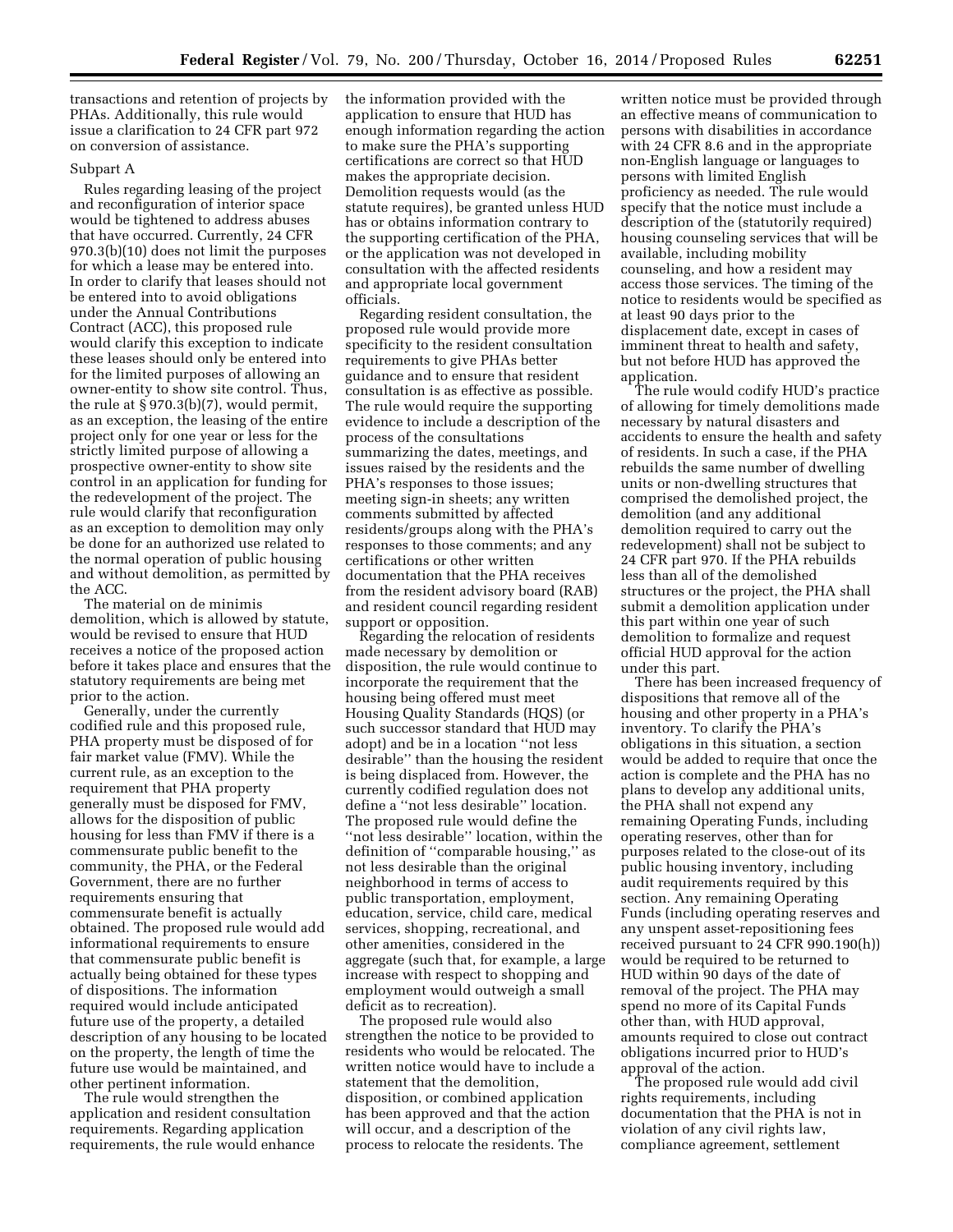agreement, or court order. Certifications would be required that the action will not violate any such law, settlement, order or other nondiscrimination requirements, and does not serve to maintain or increase segregation based on race, ethnicity, or disability. The rule would require a description of the civil rights-related characteristics (including race, color, religion, sex, national origin, familial status, and disability) of both the residents who will be displaced by the action, the residents anticipated to remain in a public housing project that is partially demolished or disposed of, and of the residents on the PHA's waiting list (by bedroom size). The purpose of these requirements is to ensure that PHAs that request demolition or disposition are not in violation of any civil rights-related laws, agreements, or orders.

Finally, the rule would revise currently codified § 970.35, ''Reports and records'' to strengthen HUD's oversight and monitoring of demolition and disposition actions.

#### Subpart B

The proposed rule would add a subpart B to 24 CFR part 970, to allow PHAs and other owners of public housing to retain public housing property, including dwelling units, without the use restrictions under the ACC and Declaration of Trust (DOT). Section 18 does not apply to cases where a PHA retains property, rather than disposing of it to another party.

#### Part 972—Conversion of Assistance

HUD is also proposing to revise the definition of ''conversion'' in the part 972 regulations that cover both voluntary and required conversion of public housing to tenant-based assistance to more accurately reflect what ''conversion'' means in the relevant statutory sections (for voluntary conversion, section 22 of the 1937 Act (42 U.S.C. 1437t); for required conversion, section 33 of the 1937 Act (42 U.S.C. 1437z–5). Currently, the regulations at 24 CFR 972.103 and 972.203 (for voluntary and required conversion, respectively), define conversion as the removal of public housing units from the inventory of a Public Housing Agency (PHA), and the provision of tenant-based, or projectbased assistance for the residents of the PHA. While it is true that under the statutes the residents of a project undergoing conversion may be provided with alternate housing including project-based assistance, the statute provides that the conversion is only from public housing to tenant-based assistance. Therefore, HUD is proposing

to revise these definitions accordingly to remove the reference to project-based assistance.

# *C. Costs, Benefits, and Transfers*

# Costs and Benefits

The inception of this proposed rule does not come from a perceived market failure, but rather, from the desire to strengthen and streamline the demolition and disposition processes to reflect changes that have occurred in the public housing program over the last 20 years. As such, while this proposed rule would marginally increase the administrative burden, it would provide greater clarity regarding the demolition and disposition process.

The rule adds increased clarity and guidance to assist PHAs in determining when a demolition and/or disposition may be appropriate for their public housing inventories (e.g., so a PHA would be less likely to put the time into preparing and submitting an application to HUD that would not meet the criteria necessary for HUD approval and thus would not waste its or HUD's staff time and resources. Based on the clarified and new guidance in the rule, some PHAs may sometimes opt not to apply for demolition/disposition and instead pursue other HUD tools—e.g., CFFP financing—for their public housing stock).

The rule adds increased clarity and guidance on what HUD will require to approve an application submitted by a PHA (e.g., HUD will re-do the paperwork burden—HUD form—to make the application easier to fill out by PHAs). Applications submitted by PHAs will be more likely to be approved by HUD because PHAs will be better able to show they are meeting the applicable HUD criteria. Further, HUD's review time will likely be significantly reduced, a benefit to both PHAs and HUD.

On average, HUD's special application center (SAC) estimates that the total additional administrative burden as a result of this rule is 162 hours per application per year. Each year, the center receives between 150 and 200 applications for demolition and or disposition. If HUD assumes that the average hourly rate is \$200, the total compliance cost would be between \$4.86 million and \$6.48 million a year. For example, the proposed rule would require that the determination of obsolescence be found by an independent architect or engineer that is not a regular employee of the PHA  $(S\,970.15(a)(2)).$ 

In addition, units that are demolished or disposed of do not receive full funding under the public housing

operating and capital funds. Under the public housing program, these units receive a proration and under the capital funds, they receive replacement housing factor funds. Funds retained under the capital fund program are redistributed to PHAs (including the applying PHA) by formula. The same units removed from the inventory and the PHA will no longer receive operating funds for those units, but the PHA will also not have any operating or maintenance expenses for those units.

The proposed rule would create very little additional financial flux. It is likely that the proposed rule may generate up to \$2.23 million in additional compliance costs. These costs would constitute transfers to architects, engineers, lawyers, accountants, etc. For example, the proposed rule requires that the determination of obsolescence be found by an independent (that is not a regular employee of the PHA) architect or engineer.

# **II. Background**

The Quality Housing and Work Responsibility Act of 1998 (Pub. L. 105– 276, approved October 21, 1998) (QHWRA) made extensive amendments to the United States Housing Act of 1937 (42 U.S.C. 1437 *et seq.*) (1937 Act) for the purpose of reforming and improving HUD's public housing and tenant-based Section 8 housing assistance programs. Prior to QHWRA, HUD had to make specific findings regarding the obsolescence and the cost of rehabilitation of public housing, prior to approving any demolition or disposition of public housing. At that time, the Nation's public housing supply had a large stock of dilapidated and unusable housing. QHWRA, among other things, amended section 18 of the 1937 Act (42 U.S.C. 1437p) to allow for demolition if the PHA requesting demolition certifies to HUD that: (1) The project or portion of the public housing project is obsolete as to physical condition, location, or other factors, making it unsuitable for housing purposes; and (2) no reasonable program of modifications is cost-effective to return the public housing project or portion of the project to useful life.

The 1937 Act provides that, in the case of partial demolition, the PHA must certify that the demolition will help to ensure the viability of the remaining portion of the project. In the case of disposition by sale or transfer, the PHA must certify that: (1) Conditions in the area surrounding the project adversely affect the health or safety of the residents or the feasible operation of the project by the PHA; or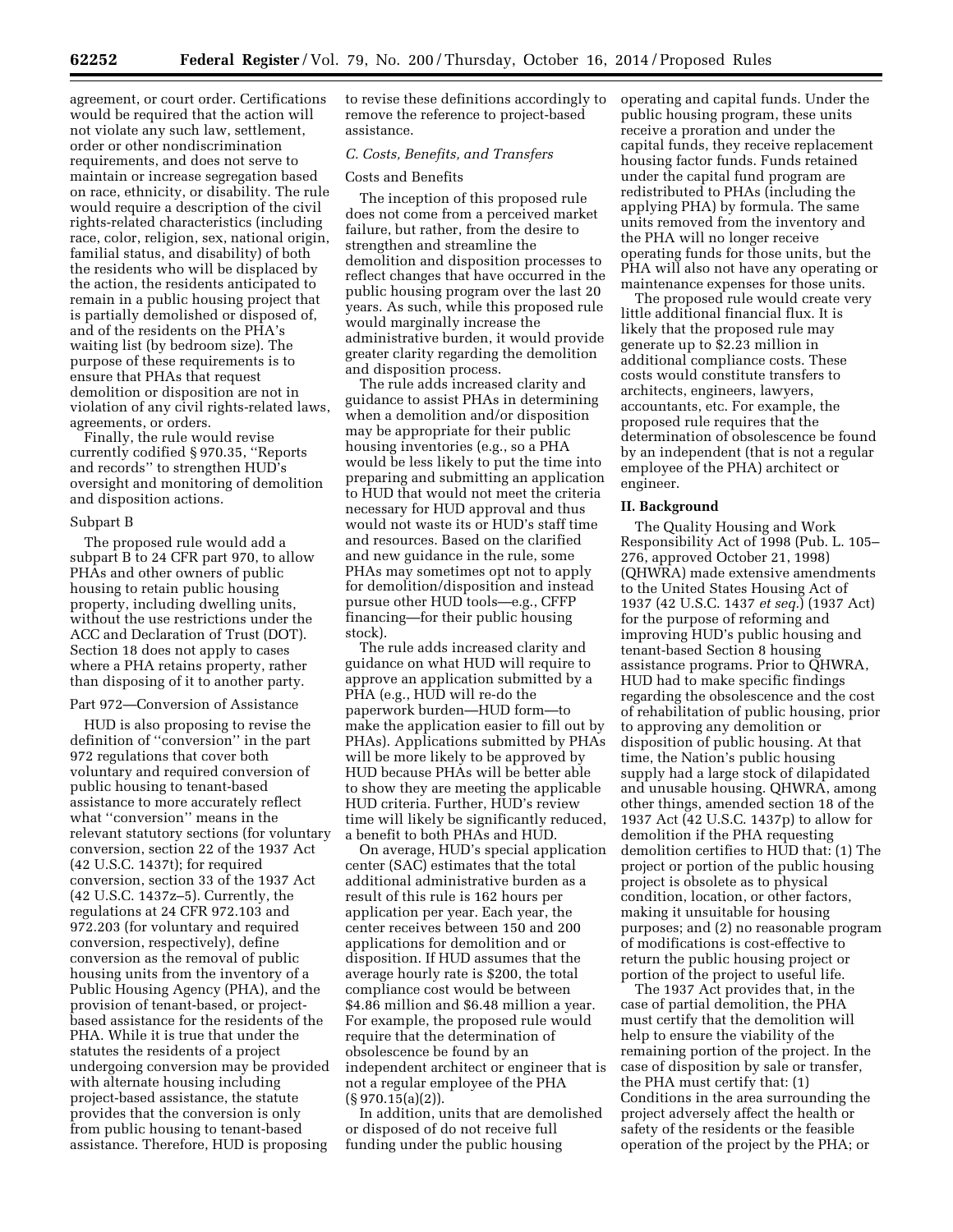(2) disposition allows the acquisition, development, or rehabilitation of other properties that will be more efficiently or effectively operated as low-income housing. The PHA may also certify that the disposition is appropriate for other reasons, as long as those reasons are in the best interests of the residents and the PHA; consistent with the goals of the PHA as set forth in the PHA plan; and otherwise consistent with the goals of the 1937 Act. In the case of both demolition and disposition, the 1937 Act contains specific requirements to which the PHA must certify for notice to residents residing in the project 90 days prior to the action. Residents to be displaced, by statute, must be offered replacement housing, which may include tenant-based or project-based vouchers in addition to other public housing.

There are several other statutory requirements governing demolition and disposition of public housing that relate to the following: Resident and local government consultation; the PHA planning process; relocation rights of residents; the use of the proceeds that result from disposition; residents' opportunity to purchase the property subject to disposition in the case of a proposed disposition; consolidation of occupancy; demolition of a minimum number of units under an exception to many of the requirements of the statute (de minimis demolition); and the nonapplicability of the Uniform Relocation Assistance and Real Property Acquisition Policies Act (42 U.S.C. 4601 *et seq.*) (URA) to demolition and disposition (section 18(g) of the 1937 Act (42 U.S.C. 1437p(g)) (although displaced residents have specific rights to be relocated, and the PHA specific relocation responsibilities, including payment of the actual and reasonable relocation expenses of residents being displaced, section 18(a)(4)(B) of the 1937 Act (42 U.S.C. 1437p(a)(4)(B))).

In accordance with section 18(a) of the 1937 Act (42 U.S.C. 1437p(a)), HUD approves a demolition or disposition application from a PHA as long as the proper certification is made and the specified requirements are met. The only statutory exceptions to this requirement are: (1) That the PHA's certifications pertaining to the demolition or disposition are inconsistent with information and data that is made available to HUD or that is requested by HUD; and (2) the PHA did not comply with the resident and local government consultation process. Under exception (1) HUD has the statutory right to request ''information and data'' regarding the proposed action in order to ascertain whether the PHA's

certifications do in fact comport with the facts (see section 18(b)(1) of the 1937 Act (42 U.S.C. 1437p(b)(1)).

# **III. This Proposed Rule**

HUD's demolition and disposition regulations (24 CFR part 970), were promulgated by a final rule published on October 24, 2006, at 71 FR 62362, and no significant changes to the regulations have been made since that date.1 The Housing and Economic Recovery Act of 2008 (Pub. L. 110–289, approved July 30, 2008) (HERA) made certain changes to the requirements applicable to qualified PHAs, as this term was defined by section 2702 of HERA, and these changes therefore require certain corresponding changes to HUD's demolition and disposition regulations. However, as recent notices issued by HUD's Office of Public and Indian Housing (PIH) reflect, HUD has clarified, through such notices, existing regulatory requirements applicable to demolition and disposition, such as resident consultation, application processing, and PHA Plan requirements because the regulations did not provide the details that PHAs needed to execute the requirements as contemplated by law.2 Therefore, as more fully discussed below, this proposed rule revises HUD's demolition and disposition regulations to add the details and further clarify certain requirements as presented in recent notices issued by PIH.

# **Proposed Organization of Part 970**

This rule proposes to divide HUD's regulations on demolition and disposition in 24 CFR part 970 into two subparts. Subpart A would comprise, with revisions, the current regulations applicable to demolitions and dispositions of public housing projects as provided under section 18 of the 1937 Act. Subpart B would provide the requirements applicable to real property transactions and retention of projects by PHAs, to which 24 CFR part 85, which provides the administrative requirements for grants and cooperative agreements to state, local, and federally recognized Indian tribal governments, would apply. Part 85 does not apply to subpart A, as subpart A is issued pursuant to a superseding statutory

authority, 42 U.S.C. 1437p. This nonapplicability is consistent with 24 CFR 85.31(b), which provides an exception to part 85 for real property pursuant to Federal statutes.

# *A. Purpose and Applicability (Subpart A)*

*Purpose (§ 970.1).* Section 970.1, which addresses the purpose of the part 970 regulations, would be revised to reflect the new structure of the regulations.

*Applicability (§ 970.3).* The applicability of subpart A, as stated in § 970.3, would be revised to reflect changes to the applicability of the regulations. A new § 970.3(b)(1) would exempt from applicability, of the part 970 regulations, those public housing projects that PHAs apply to retain under subpart B of this rule. The current § 970.3(b)(1), which exempts PHAowned section 8 housing, or housing leased under former sections 10(c) or 23 of the 1937 Act, would be redesignated as  $\S 970.3(b)(2)$ , and the current § 970.3(b)(2), which exempts demolition or disposition before the date of funding availability (DOFA) of property acquired incident to the development of a public housing project, would be redesignated at § 970.3(b)(3). The conveyance exception for providing homeownership opportunities under § 970.3(b)(3) would be redesignated as § 970.3(b)(4) and revised to clarify that this homeownership exception applies to certain specified homeownership opportunities for low-income families. In addition, the references to specific homeownership programs would be updated to reflect new homeownership programs since the regulations were promulgated in 2006. Discontinued programs like the section 5(h) homeownership program (section 5(h) of the 1937 Act (42 U.S.C. 1437c(h)) would remain referenced in this section to reflect the continued applicability of the part 970 regulations to any units that remain to be administered under these discontinued programs.

The exception for the leasing of nondwelling space incidental to the operation of the PHA is updated and clarified in proposed § 970.3(b)(5). Agreements with third parties in the form of leases or license agreements, only insofar as they are for authorized non-dwelling purposes related to public housing, are permitted, provided that such an agreement benefits the PHA and its residents; is consistent with the PHA's plan, as determined by HUD; is consistent with the PHA's annual contributions contract (ACC); and is approved in writing by HUD.

 $^{\rm 1}$  Certain technical corrections were made to the regulations by a January 23, 2008, final rule published at 73 FR 3868.

<sup>2</sup>See Notice PIH 2012–7, issued February 2, 2012, pertaining to demolition/disposition of public housing and associated requirements; Notice PIH– 2011–18, issued April 12, 2011, providing guidance on re-occupying public housing units proposed or approved for demolition, disposition, or transition to homeownership; Notice PIH–2008–17, providing guidance in the disposition of certain public housing assets.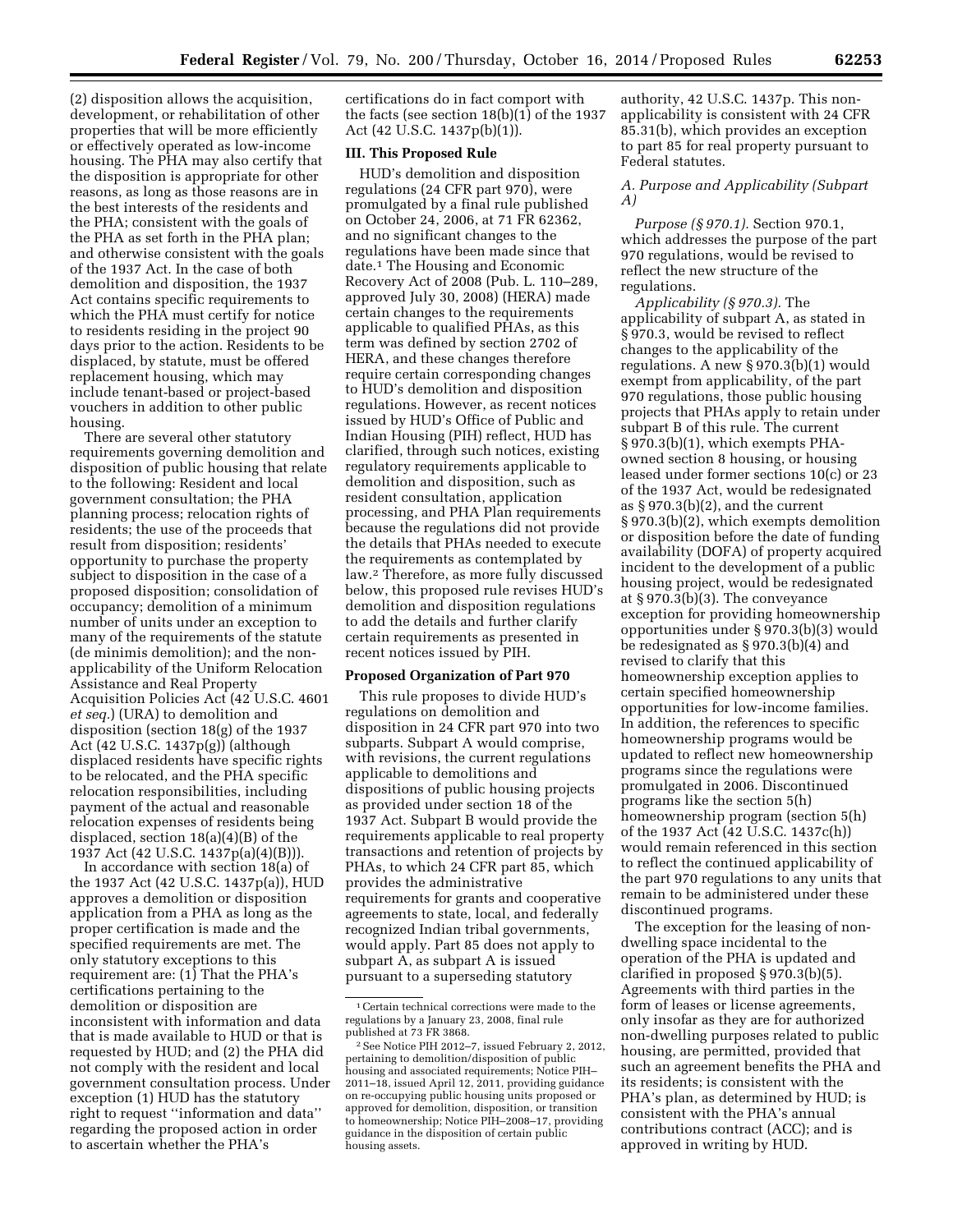Proposed § 970.3(b)(6) would revise the currently codified § 970.3(b)(5), on the use of common areas and unoccupied dwelling units, similarly to clarify that the use must be for authorized non-dwelling purposes related to public housing.

Proposed new § 970.3(b)(7) would permit, as an exception, the leasing of the entire project only for one year or less for a strictly limited purpose. That purpose is to allow a prospective ownerentity to show site control in an application for funding for the redevelopment of the project, such as low-income housing tax credits (LIHTC). Only the entire project, not individual dwelling units, may be leased under this exception.

Proposed § 970.3(b)(8) would revise currently codified § 970.3(b)(6) on reconfiguration of interior space to clarify that reconfiguration as an exception to demolition may only be done for an authorized use related to the normal operation of public housing and without demolition as defined in 24 CFR 970.5, as permitted by the ACC. As proposed, such reconfiguration would have to be done in accordance with all HUD requirements and approvals, and any resulting reduction in bedroom numbers would have to be reflected in the Inventory Management System (IMS)/PIH Information Center (PIC) or any future system for collecting similar information.

Proposed § 970.3(b)(9) would revise currently codified § 970.3(b)(7), which relates to transfers, easements, and transfers of utility systems. The proposed rule would require that such easements, rights of way, and transfers be approved in writing.

Based on experience since the regulations were promulgated in 2006, HUD has found that the general exception for leases of units or land for one year or less (currently codified § 970.3(b)(10)) is not always being used for the intended purpose. Specifically, HUD has found that some PHAs have incorrectly relied on this exception to enter into leases that did not otherwise comply with the PHA's ACC with HUD and other public housing requirements and this was never the intent of this exception. In addition, HUD has found that some PHAs incorrectly used this exception to avoid the disposition requirements of section 18 of the 1937 Act (42 U.S.C. 1437p), for instance, by structuring a long-term lease as a oneyear lease and then renewing that lease every year. As a result, § 970.3(b)(10) is proposed to be removed by this rule. Proposed § 970.3(b)(5) specifies the conditions under which leases of units and other PHA property will be

allowed. The current § 970.3(b)(8), which exempts a whole or partial taking by a public or quasi-public agency, would be redesignated at § 970.3(b)(10). Proposed § 970.3(b)(11) would clarify currently codified § 970.3(b)(11), which addresses conveyance of PHA property to allow for mixed-finance development under 24 CFR 905.604. As proposed, real property, including land, improvements, or both, may be acquired by a PHA with public housing or other funds, or donated to a PHA, and sold or otherwise transferred to an owner entity prior to DOFA, to enable the owner entity to develop the property using the mixed finance method in 24 CFR 905.604.

Proposed § 970.3(b)(12) clarifies that this exemption for disposition of vacant land for mixed-finance development is only an exemption from these regulations, and not from the statutory requirements in section 18 of the 1937 Act, and only if the PHA submits an application in the form prescribed by HUD, and receives HUD approval of the application before commencing disposition of the property.

Section 18(f) of the 1937 Act (42 U.S.C. 1437p(f)) and the currently codified regulations at § 970.3(b)(13)) provide an exception for most requirements under the statute for demolition of the lesser of 5 dwelling units or 5 percent of the PHA's total units in any 5-year period (referred to as de minimis demolition). HUD determined that environmental review, which has authority separate from the 1937 Act, applies, which the current regulation reflects, and the proposed rule would continue to reflect. In addition, the 1937 Act states that such de minimis exception only applies if the space occupied by the demolished unit is used for meeting the service or other needs of public housing residents or the demolished unit was beyond repair. This proposed rule would revise § 970.3(b)(13) to require that the PHA must receive acknowledgment by HUD of the required notification prior to the commencement of the demolition. Such requirement would confirm that HUD is in fact aware of the proposed demolition and proposed use of space before the demolition commences.

Proposed § 970.3(b)(15) clarifies the current language to indicate that demolition of severely distressed units as a part of a revitalization plan in connection with a Choice Neighborhoods grant is exempt from these regulations.

The proposed rule would add a new § 970.3(b)(16) to provide for demolition of projects made necessary by disaster or sudden accident or casualty loss. It

has been HUD's practice, as reflected in the ACC, to allow for such demolitions in order to ensure the health and safety of public housing residents.

At proposed § 970.3(b)(17), the rule would add an exception to this rule for dispositions of a de minimis nature that are necessary to correct and/or clarify legal descriptions to deed or ownership documents, provided such de minimis dispositions are approved by HUD. Generally, these are dispositions of a very small amount of property, in some cases literally a few square feet, that should never have been owned by the PHA but through an error were added to the legal description of the property. It is necessary to correct these small inaccuracies because, if a PHA's deed to public housing property reflects other than what was originally intended in the PHA's acquisition of the property, a PHA may be subject to unanticipated liabilities. These small dispositions are authorized under section 18(a)(2)(B) of the 1937 Act (42 U.S.C. 1437p(a)(2)(B)), which states that a justification for disposition is that retention of the property is not in the best interests of the PHA because ''the public housing agency has otherwise determined the disposition to be appropriate for reasons that are in the best interests of the residents and the public housing agency.''

The proposed rule would add a new § 970.3(b)(18), which would reorganize the consolidation of occupancy exception currently found at § 970.25(b), and authorized under section 18(e) of the 1937 Act (42 U.S.C. 1437p(e)). The purpose of such consolidation must be to improve the living conditions of residents or to provide greater efficiency in serving the residents. For example, in the case of older projects that are badly in need of modernization, health hazards, such as lack of heating and issues with plumbing, may occur in certain buildings. Residents can be consolidated into healthier buildings with vacancies so that the PHA can concentrate on providing services over a more compact and manageable area, and the residents have a better living environment.

In addition, as it proposes for other exceptions, the rule would add legal parameters to ensure that PHAs take such consolidation actions pursuant to applicable federal laws and requirements, including the PHA's written policies on admissions and continued occupancy, the PHA's section 8 Administrative Plan (24 CFR part 982), and PHA Plan requirements (24 CFR part 903). The PHA would be required as well to notify HUD in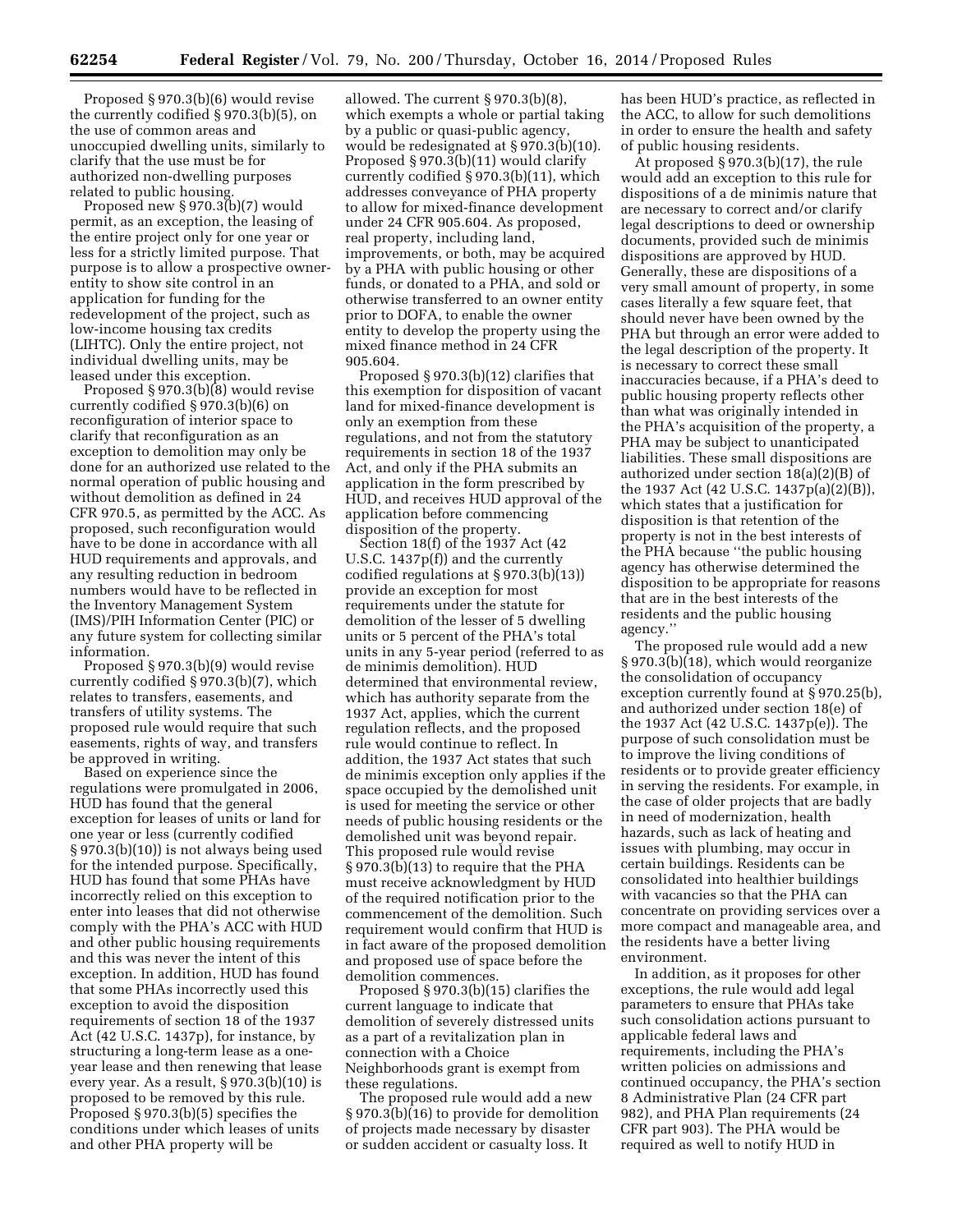advance of such occupancy consolidation.

HUD proposes to add a new 24 CFR 970.3(c) to clarify that the enumerated activities in § 970.3(b) are exempt from section 18 requirements only. As described in § 970.21(g) of this proposed rule, section 104(d) of the Housing and Community Development Act of 1974 (42 U.S.C. 5304(d) (section 104(d)) operates independently of section 18 and cannot be limited administratively by HUD. If any of the activities listed in § 970.3(b) involve demolition or conversion of a lower-income dwelling unit, as those terms are defined in 24 CFR part 42, subpart C, and include funding pursuant to the Community Development Block Grant Program (42 U.S.C. 5301 *et seq.*), the Urban Development Action Grant Program (42 U.S.C. 5318) or the HOME Investment Partnerships Program (42 U.S.C. 12701 *et seq.*), the relocation assistance and one-for-one replacement requirements of section 104(d) may apply.

*Definitions (§ 970.5).* The proposed rule would add several new definitions to this section, and revise or remove others.

• Accessible or accessibility would be added, referencing the definition of "accessible" at 24 CFR 8.3.

• Commensurate public benefit would be added. While this phrase is used in current § 970.19 to describe a standard for disposition of a property for less than fair market value where there are other compensating benefits. However, currently the phrase is not defined. In order to eliminate any possible ambiguity about the applicable standard, HUD proposes to define this phrase. The definition would make clear that public benefits in this context are ''as approved by HUD.'' The definition also supplies four general cases of commensurate public benefits: (1) Rental units with a 30-year use restriction; (2) homeownership units affordable to low-income families; (3) non-dwelling structures or facilities to serve low-income families as approved by HUD; and (4) other or additional benefits as approved by HUD, which may include, in part, planning and carrying out related activities under section 3 of the Housing and Urban Development Act of 1968 (12 U.S.C. 1701u).

• ''Comparable housing'' would be added. This term means housing that meets HQS (or such successor standard that HUD may adopt) and is appropriate in size for the household, and located in an area that is generally not less desirable than the location of the displaced resident's current public housing unit. In determining

comparable housing, a PHA shall also consider the following criteria (in aggregate): neighborhood safety; quality of local schools; accessibility of amenities (e.g., transportation, employment); and exposure to adverse environmental conditions. The comparable location should not expose displaced persons to increased segregation by race or national origin, poverty, crime or adverse environmental conditions. For residents with disabilities, comparable housing must include the accessibility features that the resident needs and must be located in the most integrated setting appropriate for the resident with respect to the residents' ability to interact to the fullest extent possible with nondisabled persons and access to community-based services. Such housing is often subsidized housing, but does not have to be if there is comparable non-subsidized housing available on the private market.

• ''Demolition'' would be revised from the definition in the currently codified § 970.5. The revised term defines demolition as the removal by razing or other means, in whole or in part, of one or more permanent buildings of a project such as to render the building(s) uninhabitable as defined by the applicable building occupancy code. The revised definition states that a demolition involves not only any four or more of the factors listed in the current definition (including envelope removal (roof, windows, exterior walls), kitchen removal, bathroom removal, electrical system removal (unit service panels and distribution circuits, and plumbing system removal (e.g., either the hot water heater or distribution piping in the unit, or both)), but also the lifting and relocating of a building from its existing site to another not covered by the same Declaration of Trust.

• ''Declaration of Trust (DOT)'' is proposed to be added. This term is not currently defined in 24 CFR part 970, and it would be beneficial to define what the term means in this context. Generally, this term would refer to a legal instrument that grants HUD an interest in a project, and provides public notice that the project must be operated in accordance with all federal requirements for public housing.

• "Displaced resident" would be added to § 970.5. This term means a resident of public housing, one that is assisted with Section 8, or is eligible for assistance under an MTW agency's HUD-approved annual MTW plan, that is relocated permanently from the project as a direct result of a demolition and/or disposition action under this part. The term includes any members of

the resident's household and overincome residents who are, at the time of displacement, eligible for occupancy under PHA policies for continued occupancy or other special rent exceptions.

• "Disposition" would be added. The proposed definition would include both sales and transfers to an independent legal entity under the relevant state's law, including an affiliate that is legally independent. Under this definition, a PHA would be able to make a transfer to an affiliate such as a non-profit in which the PHA has a controlling interest, so long as the non-profit is a separate legal entity. A PHA could not dispose to an instrumentality of the PHA, because the instrumentality essentially is the PHA—it is fully controlled by the PHA and assumes the role of the PHA. ''Affiliate'' and ''instrumentality'' are both defined at 24 CFR 905.604(b)(3) and (4).

• "Emergency" would be added. This term is defined to mean any occasion or instance, for which, in the determination of the President or HUD, federal assistance is needed to supplement state and local efforts and capabilities to save lives and protect property and public health and safety, or to lessen or avert the threat of a catastrophe in any part of the United States. This proposed definition is based on the definition of ''emergency'' found in 42 U.S.C. 5122.

• "Fair Market Value (FMV)" would be added. This definition provides that FMV is the estimated value of a project, as determined by an independent appraiser contracted but not employed by the PHA, and completed within 6 months of the application, unless HUD approves a longer time. This definition would capture the importance of the appraiser being independent of the PHA and the appraisal being completed on a timely basis.

• ''Major disaster'' would be added. This term is defined to mean any natural catastrophe (including any hurricane, tornado, storm, high water, wind-driven water, tidal wave, tsunami, earthquake, volcanic eruption, landslide, mudslide, snowstorm, or drought), or, regardless of cause, any fire, flood, or explosion, in any part of the United States, which in the determination of the President causes damage of sufficient severity and magnitude to warrant major disaster assistance to supplement the efforts and available resources of states, local governments, and disaster relief organizations, or causes severe danger, hardship, or suffering, as determined by HUD. This proposed definition is based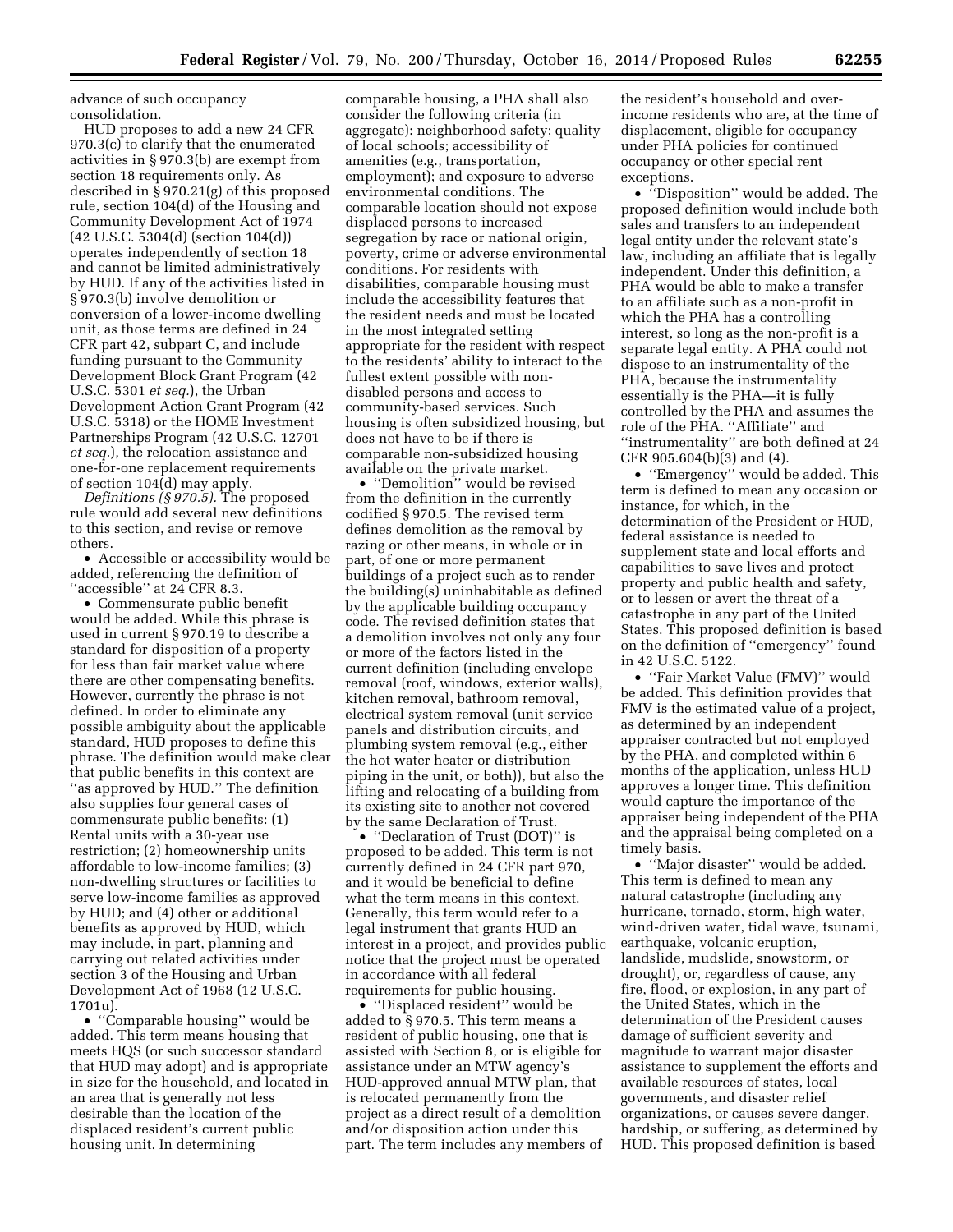on the definition of ''major hazard'' found in 42 U.S.C. 5122.

• The rule incorporates the general definition of ''public housing agency (PHA),'' at 24 CFR 5.100.

• The rule would incorporate the definition of ''public housing funds'' from § 905.108, and specify that as to disposition proceeds that are public housing funds, § 970.20(d) applies.

• The rule would add a definition of ''project'' to clarify that the term refers to all public housing property (units, vacant land, air rights, non-dwelling and dwelling buildings, and appurtenant equipment and personal property purchased by the PHA using 1937 Act funds) and has the same meaning as development, which is often used in other HUD issuances and guidance. In the currently codified part 970, both terms are used. This proposed rule would use the term ''project'' as defined in preference to ''development.'' This rule would clarify that the term ''project'' includes mixed-finance public housing units. Additionally, because by definition the term now includes appurtenant equipment and property, when a PHA disposes of a project or portion of a project, it is generally expected that the related appurtenances will be disposed of as well.

• ''Public housing unit'' would be added to clarify what HUD means by the term in the context of demolition and disposition. The definition includes any dwelling unit in a project, including a dwelling unit developed for homeownership under the 1937 Act (other than units developed for homeownership under section 8(y) of the 1937 Act (42 U.S.C. 1437f(y)), because that is a tenant-based program and does not constitute a unit ''developed'' for homeownership) prior to the transfer of title of that unit to the homebuyer.

• The phrase "related to the normal operation of the project for public housing purposes'' would be added to mean activities that are required or permitted to meet the obligations of the ACC, including the provision of lowincome housing and related services and other benefits to the residents of the PHA. This phrase is used in § 970.3.

• ''Resident'' would be defined. The purpose of the definition is to clarify that a resident under part 970 includes an individual or family assisted under HUD's Housing Choice Voucher program (section 8 program), or one that is eligible for assistance under an MTW agency's HUD-approved annual MTW plan, in addition to those who reside in public housing, in accordance with the 1937 Act.

• The term "qualified PHA" would be added and defined as a PHA that is considered a ''qualified public housing agency'' under section 2702 of HERA, codified at section 5A(b)(3)(C) of the 1937 Act (42 U.S.C. 1437c–1(b)(3)(C)). Essentially, this is a non-troubled PHA that does not have a recent failing Management Assessment Program score, and which has 550 or fewer units, considering only public housing units and vouchers under 42 U.S.C. 1437f(o).

The proposed rule would add definitions for the following terms— ''Housing Quality Standards (HQS)'', housing construction cost (HCC)'', ''lowincome families'', ''low-income housing'', ''PHA or Public Housing Agency,'' ''PHA Plan'', and ''Resident Management Corporation (RMC)''—by cross-referencing to those terms found elsewhere in HUD's codified regulations. The definition of ''total development cost'' would be removed because total development cost would be replaced by HCC.

The proposed rule would also revise some existing definitions. The definition of ''chief executive officer of a unit of local government'' would clarify that the officer must have the authority to contractually bind the local government jurisdiction. The definition of ''firm financial commitment'' would be revised to remove the requirement that contingencies must be satisfied before the closing of the transaction. Other minor editorial changes are made to definitions to update terminology or correct errors.

*General requirements for HUD review and approval of a demolition, disposition, or combined application (§ 970.7).* The proposed rule would make substantial revisions to § 970.7, the title of which would be revised to read ''General requirements for HUD review and approval of a demolition, disposition, or combined application.'' A paragraph on ''Sufficiency of application'' would be added to make explicit that HUD will not consider an application for demolition, disposition, or both, unless the application contains all the substantive information required in § 970.7 and in this part.

Section 970.7(c), which addresses an application's supporting documentation, would be revised to require additional material.

Paragraph (c)(1) would require that the PHA not only ''describe'' the demolition or disposition action, but that the PHA has specifically authorized the action in its PHA plan or significant amendment to that plan, and the plan is consistent with any plans, policies, assessment, or strategies prepared pursuant to the PHA plan, for example,

the deconcentration plan under 24 CFR 903.2 or the obligation to affirmatively further fair housing (42 U.S.C. 3608(e)(5)). An exception would be provided for qualified PHAs (those nontroubled PHAs whose public housing and Section 8 units combined are fewer than 550 units), which are not required to file PHA plans under HERA. In those cases, the qualified PHA must describe the proposed action at its required annual public hearing (or second public hearing if it determines to submit an application for demolition and/or disposition between its annual public hearings). Also, the PHA will certify that the proposed activities are consistent with its Deconcentration Plan (24 CFR 903.2), its obligation to affirmatively further fair housing (42 U.S.C. 3608(e)(5)), and any applicable Consolidated Plan (24 CFR 91.2).

Paragraph (c)(2), requiring a description of the property to be demolished, would be revised to require bedroom size, whether the units meet the accessibility requirements of Section 504 of the Rehabilitation Act of 1973 (29 U.S.C. 794) and HUD's implementing regulations at 24 CFR part 8, and the acreage and legal description of the land. The description would include both dwelling and non-dwelling units.

A new paragraph (c)(3) would be added to § 970.7 and would require information about the number of vacant units approved for the demolition, disposition, or combined action, and a narrative explanation of the reasons for any vacancies. The explanation could be, for example, health or safety issues have arisen; the PHA is consolidating occupancy under § 970.3(b)(18); or there is an emergency or major disaster.

Paragraph (c)(4) would require a description of the demolition and/or disposition action, and, if disposition is involved, the method of disposition, which may include methods in addition to sale, such as leases, negotiated dispositions, and public bids. To ensure that future use of the property to be disposed of or demolished would be used for low-income housing purposes, this paragraph would also require a statement about the proposed future use of the property, including any anticipated subsidies expected to be used for future low-income housing on the site of the former project.

The current § 970.7(a)(4), which requires the inclusion of a general timetable for the proposed action, would be redesignated at § 970.7(c)(5). The current § 970.7(a)(5), which requires a statement and other supporting documentation justifying the proposed demolition and/or disposition under the applicable criteria of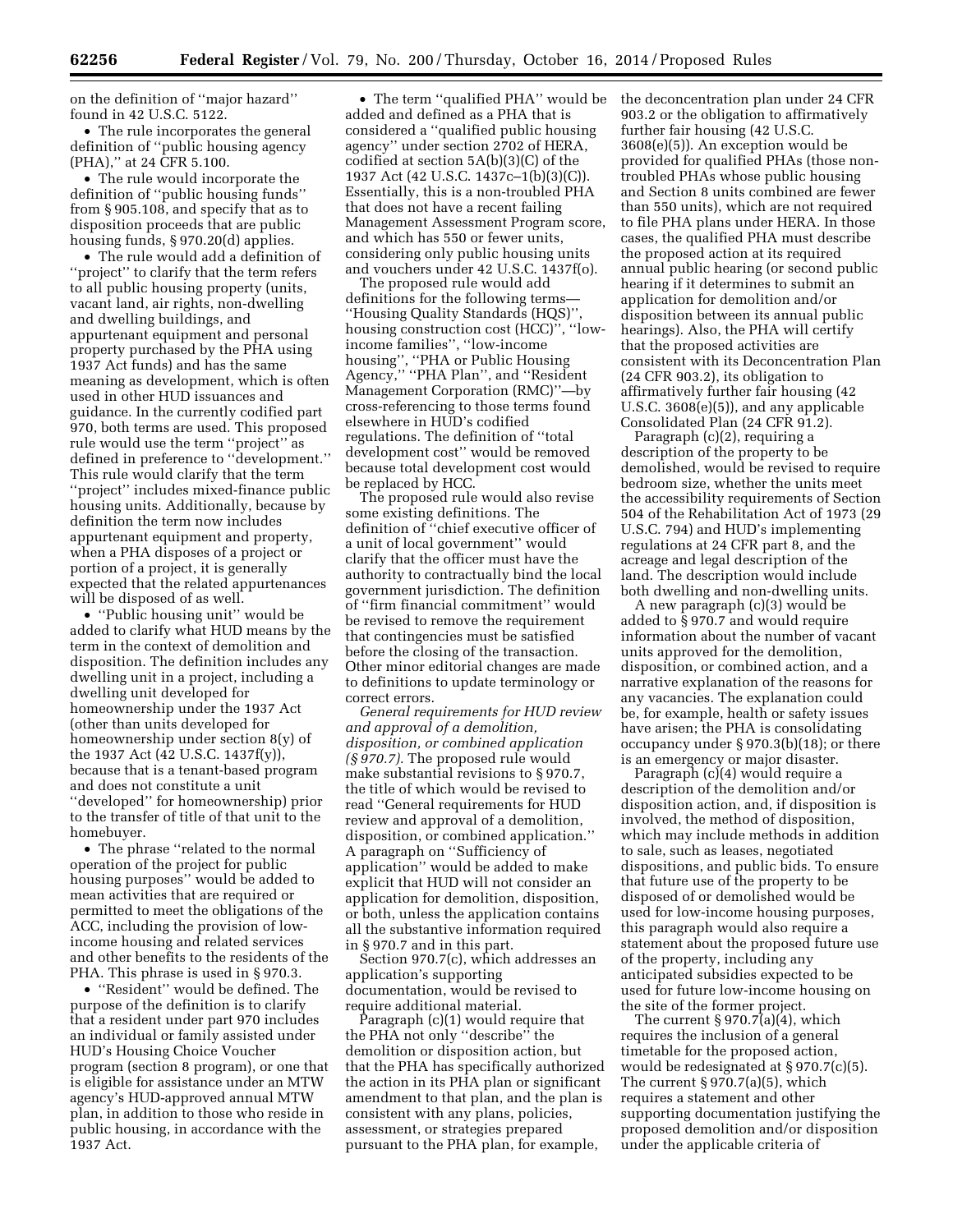§§ 970.15 or 970.17, would be redesignated at § 970.7(c)(6).

Proposed § 970.7(c)(2) would require the portion of the application that contains a description of all identifiable property to include appurtenant personal property and equipment, in conformance to the proposed definition of ''project.'' Such property and equipment would consist of items purchased with 1937 Act funds for use in connection with the project.

Proposed § 970.7(c)(7) would revise currently codified § 970.7(a)(6) to add more specificity to the information submitted in the resident relocation plan, which is required when any residents will be displaced by a proposed demolition and/or disposition action. This additional information would include:

• A certification that the PHA will comply with the relocation provisions of this part;

• The estimated number of individual residents and families to be displaced;

• The comparable housing resources the PHA will provide to displaced residents;

• The type of housing counseling services the PHA plans to provide, including mobility counseling for residents, and affirmative marketing outreach to persons in groups whose representation among applicants and participants in the PHA's housing programs is significantly less than in the PHA's service area and those least likely to apply, including outreach appropriate to individuals with limited English proficiency, and accessible to persons with disabilities;

• An estimate of the costs for housing counseling services and resident relocation (which requirement is currently in § 970.7(a)(11), which would be removed), and the expected source for payment for these expenses;

• Evidence that displaced residents will be relocated in compliance with all civil rights and fair housing laws, including all affirmatively furthering fair housing regulations, the laws, and authorities listed in 24 CFR 5.105, and the identification of accessible units for displaced residents with disabilities;

• Evidence that residents with disabilities will be relocated in housing that meets their accessibility needs in the most integrated setting appropriate to their needs, that is, the setting that enables individuals with a disability to interact with non-disabled persons to the greatest extent possible and provides access to community-based services;

• A relocation timetable, which indicates the estimated number of days after HUD approval of the demolition,

disposition, or combined action that the PHA plans to begin relocating residents;

• Evidence that displaced residents will be relocated in compliance with all nondiscrimination and equal opportunity requirements;

• A plan for determining and meeting the functional needs of displaced residents with disabilities, including communications assistance under 24 CFR 8.6 and assistance in locating units that provide appropriate access to social services, reasonable accommodations, compliance with section 504 of the Rehabilitation Act of 1973;

• A marketing plan that informs residents of affordable housing units or other new developments in the market area, especially to persons who may not be aware of the housing opportunity, and including information in languages other than English as needed; and

• A plan and information under § 970.21(d) if applicable.

The relocation timetable information will be used to determine the PHA's Operating Fund eligibility under 24 CFR part 990, which may include the PHA's eligibility for an asset-repositioning fee (or add-on to Operating Funds) under 24 CFR 990.190(h). As to comparable housing resources the PHA will provide to displaced residents, if some residents are not eligible to move to other public or assisted housing, the PHA must describe why such residents are not eligible and what resources it will make available to provide comparable housing for such displaced residents.

This additional relocation information is to ensure that the PHA is ready and able to comply with Section 18 relocation requirements if and when HUD approves the demolition, disposition, or combined action. The proposed § 970.7(c)(7) would also clarify that the Relocation Plan must be a separate written document that the PHA must prepare and submit as part of its application for demolition or disposition, or both.

Proposed § 970.7(c)(8) would require more supporting evidence on a PHA's required resident consultation than the current § 970.7(a)(7). The supporting evidence under the proposed rule must include: A description of the process of the consultations summarizing the dates, meetings, and issues raised by the residents and the PHA's responses to those issues; meeting sign-in sheets; any written comments submitted by affected residents/groups along with the PHA's responses to those comments; and any certifications or other written documentation that the PHA receives from the RAB (or equivalent body) and resident council regarding resident support or opposition. In addition, there must be a description and/or documentation evidencing that the PHA communicated with affected residents and other required groups in a manner that was effective for persons with hearing, visual, and other communications-related disabilities; that public hearing facilities and services were physically accessible to persons with disabilities; and that appropriate written or oral translations and language assistance services, as required, were provided for Limited English Proficient (LEP) individuals, consistent with the requirements of 24 CFR 8.6. These requirements are to ensure that the required consultations are held and issues raised by residents are considered.

The current  $\S 970.7(a)(8)$ , which requires the inclusion of evidence of compliance with the offering to resident organizations in the case of disposition, would be redesignated at § 970.7(c)(9). The current  $\S 970.7(a)(9)$ , which requires, in the case of disposition, the inclusion of the FMV of the project as established on the basis of at least one independent appraisal, unless otherwise determined by HUD, would be redesignated at § 970.7(c)(11). The current § 970.7(a)(10), which requires, in the case of disposition, the inclusion of estimates of the gross and net proceeds to be realized, would be redesignated at  $\S 970.7(c)(12)$ .

Under proposed  $\S 970.7(c)(13)$ , in the case of a sale for less than FMV based on commensurate public benefit, HUD will consider the anticipated future use of the project after disposition required in  $\S 970.7(c)(4)(iii)$ . In addition, the supporting information for the application shall include: A detailed description of any housing that will be located on the property, including the number of units, bedroom size, accessibility, affordability, and priorities for displaced residents; the proposed length of time in which the acquiring entity will maintain the former project for the proposed future use (HUD will generally require the proposed future use remain as such for not less than 30 years, but will consider other factors such as the extent of public benefits (e.g. number of affordable units) arising from proposed disposition and the FMV of the property in determining if a period of less than 30 years is acceptable); proposed legal documentation (e.g. use restriction, provision in ground lease, declaration of restrictive covenant) the PHA proposes to ensure the approved use; a plan to implement the requirement that income-eligible, displaced residents be offered an opportunity to return if housing units will be developed on-site at the former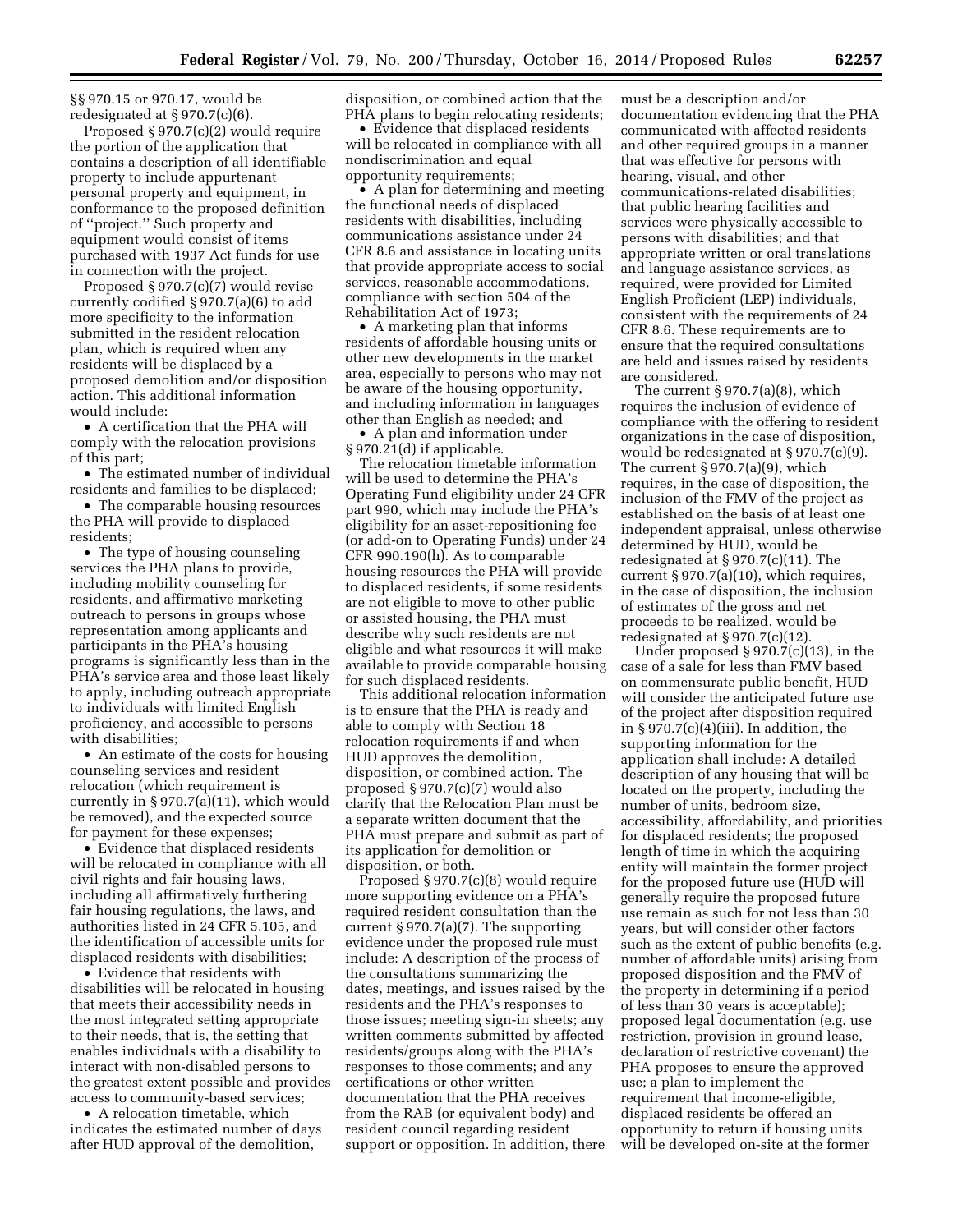project as outlined in § 970.21(d); and other information that HUD may require in order to make the determination.

HUD's part 970 regulations currently allow PHAs to request a waiver of the requirement to apply the proceeds of disposition to the repayment of outstanding debt (see § 970.19(e)(1)), which is required unless waived by HUD under section 18p(a)(5)(A) of the 1937 Act (42 U.S.C. 1437p(a)(5)(A)). Proposed § 970.7(c)(14) provides more details about the types of debt waivers that can and cannot be requested. HUD does not have the statutory authority to waive modernization debt, such as Capital Fund Financing Program (CFFP) debt, Energy Performance Contracting (EPC) debt, and Operating Fund Financing Program (OFFP) debt.

The current § 970.7(a)(13), which requires the inclusion a copy of a resolution by the PHA's Board of Commissioners approving the specific demolition and/or disposition application, would be redesignated at § 970.7(c)(16). The current § 970.7(a)(14), which requires evidence that the application was developed in consultation with appropriate government officials, would be redesignated at § 970.7(c)(17). The proposed rule at § 970.7(c)(18) would revise the environmental review requirement in currently codified § 970.13 to address environmental justice issues as applicable.

The proposed rule would add submission requirements related to civil rights compliance. Proposed § 970.7(c)(19) would add a requirement to submit a statement as to whether the PHA is subject to a voluntary compliance agreement (VCA), conciliation agreement, settlement agreement, consent order, consent decree, or any other civil rights related final judicial ruling or decision, in connection with the civil rights and fair housing rights of residents who will be affected by the proposed demolition, disposition, or combined action, and a certification that the demolition or disposition, or combined action does not violate any civil rights law, remedial order or agreement, VCA, conciliation agreement, final judgment, consent order, consent decree, settlement agreement, or any other civil rights related final judicial ruling or decision.

This section would also require a certification that the proposed activities will not violate nondiscrimination or equal opportunity requirements, and that the PHA will meet affirmative obligations to provide equal housing opportunity, supported by: A statement that the proposed demolition and/or disposition will not prevent the PHA

from fulfilling any VCA, conciliation agreement final judgment, consent order, consent decree, settlement agreement, or any other civil rights related final judicial ruling or decision, as well as a description of how the proposed demolition and/or disposition will help the PHA meet its affirmative obligations, including but not limited to the obligations to overcome discriminatory effects of the PHA's use of 1937 Act funds pursuant to 24 CFR part 1 to address the obligation to affirmatively further fair housing (42 U.S.C. 3608(e)(5)); deconcentration plans adopted by the PHA pursuant to 24 CFR part 903; and housing accessibility, effective communications, and integration requirements under 24 CFR part 8.

The PHA would also certify that it does not have any outstanding charges from HUD or a substantially equivalent state or local fair housing agency concerning a violation of the Fair Housing Act (42 U.S.C. 3601–19); it is not a defendant in a Fair Housing Act lawsuit filed by the Department of Justice; it does not have outstanding letters of findings identifying noncompliance under title VI of the Civil Rights Act of 1964 (42 U.S.C. 2000d–200d–4), section 504 of the Rehabilitation Act of 1973 (29 U.S.C. 294), or section 109 of the Housing and Community Development Act of 1974 (42 U.S.C. 5309); and it has not received a cause determination from a substantially equivalent state or local fair housing agency concerning a violation of provisions of a state or local law prohibiting discrimination in housing based on sexual orientation, gender identity, or source of income; and any additional supporting information that may be requested by HUD, that shows that the proposed demolition and/or disposition will not maintain or increase segregation on the basis of race, ethnicity, or disability and will not otherwise violate applicable nondiscrimination or equal opportunity requirements, including a description of any affirmative efforts to prevent discriminatory effects. The purpose of these requirements is to ensure that PHAs that request demolition or disposition do not discriminate against residents, are not in violation of any civil rights-related law, agreements or orders, and that HUD can ensure that the residents who are displaced are not unlawfully segregated or denied appropriate housing because of their membership in a protected class.

Proposed § 970.7(c)(20) would require a description of the civil rights-related characteristics (including race, color, religion, sex, national origin, familial

status, and disability) of both the residents who will be displaced by the action, the residents anticipated to remain in a public housing project that is partially demolished or disposed of, and of the residents on the PHA's waiting list (by bedroom size). The purpose of these requirements is to ensure that PHAs that request demolition or disposition are not in violation of any civil rights-related *laws,*  agreements, or orders, and that HUD can ensure that the residents who are displaced are not unlawfully segregated or denied appropriate housing because of their membership in a protected class.

Proposed §§ 970.7(c)(10), (c)(15), and (c)(21) would require material related to legal eligibility to undertake the demolition or disposition. In the case of disposition, a legal opinion would be required that the acquiring entity is a separate entity (i.e., an affiliate or fully independent entity rather than an instrumentality of the PHA) under the applicable state law. In the case where the PHA has applied for or been approved for financing under a HUD financing program such as the Capital Fund Financing Program (CFFP), the Operating Funding Financing Program (OFFP), or the Energy Performance Contract (EPC) program, the PHA must submit a legal opinion stating that the demolition, disposition, or combined action is permitted pursuant to the legal documentation associated with any such CFFP, OFFP, or EPC program. In addition the PHA must submit a general certification that it will comply with the program regulations and any conditions of HUD's approval.

Finally, proposed § 970.7(c)(22) would permit HUD to request any additional documentation it determines necessary to support the application and assist HUD in making a determination whether or not to approve it.

Under both the current regulations and this proposed rule, a PHA must obtain written approval from HUD prior to demolishing or disposing of public housing (see § 970.7(a)). This proposed rule would allow HUD to require PHAs to adhere to certain terms and conditions based on the approval documents. Proposed § 970.7(d) states that if a PHA includes documentation, certifications, assurances, or legal opinions in its application that exceed the requirements of section 18 of the 1937 Act or the regulations of part 970 (e.g., that commit to provide residents with an opportunity to return to new affordable housing units that may be developed with disposition proceeds and/or on the public housing property when such an opportunity is not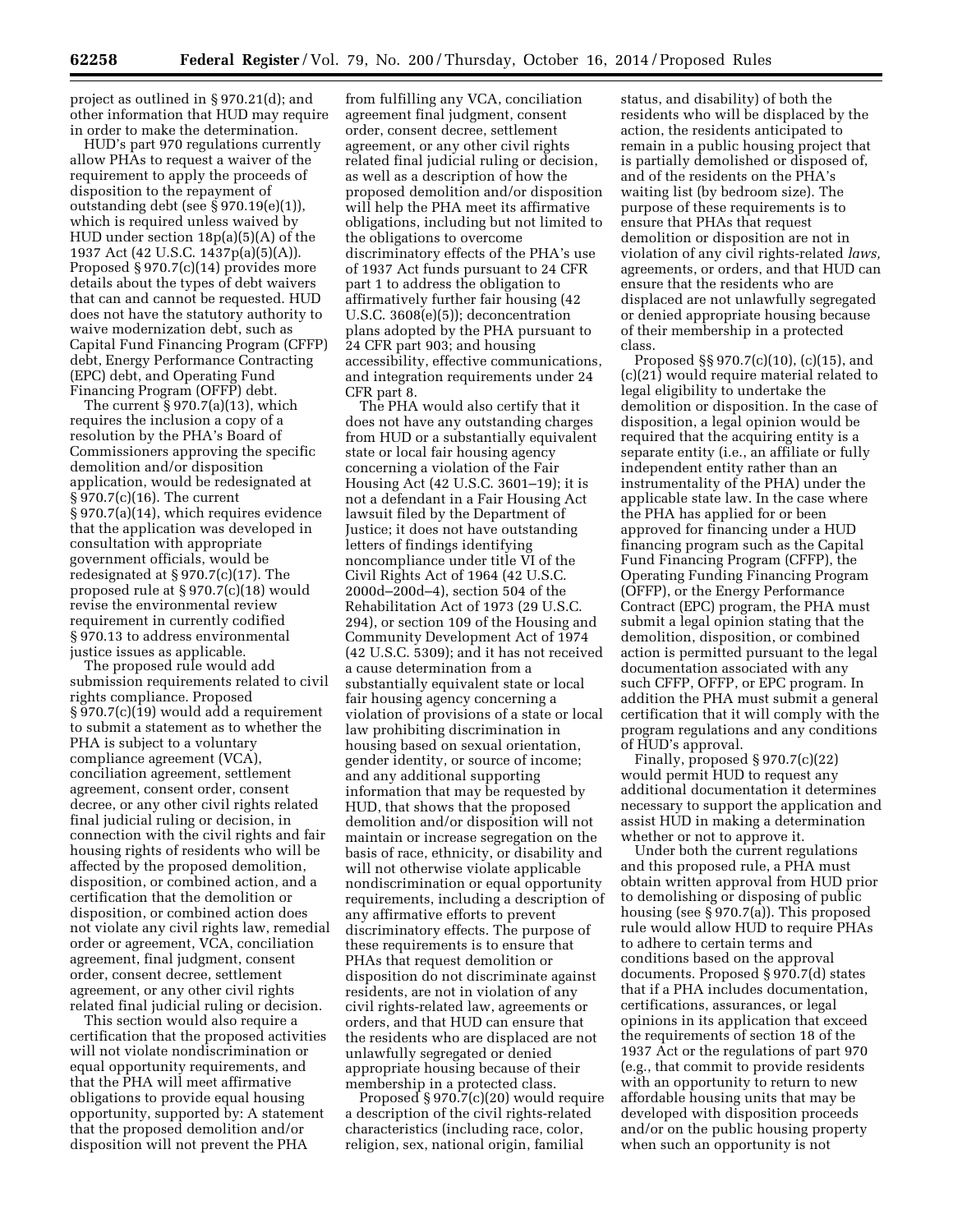required by this part), HUD may establish additional requirements, based on such documentation, in its approval of the demolition, disposition, or combined action. Further, this proposed section states that the PHA cannot vary from the terms and conditions of HUD approval without prior written approval from HUD.

Currently codified § 970.7(b)(1) allows for PHAs to request rescission of an approval of a demolition or disposition application based on a board resolution and documentation that the conditions that led to the original request have significantly changed or been removed. Proposed § 970.7(e) would also allow a PHA to amend an earlier approval, on a case-by-case basis, based on the PHA's submission (in the form prescribed by HUD) of an explanation and documentation, if applicable, evidencing the reason for the requested change. The current requirement at § 970.7(b)(2), which provides that substitution or addition of units requires the submission of a new application for those units would be removed.

*Resident Participation and Opportunity To Purchase (§ 970.9).* The proposed rule would provide more specificity to the resident consultation requirements to give PHAs better guidance and to ensure that resident consultation is as effective as possible. Proposed § 970.9(a) would list with specificity the residents and resident groups with which the PHA must consult, as well as specific steps required to be taken. Included in the consultation, in addition to residents residing in the project proposed for the action, would be any resident councils, resident organizations for the project, PHA-wide resident organizations that will be affected, and the applicable RAB. Consultation would mandatorily include the following: Providing a copy of the demolition, disposition, or combined application, or posting it on the PHA's Web site, which must be accessible; consulting on any report on the environmental or health effects of the proposed activities; consulting on the final application; consulting on the relocation plan and opportunity to return to ACC units, if applicable; stating that residents and groups have the right to submit written comments, that the PHA will respond to those comments, and that the comments and responses will be submitted to HUD as part of the PHA's application materials. The PHA would have to provide residents and resident groups with a reasonable time frame to submit written comments, and must respond to those comments within a reasonable time frame.

In addition, PHAs must take steps to ensure that they communicate with public housing and rental assistance applicants and residents that are effective for persons with hearing, visual, and other communicationsrelated disabilities consistent with section 504 of the Rehabilitation Act of 1973, and as applicable, the Americans with Disabilities Act (42 U.S.C. 12101 *et seq.*). This includes ensuring that notices, policies, and procedures are made available via accessible communication methods including the use of alternative formats, such as Braille, audio, large type, sign language interpreters, assistive listening devices, and other similar methods, and are written using plain language. Additionally, PHAs must ensure that the public meeting facilities and services used are physically accessible to persons with disabilities in accordance with section 504 of the Rehabilitation Act of 1973 and that Limited English Proficient (LEP) individuals will have meaningful access to programs and activities, in accordance with Title VI of the Civil Rights Act of 1974, as amended, 42 U.S.C. 2000, and Executive Order 13166.

As part of the consultation, in addition to the requirement for the PHA to consult residents and resident organizations on the application as stated in proposed § 970.9(a)(5)(i) and (ii), the PHA must consult with the residents and resident organizations on any report on the environmental or health effects of the proposed demolition, disposition, or combined action (see proposed § 970.9(a)(5)(iii)).

Proposed § 970.9(b) would require, similarly to the currently codified section, the PHA in appropriate circumstances to offer to sell the project proposed for disposition to any ''Established Eligible Organization,'' which is defined as a resident organization, resident management corporation (RMC), or a nonprofit organization acting on behalf of the residents. Exceptions in proposed § 970.9(b)(3) would be similar to those in the currently codified rule, with a few clarifications and updating of vocabulary. Proposed § 970.9(b)(4) would remove language referencing the partial disposition of PHA property and use the term ''project'' instead, under the proposed revised definition of which a partial disposition would be included. If there is no exception to the resident offer requirement and if an Established Eligible Organization has expressed an interest under § 970.9(c), then the procedures in proposed § 970.11, ''Procedures for the offer of

sale to established eligible organizations,'' would apply.

*Procedure for the Offer of Sale to an Established Eligible Organization (§ 970.11).* Proposed § 970.11 would be generally similar to the currently codified section. However, current paragraph (d), ''Contents of the initial written notification,'' which states the information the PHA must provide to the Established Eligible Organization when it notifies them of the upcoming disposition, would be moved and redesignated as § 970.11(b), to immediately follow the requirement to send the notification (current paragraphs (b) and (c) accordingly would be redesignated (c) and (d)).

Proposed § 970.11(b) would be revised largely to update terminology; however, a couple of substantive changes are proposed. Proposed § 970.11(b)(1) replaces the phrase ''development, or portion of the development,'' with the term ''project,'' which would also include a portion of a project. In addition, the proposed rule would add ''the number of accessible units or units that otherwise contain accessible features'' to the information that must be provided in the initial written notification. Proposed § 970.11(b)(5) would revise currently codified § 970.11(d)(5), which states that public housing developments sold to resident organizations will not receive capital or operating funds after the disposition. The proposed rule would revise this general statement to indicate that if the Established Eligible Organization is an RMC and enters into an ACC with HUD, it will receive Operating and Capital Funds in accordance with 24 CFR part 964 (Tenant Participation and Tenant Opportunities in Public Housing), the ACC, and applicable federal law and regulation.

Proposed § 970.11(e), ''Response to notice of sale,'' would be updated to state that the count of the 30-day response time begins with the date the PHA's notice is postmarked.

Proposed § 970.11(h) would change the addressee for the letter of appeal from the field office director to HUD, and break the single paragraph into 2 numbered paragraphs solely for better readability, and would specify the initial 30-day clock for HUD's response begins to run on the date on which HUD receives the appeal. Proposed § 970.11(i), which states the required contents of the Established Eligible Organization's proposal, except for the use of updated terminology (for instance, using the terms ''project'' and ''Established Eligible Organization''),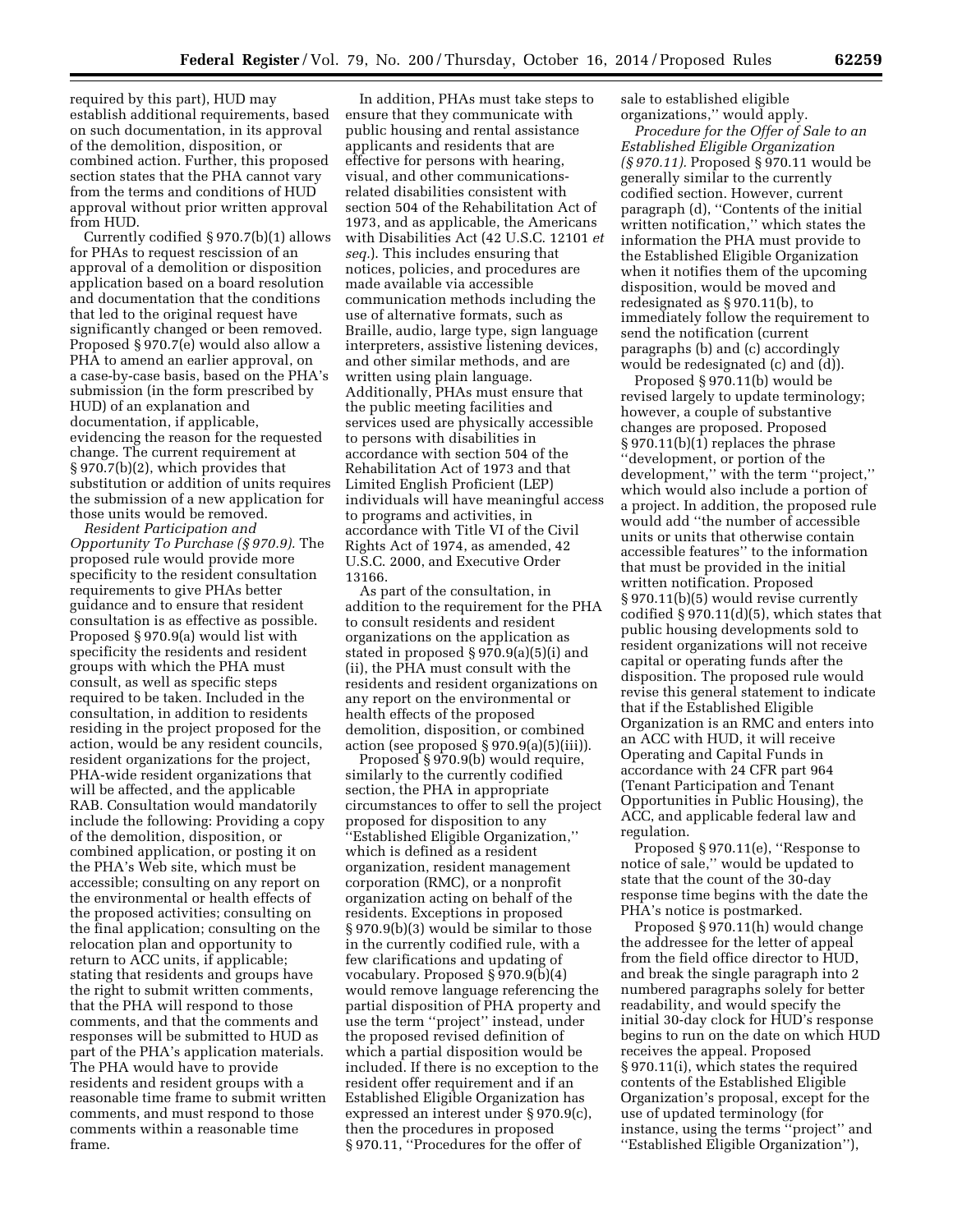would be substantively the same as the current regulation.

Proposed § 970.11(i)(6), which would require the resident organization's proposal to include a plan for financing the purchase of the project similar to the currently codified § 970.11(i)(6), would also require the financing to include paying for any necessary accessibility modifications.

Proposed § 970.11(j) summarizes the PHA's responsibilities, which are to: Prepare and distribute the notice of disposition; evaluate the proposals received and make selections based on regulatory criteria in § 970.11(b); obtain the certifications from the executive director or board of commissioners required in § 970.11(k); consult with residents as required in § 970.9(a); not act in an arbitrary and capricious manner and give full and fair consideration to any offer from an Established Eligible Organization; and accept an offer if the offer meets the terms of sale. This section does not change the obligations that PHAs must currently meet under the codified regulations, but updates some terminology and provides some clarification to existing language where HUD thought further clarification would enhance understanding of the obligations required.

Proposed § 970.11(k) would change its title from ''PHA post-offer requirements'' to ''Offer by an Established Eligible Organization,'' and, like the current § 970.11(k), would state the procedures that the PHA is to follow once a resident offer is made. Except for the removal of language related to a partial disposition because it is no longer needed under the new definition of ''project,'' this section is the same as in the currently codified regulation. Essentially, this section requires the PHA to fully document that it correctly followed the resident offer requirements, including a board resolution of each eligible organization that the eligible organization received the PHA's offer, that the organization understands the offer, and that it waives its opportunity to purchase; alternatively, a certification of the executive director or board of commissioners of the PHA that the 30 day time has expired and no resident offer was received; or a certification, with supporting documentation, that the offer was rejected by the PHA.

*Civil Rights and Equal Opportunity Review (§ 970.12).* The proposed rule would add a new § 970.12 that describes compliance with civil rights and equal opportunity requirements. HUD will review the PHA's civil rights certification under section 5A(d)(16) of

the 1937 Act (42 U.S.C. 1437c–1(d)(16)), and other related information that may be available to HUD or requested by HUD. Pursuant to § 970.29, HUD will disapprove a PHA's application for demolition and/or disposition if HUD determines that any civil rights certifications or submissions required under this part are incomplete, inaccurate, or inconsistent with the requirements stated in this section.

*Environmental Review Requirements (§ 970.13).* The environmental review requirements in proposed § 970.13 would be substantively the same as in the currently codified § 970.13. Environmental review requirements apply to the demolition, disposition, or combined action being taken and any known future re-use. The current regulation and this proposed rule state four factors to be considered in determining whether a future re-use is ''known.'' These factors are as follows: (1) That funding has been committed; (2) a grant application involving the site has been filed; (3) a government (federal, state, or local) has made a commitment to take an action that will facilitate a particular re-use of the site, and this may or may not be a physical action; and (4) that there are architectural, engineering, or design plans that go beyond preliminary stages.

*Section 3 Compliance* (§ 970.14). Pursuant to section 3 of the Housing and Urban Development Act of 1968 (section 3) (12 U.S.C. 1701u), and HUD's regulation at 24 CFR part 135, HUD requires programs or projects funded by public housing funds to provide employment, training, contracting, and economic opportunities to the greatest extent feasible, to low and very-low income persons. The proposed rule would implement this requirement by adding a new § 970.14. This requirement applies to demolition and disposition (and combined) actions if public housing funds are used. If public housing funds are not used so that the requirement does not apply, planning and carrying out section 3 activities related to these proposed actions would satisfy, in part, the commensurate public benefit requirement for below FMV dispositions pursuant to § 970.19.

*Specific Criteria for HUD Approval of a Demolition Application (§ 970.15).*  Proposed § 970.15, like currently codified § 970.15, states the specific criteria for HUD approval of demolition applications, although the section would be reorganized and more detail would be added to some of the requirements. The proposed rule would reorganize this section to keep similar material together; for example, proposed § 970.15(a)(1) would cover the factor of

obsolescence making a project unsuitable for housing purposes, and then include the list of major problems indicative of obsolescence to subparagraphs.

The problems that cause obsolescence for purposes of this rule are structural deficiencies, serious outstanding capital needs, and design or site issues such as severe erosion or flooding. While the currently codified regulation, at § 970.15(b)(1)(i), lists specific kinds of structural deficiencies, HUD believes that other structural deficiencies than those mentioned could cause obsolescence. At the same time, HUD acknowledges that there must be some degree of objectivity in the obsolescence determination. Therefore, this rule would propose at § 970.15(a)(1)(i) that obsolescence be found by an independent (that is, not a regular employee of the PHA) architect or engineer. HUD will review the determination and supporting documentation, and may obtain additional information, to ensure against any discriminatory effects of the proposed demolition—such as avoidance of the obligation to provide accessible housing for persons with disabilities. Furthermore, HUD seeks to clarify that, if the issue is a site issue related to the location of the project, such as physical deterioration of the neighborhood, a change from residential to industrial or commercial development in the neighborhood, or environmental conditions as determined by an environmental review in accordance with HUD's environmental regulations at 24 CFR part 50 or part 58, which jeopardize the suitability of the site or a portion of the site and its housing structures for residential use, then the proposed rule would require that the PHA simultaneously submit a disposition application. The reason for this proposed change is that if the site is not suitable for public housing such that existing public housing had to be demolished, it should not be redeveloped for low-income housing purposes in the future, even if of a lesser density. Instead, the PHA should dispose of the unsuitably located property.

The criteria of ''no reasonable program of modifications will be costeffective to return the project to its useful life'' would be addressed in proposed § 970.15(a)(2). The test for cost effectiveness in this context would be revised from a percentage of total development cost based on type of structure (elevator or non-elevator), to a simple test as to whether the cost of modifications would exceed the HCC for new housing in effect at the time the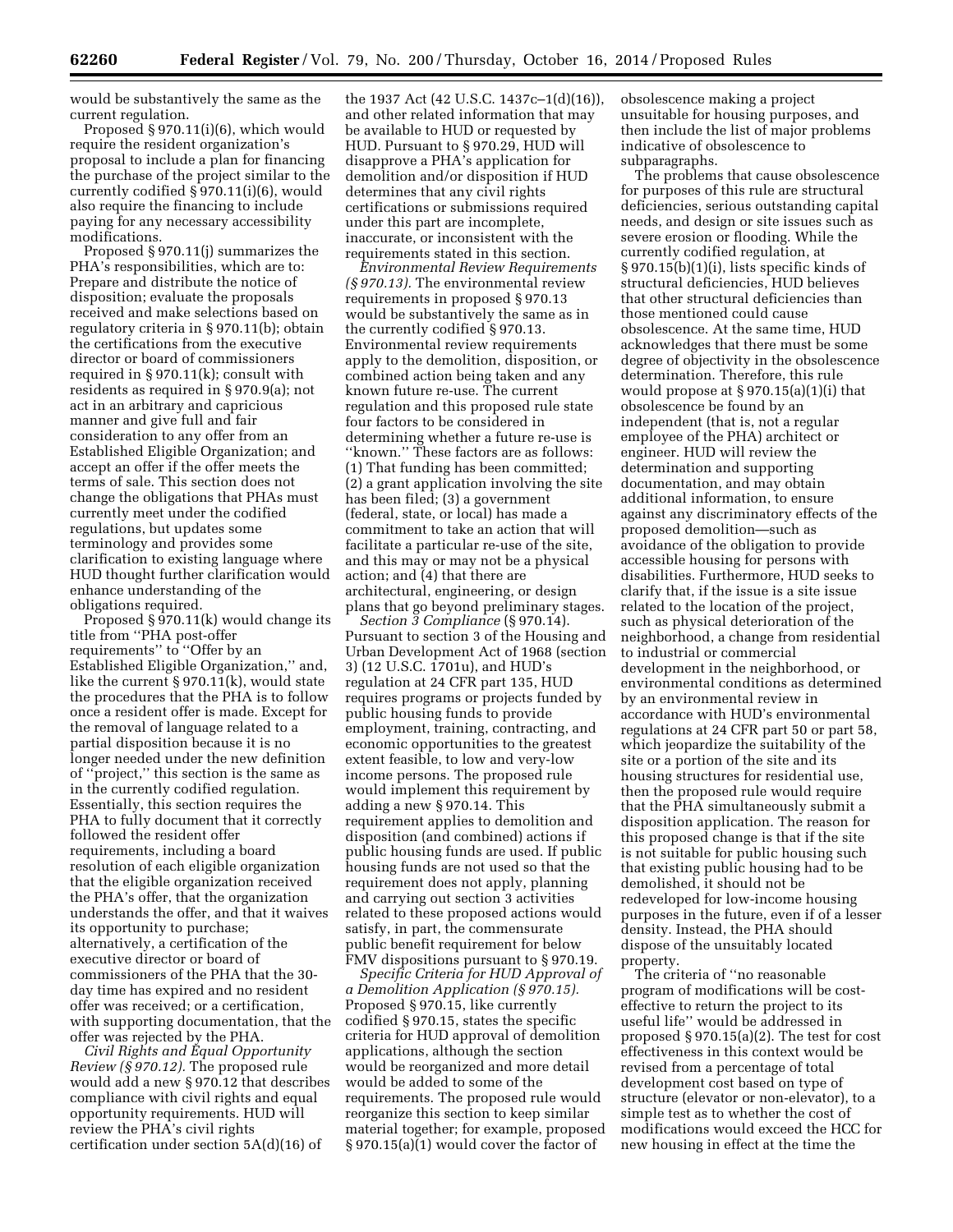application is submitted to HUD. HCC is regularly updated and well understood by the public housing industry.

In the case of partial demolitions, proposed § 970.15(b) would revise currently codified § 970.15(c) to remove the requirement for an additional PHA certification that the proposed action would reduce development density to allow better access by emergency services or improve marketability. Instead, in the case of contiguous (nonscattered site) projects, the PHA would have to certify that the demolition will help to ensure the viability of the remaining portion of the project. In the case of scattered site projects, the viability certification would not be required. Where there is no contiguous project, there is no ''remaining portion of the project'' that would be affected, so the viability concern would not apply.

Proposed § 970.15(c) would require the PHA, unless the PHA also submits an application for disposition of the project at the same time it submits the demolition application, to also certify that the vacant land comprising the project after the demolition of the buildings shall be used for low-income housing purposes as permitted by the ACC, which purposes may initially include land banking as approved in writing by HUD if a use is not determined. In addition, proposed § 970.15(d) would require a demolition to be completed in 2 years of the date of HUD approval, unless the PHA receives from HUD an extension in writing. Proposed paragraphs (c) and (d) of § 970.15 would be new requirements.

*Specific Criteria and Conditions for HUD Approval of a Disposition (§ 970.17).* Proposed § 970.17, like currently codified § 970.17, states the specific reasons for which HUD may approve of disposition applications. The standard would in part remain the same as currently codified in regulation, which is that HUD will approve an application for disposition when retention of the project is not in the best interests of the residents or the PHA for at least one of these reasons: The conditions in the area surrounding the project adversely affect the health and safety of the residents (proposed § 970.17(a)); disposition allows for the acquisition, development, or rehabilitation of other properties that will be operated as low-income housing more efficiently, effectively, or both (proposed  $\S 970.17(b)$ ); the PHA has determined the disposition to be appropriate (proposed § 970.17(c)); and, in the case of a disposition that does not include dwellings, the PHA must certify that the portion disposed of exceeds the

needs of the project or the disposition is incidental to, or does not interfere with, the continued operation of the remainder of the project.

In addition, the proposed rule would revise and add more detail to some of the existing standards. Proposed § 970.17(b) would add examples of what would be considered more efficient and effective operation. In addition, the rule would require the PHA to demonstrate to the satisfaction of HUD that the units will be replaced with other low-income housing units. Section 970.17(b)(2) clarifies that the PHA must demonstrate to the satisfaction of HUD that sufficient replacement units are being provided in connection with the disposition of the property. The PHA should obtain sufficient value for the units to attain this replacement goal, which ensures that the PHA receives sufficient value for its units and also safeguards the Nation's valuable low-income housing stock. It is worth noting in this connection that the Senate Committee on Appropriations, in Senate Report 112–83 (September 21, 2011) stated, in a discussion of leveraging resources, that ''The Committee is concerned that without an infusion of new resources to bring public housing stock into a state of good repair, irreplaceable affordable housing will be permanently lost'' (p. 108). The Committee also notes that the public housing stock continues to age, and that the current backlog of capital needs is \$25.6 billion. In this environment, when disposing of public housing units, PHAs must receive sufficient compensation, after any required retirement of outstanding debt not waived by HUD, from the disposition to replace the dwelling units with other low-income housing units through acquisition, development, or rehabilitation.

The replacement housing may, for example, be public housing units or project-based voucher units. Section 970.17(b)(3) would provide that replacement housing units be developed on another property, that the PHA must have the replacement housing units or land for the new construction of the units identified at the time it submits its request to HUD, and that the PHA provide its financing plan for the replacement units. The disposition of the project must be an arms-length transaction at FMV and 100 percent of the proceeds must be used to acquire, develop, or rehabilitate the replacement units. The proposed rule would revise § 970.17(c), which currently states that the PHA may also dispose of a project if the PHA has otherwise determined the disposition to be consistent with the goals of the PHA, the PHA Plan, and the

1937 Act, to add that the disposition under this section (c) must be in the best interests of the residents and the PHA. In addition, the proposed rule would add an additional condition under this section. Specifically, the PHA may not dispose of a project under this section if the reason for disposition, as determined by HUD, falls under another regulatory section (such as § 970.7(a) or (b)); another law (such as voluntary conversion under section 22 of the 1937 Act (42 U.S.C. 1437t) and required conversion under section 33 of the 1937 Act (42 U.S.C. 1437z–5) or homeownership under section 32 of the 1937 Act (42 U.S.C. 1437z–4)), or an eminent domain taking. HUD would consider the following reasons for disposition to be acceptable under this section: The project meets the criteria for obsolescence under § 970.15; the units will be rehabilitated through mixed-finance development method, and to reduce the number of public housing units in the project, the criteria under § 970.15 or another section of this part must be met; and other reasons determined by HUD to meet this criteria. In addition, proposed § 970.17(d) would revise currently codified § 970.17(d) by clarifying the language of the provision.

*Requirements for the Disposition of a Project (§ 970.19).* Proposed § 970.19 would require that a project be disposed of for not less than FMV, unless HUD authorizes a disposition for less than FMV under § 970.19(b), which requires that a commensurate public benefit result from the disposition. The statute does not cover the amount that the PHA is required to obtain when disposing of public housing property, but instead appears to leave that element up to HUD regulation. In the case where there are proceeds from the disposition, the statute requires specified uses to be made of the proceeds, that is, retirement of bond debt that originally financed the project unless waived by the Secretary (see 42 U.S.C. 1437p(a)(5)(A)), and, to the extent that other proceeds remain, the provision of low-income housing or to benefit the residents of the public housing agency, or on-site commercial enterprises to serve the needs of the residents (see 42 U.S.C. 1437p(a)(5)(B)). Thus, the statute evidences an intent that the proceeds of disposition inure to the benefit of public housing residents. The statute does not explicitly cover the situation, however, where disposition is for less than FMV and hence there are no proceeds from the disposition to be applied as directed. Instead, that scenario is left to HUD regulation.

HUD believes that in below-FMV dispositions, there needs to be some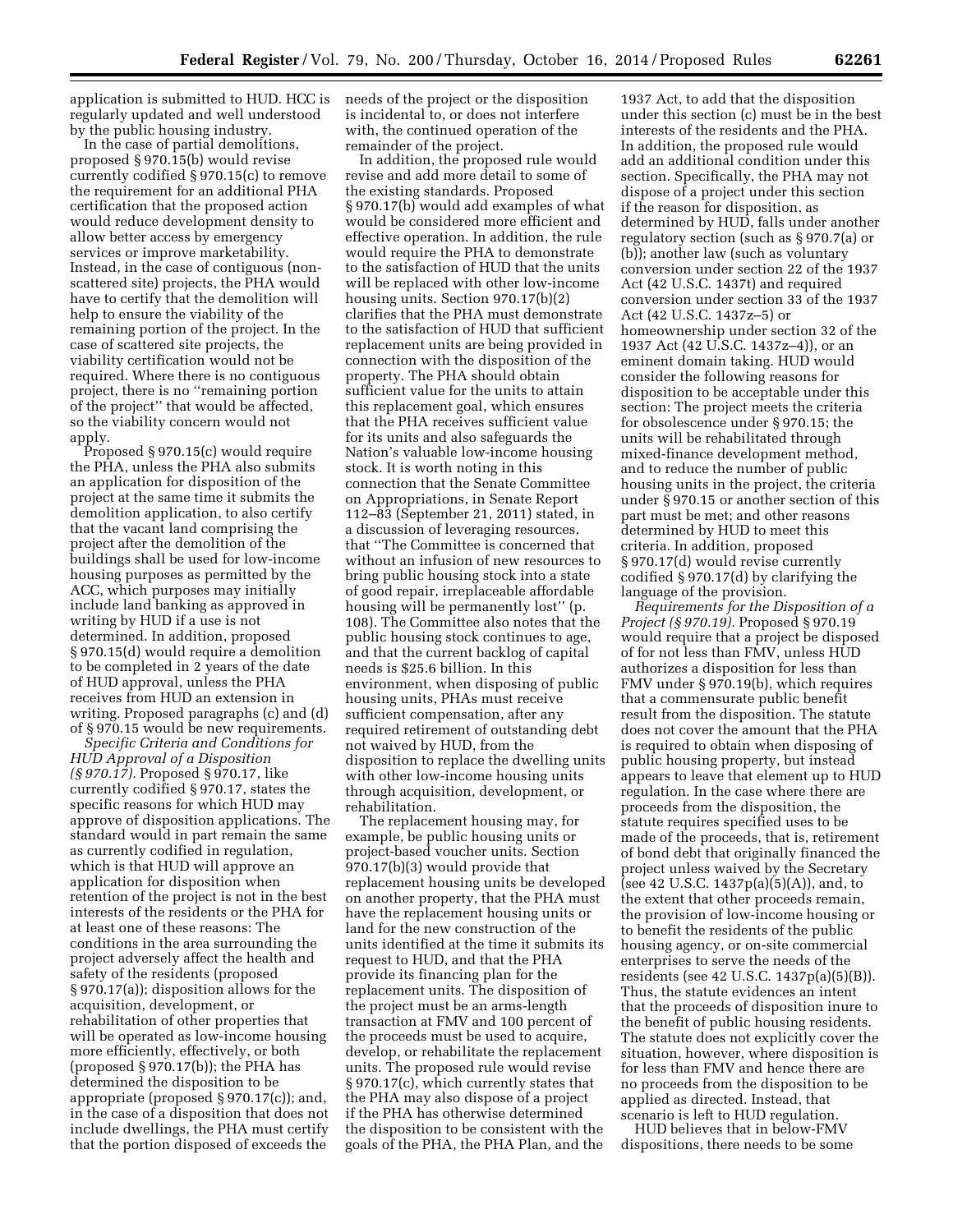assurance that the federal investment in public housing is not lost and the purpose of the investment continues to be fulfilled. Hence, the proposed rule would add a new § 970.19(c), while currently codified paragraph (c), which relates to obtaining an estimate of FMV, would be redesignated as paragraph (c)(i). This new paragraph would require that where a PHA disposes of a project at below FMV on the basis that there is a commensurate public benefit, the PHA execute a use restriction or other arrangement of public record, in a form acceptable to HUD, that will ensure that the property will be used for not less than 30 years for the public use that HUD approved. This period is commensurate with other PIH use restrictions. This proposed new measure would ensure that public funds are being used for appropriate purposes. The use restriction or other similar arrangement must be in a first priority lien position that would survive any other liens or foreclosures. The PHA would be responsible for monitoring and enforcing the use restriction throughout the term of the use restriction. HUD may take enforcement action against the PHA if the PHA fails to enforce the use restriction.

Proposed § 970.19(a) and (b) are substantively similar to currently codified § 970.19(a), with the exception that the definition of commensurate public benefit is moved, to proposed § 970.5.

A new § 970.19(d) would provide that if a PHA is unable to dispose of a project containing obsolete units that is approved for disposition under  $§$ 970.17(c)(1) in its "as is" condition despite due diligence and reasonable efforts, as determined by HUD, if requested by the PHA, HUD will approve a demolition of the project, in accordance with § 970.15 so that the PHA can proceed with demolition and then the disposition of only the vacant land comprising the project.

In order to ensure timely action, the proposed rule would require at § 970.19(e) that the disposition shall occur within 2 years of HUD's approval, unless HUD extends the time in writing. In HUD's experience, 2 years is usually sufficient time. This time limit is the same as HUD is proposing for demolition (see proposed § 970.15(d)).

The proposed rule would also specifically address dispositions in which the property is transferred for more than one, but less than 30 years, such as by lease. Proposed § 970.19(f) would require the PHA to return the project to either return the property to the public housing inventory, including adding the property again to its ACC

and placing a DOT on the property, or submit another disposition or other removal (e.g. demolition, homeownership, voluntary conversion) application, at the end of the temporary period.

Proposed § 970.19(g) would require the PHA to ensure that the use of the property that HUD approved as the commensurate public benefit begin within 2 years of the date of disposition of the project, unless the PHA receives an extension from HUD in writing. This proposal, again, is intended to ensure timeliness in the use of public funds. Current § 970.19(b), which allows for the PHA to pay for the reasonable expenses of disposition and relocation cost for displaced residents, is redesignated § 970.19(h).

Proposed § 970.19(h) and (i) would revise existing § 970.19(c) on obtaining an estimate of FMV and would add a provision on obtaining an estimate of FMV when a project is proposed for disposition via negotiated sale at less than FMV based on commensurate public benefit. In that case, HUD may accept any reasonable valuation of the property, which need not be obtained by hiring an independent appraiser, such as a tax assessor's valuation. Because of the commensurate public benefit being obtained in lieu of FMV, the market valuation is not as critical, so HUD can rely on a less expensive and more easily available form of valuation than an appraisal.

*Use and treatment of Proceeds (§ 970.20).* The proposed rule would move and revise the content on use of proceeds found in currently codified § 970.19(e) and (f) into a new § 970.20, entitled ''Use and treatment of proceeds.'' The proposed revisions would provide additional detail on what HUD considers the appropriate uses of proceeds of disposition after the payment of HUD-approved costs of disposition and relocation. According to the 1937 Act, the proceeds are to be used: (1) For the retirement of outstanding debt, unless waived by HUD; (2) to the extent that any proceeds remain, for the provision of low-income housing or ''to benefit the residents of the public housing agency''; or (3) leveraging amounts for commercial enterprises appropriate to the needs of the residents. The proposed revisions would provide more detail regarding HUD's interpretation of ''to benefit the residents.''

The proposed new section would provide that uses of proceeds that remain after debt obligations for providing low-income housing could include: Modernization of existing projects; development of a project;

funding of homeownership units under sections 9, 24, or 32 of the 1937 Act (42 U.S.C. 1437g, 1437v, and 1437z–4, respectively); construction, rehabilitation, and acquisition of units to be used as Section 8 housing, provided that the PHA complies with safe harbors in connection with such construction, rehabilitation, and/or acquisition, and executes a use agreement in a form acceptable to HUD ensuring that the property will be operated exclusively as Section 8 housing for not less than 30 years, roughly commensurate with other use restrictions (along with other requirements, such as compliance with program regulations); benefits to the residents for uses permitted by HUD's Operating Fund rule; and funding of shortfalls (*but not* new allocations) of vouchers under section 8 of the 1937 Act (42 U.S.C. 1437f), subject to further HUD approval and discretion considering the applicable section 8 statutory, regulatory, and funding requirements. Benefits to the residents (that is, benefits for public housing residents) for which funds could be used include, for example, job training, child care programs, and service coordination. Other housing and benefits to the residents may be approved by HUD as well. The net proceeds may be leveraged with other funds so long as the net proceeds are used on a pro-rata basis to fund only the approved uses.

The proposed rule would require, in other contexts, expenditures of proceeds for the provision of low-income housing or for the benefit of PHA residents under this section to begin within 2 years from the date of disposition approval and be completed (i.e., entirely expended for the approved use) within 4 years unless HUD approves an extension in writing. The purpose of this proposal is to ensure timely use of public funds for their appropriate purposes, and to prevent banking public funds. These funds are appropriated and approved for particular public purposes, and should be used for those purposes in a timely manner.

The rule would also provide that proceeds generated from dispositions are subject to all laws, regulations, and other requirements applicable to use approved by HUD unless otherwise approved by HUD in writing. Thus, for example, for development, equal opportunity and environmental requirements, requirements pertaining to section 3 of the Housing and Urban Development Act of 1968 (12 U.S.C. 1701u) and the labor standards provisions of section 12 of the 1937 Act (42 U.S.C. 1437j), may all be applicable.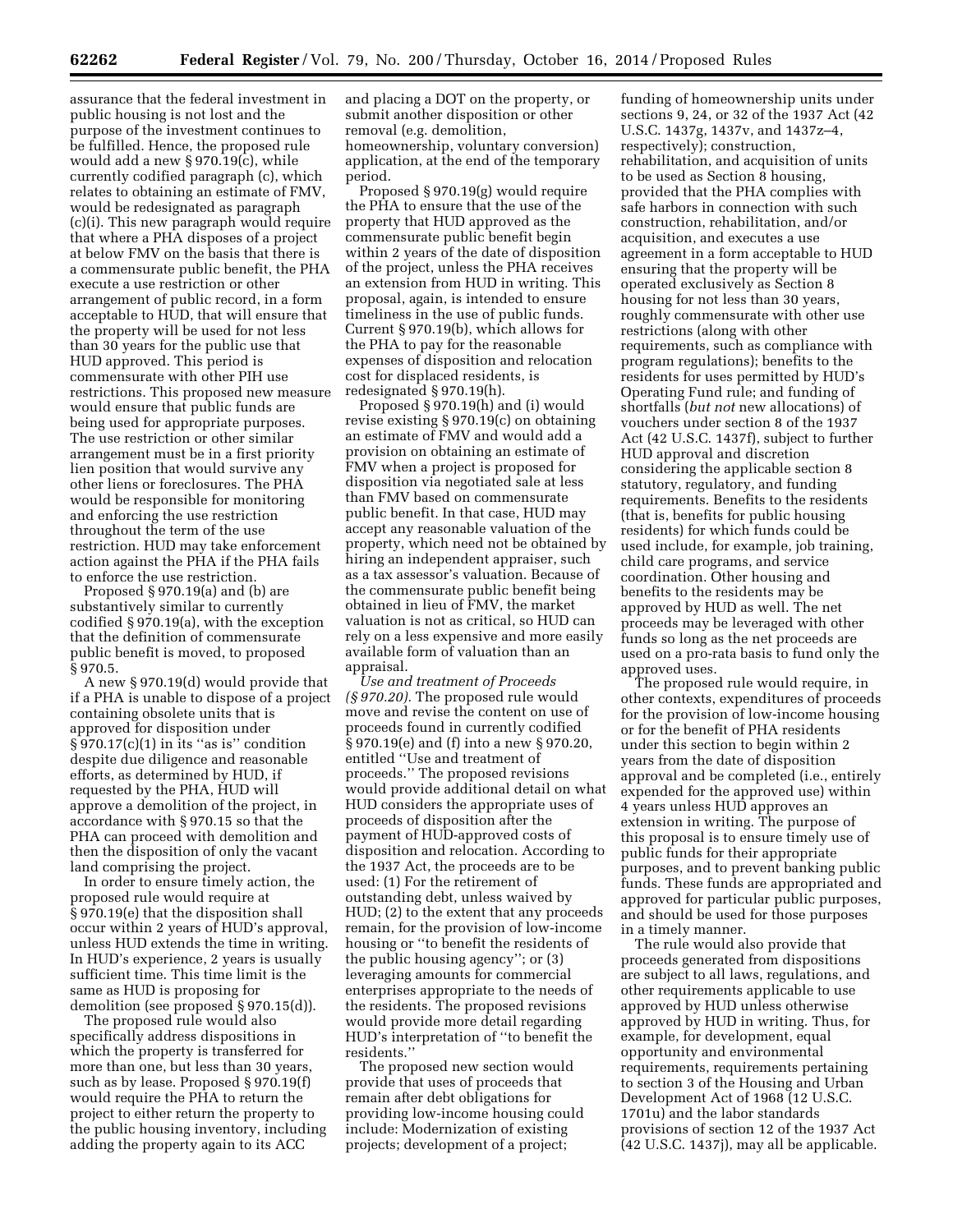The one exception to this general rule is that where disposition proceeds are used with HUD approval for the development of public housing units, the disposition proceeds will not count toward the total development cost (TDC) limit pursuant to 24 CFR 905.314(c).

If a PHA fails to use proceeds as required, HUD may recapture or require repayment of the proceeds, or take all other remedies available under law. Finally, the rule would require that upon immediate receipt of proceeds, and until expended for an approved use, a PHA must deposit the proceeds into an interest bearing account, subject to a HUD General Depository Agreement and/or an escrow agreement in a form acceptable to HUD. All accrued interest will be treated as additional proceeds, subject to this section.

*Relocation of Residents (§ 970.21).*  Proposed § 970.21(a) would revise the currently codified § 970.21(a) to include material concerning the written notice to residents who will be displaced, now required at § 970.21(e), with additional details provided. The written notice would have to include a statement that the demolition, disposition, or combined application has been approved and that the action will occur, and a description of the process to relocate the residents. The written notice must be provided through an effective communications means to persons with disabilities in accordance with 24 CFR 8.6 and in the appropriate non-English language to persons with limited English proficiency as needed. This section would also continue to incorporate the requirement that the housing being offered must meet HQS (or such equivalent or successor standard that HUD may adopt) and be in a location ''not less desirable'' than the housing the resident is being displaced from. The currently codified regulation does not define a ''not less desirable'' location. Under the proposed rule, a PHA would, in determining comparable housing, also consider the following criteria (in aggregate): Neighborhood safety; quality of local schools; accessibility of amenities (e.g., transportation, employment); and exposure to adverse environmental conditions. Relocation associated with demolition and disposition plans must be consistent with the PHA's obligation to affirmatively further fair housing (42 U.S.C. 3608(e)(5)). In no event shall a PHA commence a demolition or disposition of the building (or a combined action) in which a resident lives until each resident of the building is provided relocation assistance.

Under proposed § 970.21(a)(4), the written notice would include a

description of the comparable housing options that the PHA is offering to the resident, including the location of the housing to public transportation, employment, education, child care, medical services, shopping, and other amenities. The housing may include the types of housing currently codified at § 970.21(a)(1)–(3) (as of the April 1, 2013 edition of the Code of Federal Regulations).

Under  $\S 970.21(a)(5)$ , the notice shall include statements that the PHA shall offer displaced residents comparable housing on a nondiscriminatory basis with respect to race, color, religion, national origin, disability, familial status, or sex, as required by civil rights laws. Under proposed § 970.21(a)(6), the PHA shall offer residents with disabilities comparable housing that includes the accessibility features needed by the resident and located in the most integrated setting appropriate for the resident. The most integrated setting appropriate to the needs of individuals with disabilities is the setting that enables individuals with disabilities to interact with nondisabled individuals to the fullest extent possible, in furtherance of the Supreme Court's decision in *Olmstead* v. *L.C.,*  527 U.S. 581 (1999), and pursuant to HUD's regulations at 24 CFR 8.4(d). The statement shall also include the right of displaced residents to a reasonable accommodation under Section 504 of the Rehabilitation Act of 1973, the Fair Housing Act, and the Americans with Disabilities Act, as applicable, and how to request such an accommodation.

Section 18(a)(4)(B) of the 1937 Act (42 U.S.C. 1437p(a)(4)(B)) requires the payment of ''actual and reasonable relocation expenses'' of each resident being displaced, as does the current regulation at § 970.21(e)(2). The proposed rule would add more detail to what constitutes ''actual and reasonable relocation expenses.'' Under proposed § 970.21(a)(7), the PHA would provide for the payment of actual and reasonable relocation costs for each displaced resident, including reasonable accommodations for residents with a disability in accordance with Section 504 of the Rehabilitation Act of 1973, essentially similar to currently codified 970.21(e)(2). The proposed rule would further specify that the PHA shall pay for moving cost assistance, the payment of a displaced resident's security or utility deposit (or both), at a comparable housing unit (provided that loans or grants made directly to displaced residents for new deposits are not permitted if the PHA's source is either Capital or Operating Funds). The PHA would pay such deposits directly to the

utility company, the landlord, or both, with the resident holding no interest in the funds. Any returns or refunds would go to the PHA directly.

Section 18(a)(4)(D) of the 1937 Act (42 U.S.C.  $1437p(a)(4)(D)$  provides that a PHA, as a condition of approval of its application, must provide ''any necessary counseling for residents who are displaced'' as a result of the demolition, disposition, or combined action. Proposed § 970.21(a)(8) would specify that the notice must include a description of the housing counseling services that will be available, including mobility counseling, and how a resident may access those services.

Proposed § 970.21(a)(9) requires that if the provisions of section 104(d) of the Housing and Community Development Act of 1974 (42 U.S.C. 5304(d) (section 104(d)), referenced in § 970.21(g), apply to the project, the notice required by § 970.21(a) must explain the assistance available under section 104(d), which requires a residential antidisplacement and relocation assistance plan for certain grants.

Proposed § 970.21(b) covers the timing of the notification to residents of the upcoming action. Like currently codified § 970.21(e)(1), proposed § 970.21(b) requires notification to residents at least 90 days prior to the displacement date, except in cases of imminent threat to health and safety. The proposed rule would define displacement date as the earliest date by which a resident who will be displaced by a demolition, disposition, or combined action shall be required to move. A PHA may not issue the notification prior to the date that HUD approves the application. Section 18(a)(4)(A)(iii) of the 1937 Act (42 U.S.C.  $1437p(a)(4)(A)(iii)$  and the current regulation at § 970.21(e)(1)(iii) require that each resident who is displaced from housing must be offered comparable housing and must be provided with actual and reasonable relocation assistance. The notice provisions in proposed § 970.21(a) reflect these requirements.

Proposed § 970.21(c)(1) would provide that if a PHA offers a resident comparable housing in the form of tenant-based assistance under section 8 of the 1937 Act, and the resident is unable to lease a dwelling unit during the initial 60-day leasing period provided under the Housing Choice Voucher program, the PHA may either (i) grant one or more extensions to the initial term in accordance with the voucher program regulations at 24 CFR 982.303 as reflected in the PHA's administrative plan; or (ii) provide the resident with another form of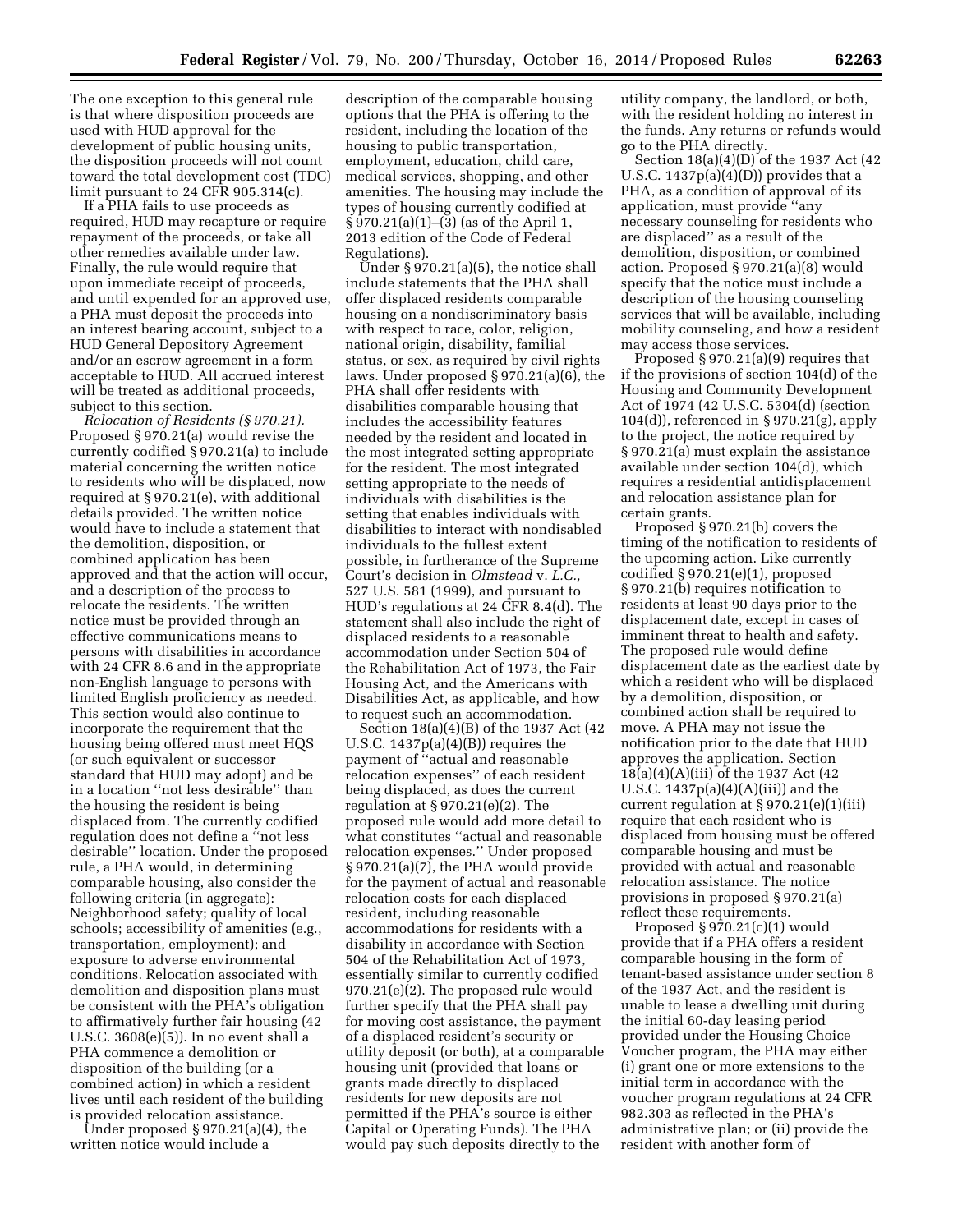comparable housing (e.g., public housing unit or project-based unit under section 8 of the 1937 Act). Proposed § 970.21(c)(2) would provide that a PHA shall not commence the HUD-approved demolition or complete the HUDapproved disposition of a building until each resident who will be displaced by the action is relocated in accordance with the requirements of this part.

As discussed in this preamble, the proposed rule would allow dispositions at below FMV based on commensurate public benefit. In such a case, if housing is developed on the site of the former project and is income-eligible, proposed § 970.21(d) would provide that incomeeligible residents shall be offered the opportunity to return to the site once appropriately-sized units are available for occupancy. As part of its application for this type of disposition, the PHA would provide a plan that addresses how residents will be notified of the opportunity to return; the amount of time residents will have to exercise this opportunity; the source of funds from which the PHA or the new owner will pay the moving costs for moving the displaced residents back into the new units; and the process for selecting displaced residents who will be offered an opportunity to return (for example, lottery) if the number of new public housing units cannot accommodate all lease-compliant displaced residents at appropriate bedroom sizes. A displaced resident is ''lease-compliant'' for this purpose if the displaced resident (including household members whose names appear on their public housing lease) has not engaged in serious or repeated violations of material terms of the lease that result, or could result, in good cause to evict or terminate the assistance;

Proposed § 970.21(e) would provide that if a resident who will be displaced by a demolition, disposition, or combined action, refuses to move or otherwise rejects the PHA's offer(s) of comparable housing and relocation counseling and advisory services despite the PHA's due diligence, the PHA may evict the tenant under state law as long as the PHA exercises due diligence in making continued efforts to offer the resident comparable housing and relocation counseling.

Proposed § 970.21(f) would specify some of the sources of funding that may be used for relocation. Proposed § 970.21(f) would state that sources of funding for relocation expenses include gross proceeds a PHA receives under this part, Capital Funds, section 8 administrative fee funding (where section 8 assistance is offered as

comparable housing), or other federal funds available for this purpose.

Proposed § 970.21(g) would specify that if federal financial assistance under the Community Development Block Grant (CDBG) program (42 U.S.C. 5301 *et seq.*); the Urban Development Action Grant (UDAG) program (42 U.S.C. 5318 *et seq.*); or the HOME Investment Partnerships (HOME) program (42 U.S.C. 12701 *et seq.*) is used in connection with the demolition of lower-income dwelling units, or conversion of such units to a use other than lower-income dwelling units, the project is subject to section 104(d) of the HCD Act of 1974, including the relocation payment and one-for-one replacement provisions as provided at 24 CFR part 42, subpart C. Proposed § 970.21(h) states that the URA does not apply to this part.

*Costs of Demolition and Relocation of Displaced Residents (§ 970.23).*  Proposed § 970.23 would add provisions and clarifications to currently codified § 970.23. Proposed § 970.23(a) would clarify that a PHA may pay for relocation expenses with non-Federal funds or any eligible HUD funds, which may include Capital Funds. Proposed § 970.23(b) would provide that the PHA may pay for the costs of demolition with non-Federal or any eligible funds, including Capital Fund. Proposed § 970.23(c) would provide that where HUD has approved the demolition of a project and the proposed action is part of a program under the Capital Fund Program (24 CFR part 905), that the expenses of the demolition and of relocation of displaced residents must be included in the Capital Fund Submission pursuant to section 9(d) of the Act (42 U.S.C. 1437g(d)) or other eligible HUD funds.

*Required and Permitted Actions Prior to Approval (§ 970.25).* Proposed § 970.25 would update and clarify currently codified § 970.25. In addition to updating language, proposed § 970.25(a) would clarify that HUD permission to take any actions related to demolition, disposition, or a combined action prior to HUD approval of the application, may only be granted in writing, and that a PHA may not delay or withhold maintenance on a project in such a way as to cause or allow it to meet the demolition criteria under § 970.15.

The consolidation of occupancy requirements would be covered under proposed § 970.3(b)(18), and so would be removed from currently codified § 970.25(b) by this proposed rule. Proposed § 970.25(b) would provide that a PHA may lease public housing units at turnover while HUD is considering

approval or after HUD has approved its application subject to the following conditions: The units are in decent, safe, and sanitary condition; the PHA determines that due to community housing needs or for other reasons consistent with its PHA Plan, leasing turnover units is in the best interests of the PHA, its residents, and community; and residents of units leased during such a period are provided with the relocation assistance required by proposed § 970.21. Where units are leased under this provision, the PHA's Operating Fund continues to be calculated as stated in 24 CFR part 990 (Public Housing Operating Fund).

*De Minimis Exception to Demolition Application Requirements (§ 970.27).*  Proposed § 970.27 is essentially the same as the current codified section. The basic requirements—that the demolition be limited to the lesser of 5 dwelling units or 5 percent of the total number of units owned by the PHA, and that the space occupied by the demolished units be used for meeting the needs of PHA residents, or, alternatively, that the units were beyond repair—are found at proposed § 970.27(a) and (c).

The explanation of the 5-year period currently found at § 970.27(c) would be moved to proposed § 970.27(b). The reporting and recordkeeping requirements would be updated at proposed § 970.27(e).

Proposed § 970.27(f) would clarify that any resident displaced by de minimis demolition would be entitled to housing assistance in accordance with federal laws and requirements, which include the PHA's Admissions and Continued Occupancy Policy (24 CFR part 966), the PHA's section 8 Administrative Plan (24 CFR part 982), PHA Plan requirements (24 CFR part 903), and, except where the PHA provides the residents to be displaced with another public housing unit from its inventory, the URA. If CDBG or HOME funds are involved, the displaced resident shall be provided assistance under section 104(d) of the Housing and Community Development Act of 1974, where applicable.

*Criteria for HUD Disapproval of Demolition or Disposition Application (§ 970.29).* Proposed § 970.29 would revise the currently codified § 970.29, specifically, the provision that an application can be rejected if it is clearly inconsistent with the PHA Plan. The section would explicitly state that failing to satisfy the application requirements is grounds for disapproval. The proposed rule would also specify in particular the civil rights related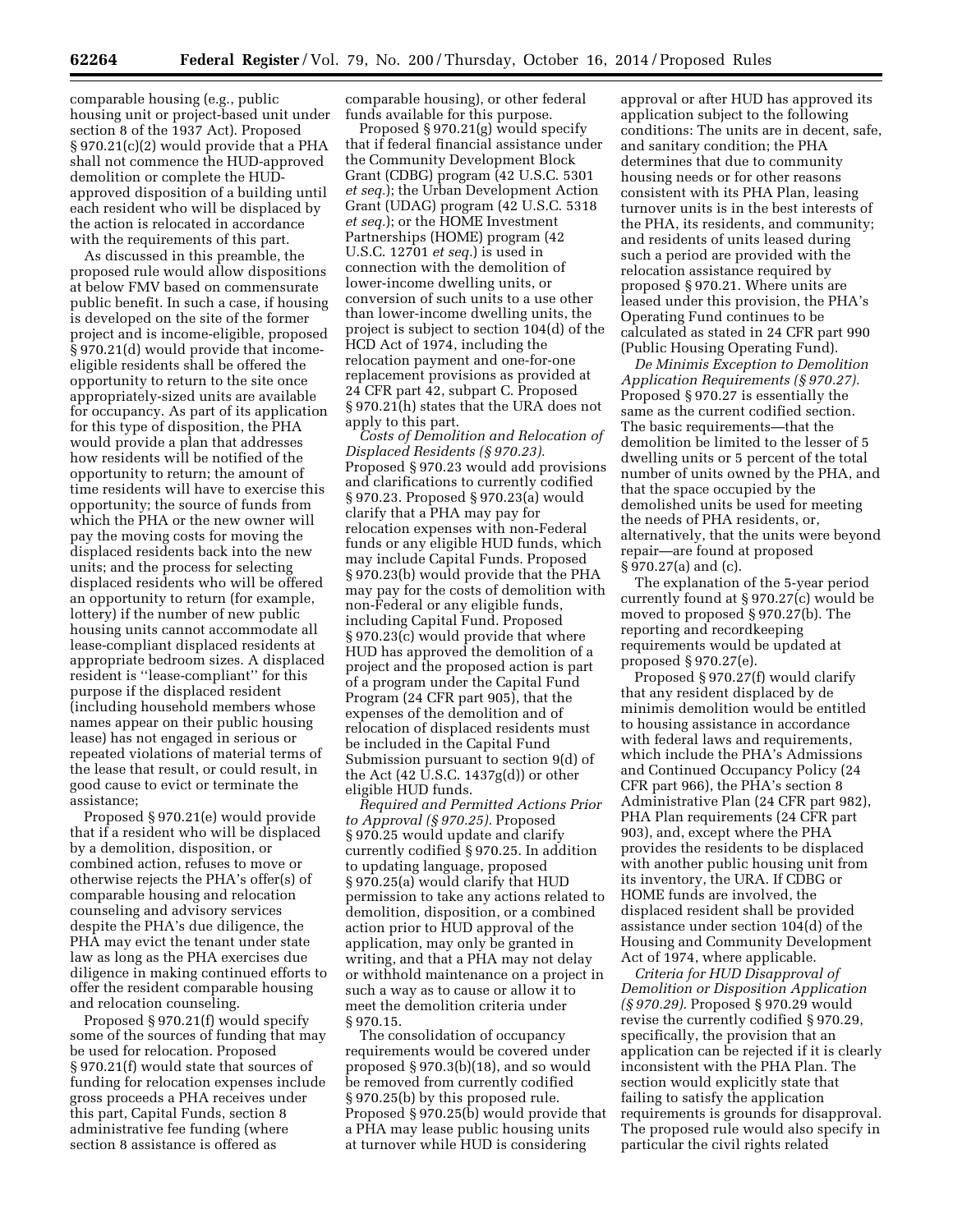requirements under § 970.12. There are minor technical updates to language.

*Effect on the Operating Fund Program and Capital Fund Program (§ 970.31).*  The proposed rule would remove § 970.31 on replacement units as this material will be moved to the Capital Fund rule at 24 CFR part 905. Currently codified § 970.33, which states the applicability of the Operating Fund program (24 CFR part 990) and the Capital Fund program (24 CFR part 905), would be redesignated as § 970.31.

*Demolition Due to Emergency, Major Disaster, or Accidental Loss (§ 970.33).*  Proposed § 970.33 would codify HUD's practice in cases where PHAs must demolish housing due to an emergency or natural disaster. These terms are defined at proposed § 970.5. An ''emergency'' is defined as it is in section 102(1) of the Robert T. Stafford Disaster Relief and Emergency Assistance Act (42 U.S.C. 5122(1)) (Stafford Act). ''Major disaster'' is defined similarly to the definition in the Stafford Act (see 42 U.S.C. 5122(2)), with the addition that it includes any natural catastrophe or, regardless of cause, fire, flood, or explosion, that causes damage of sufficient severity or magnitude to warrant demolition to alleviate the danger, loss, hardship, or suffering caused thereby. In such a case, if the PHA rebuilds the same number of dwelling units or non-dwelling structures that comprised the demolished project, the demolition (and any additional demolition required to carry out the redevelopment) shall not be subject to 24 CFR part 970. If the PHA rebuilds less than all of the demolished structures or the project, the PHA shall submit a demolition application under this part within one year of such demolition to formalize and request official HUD approval for the action under this part.

*Removal of All Projects in the PHA's Public Housing Inventory (§ 970.35).*  Proposed § 970.35 would be added to address the increased frequency of such actions and to clearly codify the PHA's responsibilities in this case, as well as to assist HUD and HUD field offices in monitoring and enforcing these requirements. In cases where a disposition application proposes to remove all structures and land in a PHA's public housing inventory and the PHA has no plans to develop any additional projects, once the disposition is complete, the PHA shall not expend any remaining Operating Funds, including operating reserves, other than for purposes related to the close-out of its public housing inventory, including audit requirements required by this section. Any remaining Operating

Funds (including operating reserves and any unspent asset-repositioning fees received pursuant to 24 CFR 990.190(h)) would be required to be returned to HUD within 90 days of the date of disposition of the project. The PHA may spend no more of its Capital Funds other than, with HUD approval, amounts required to close out contract obligations incurred prior to HUD's approval of the disposition and amounts required to address imminent health and safety issues that arise at the project prior to completion of the disposition transaction.

If the disposition was approved at below FMV based on commensurate public benefit, prior to expending any Capital Funds on the project for the purposes identified above, the PHA must notify HUD in writing of the planned expenditure of Capital Funds so that HUD can determine if any changes are necessary to the terms of its commensurate public benefit and/or if the disposition price should be adjusted to reflect the expenditure of funds; no Capital Funds may be expended after the date of disposition of the project and any remaining Capital Funds shall be returned to HUD within 180 days of such date of disposition. The PHA shall be ineligible to receive any Capital Funds (replacement housing factor funds) under 24 CFR 905.10(i), and any funds issued under this section shall be recaptured by HUD.

Within 60 days after the disposition of all projects in its inventory, the PHA shall dispose of all equipment in its inventory that was acquired in whole or in part with 1937 Act funds in accordance with 24 CFR 85.32(c) (which addresses equipment acquired under a grant or subgrant), pursuant to a plan acceptable to HUD; and within 90 days of the date of disposition, the PHA must have an independent audit conducted on the close-out of its public housing inventory.

*Reports and Records (§ 970.37).*  Proposed § 970.37 would revise currently codified § 970.35, ''Reports and records'' to strengthen HUD's oversight and monitoring of demolition and disposition actions. The information on demolition and sale or lease contracts currently found at § 970.35(a)(1) and (2) would be retained at proposed § 970.37(a)(1) and (2), and a new paragraph (a)(3) would be added.

This section would revise currently codified § 970.35 to require a report, in a form and frequency to be prescribed by HUD, until HUD determines that the report no longer needs to be submitted, containing the following information: (i) A description of resident relocation and timetable, including the number of

families actually relocated by bedroom size; the types and location of comparable housing provided to each family; demographic information on family size, race, national origin, sex, and disability of relocated residents; reasonable accommodations that were provided in connection with the comparable housing; units to which residents were relocated that meet the accessibility requirements of Section 504 of the Rehabilitation Act of 1973 and HUD's implementing regulations at 24 CFR part 8 or that otherwise contain accessible features; the status of the Opportunity to Return Plan, including residents who express an interest in the plan; and the comparable housing offered to families that include a member with a disability that was located in a non-segregated setting, or, if non-segregated housing was not offered, an explanation of why the setting that was offered was the most integrated setting appropriate for the family, that is, the setting that enables the family to interact with non-disabled persons to the fullest extent possible and have access to community-based services; (ii) a description of the PHA's use of the proceeds of disposition by providing a financial statement showing how the gross and net proceeds were expended by item and dollar amount, as approved by HUD; (iii) a description of any remaining disposition proceeds, including current balance (plus interest), bank information of where such proceeds are being held, and plans for expending such proceeds for the use approved by HUD within the required timeframe; (iv) for dispositions approved by HUD at less than FMV based on commensurate public benefit, a description of the current use of the property (e.g., owner, number of housing units developed), and a statement of how the property is being used for the HUD-approved use; (v) a description of whether any projectbased voucher contracts under section 8 of the 1937 Act have been executed on a former public housing property approved for disposition and/or at housing developed, acquired, or constructed with disposition proceeds; and (vi) evidence that an audit has been conducted on the demolition, and/or disposition action within 3 years of completion of the demolition and/or disposition action. In addition, as in the current regulation, HUD would be able to ask for such additional information as HUD may require from time to time.

# *B. Retention of Projects by PHAs Under 24 CFR Part 85*

The proposed rule would add a subpart B to 24 CFR part 970, to allow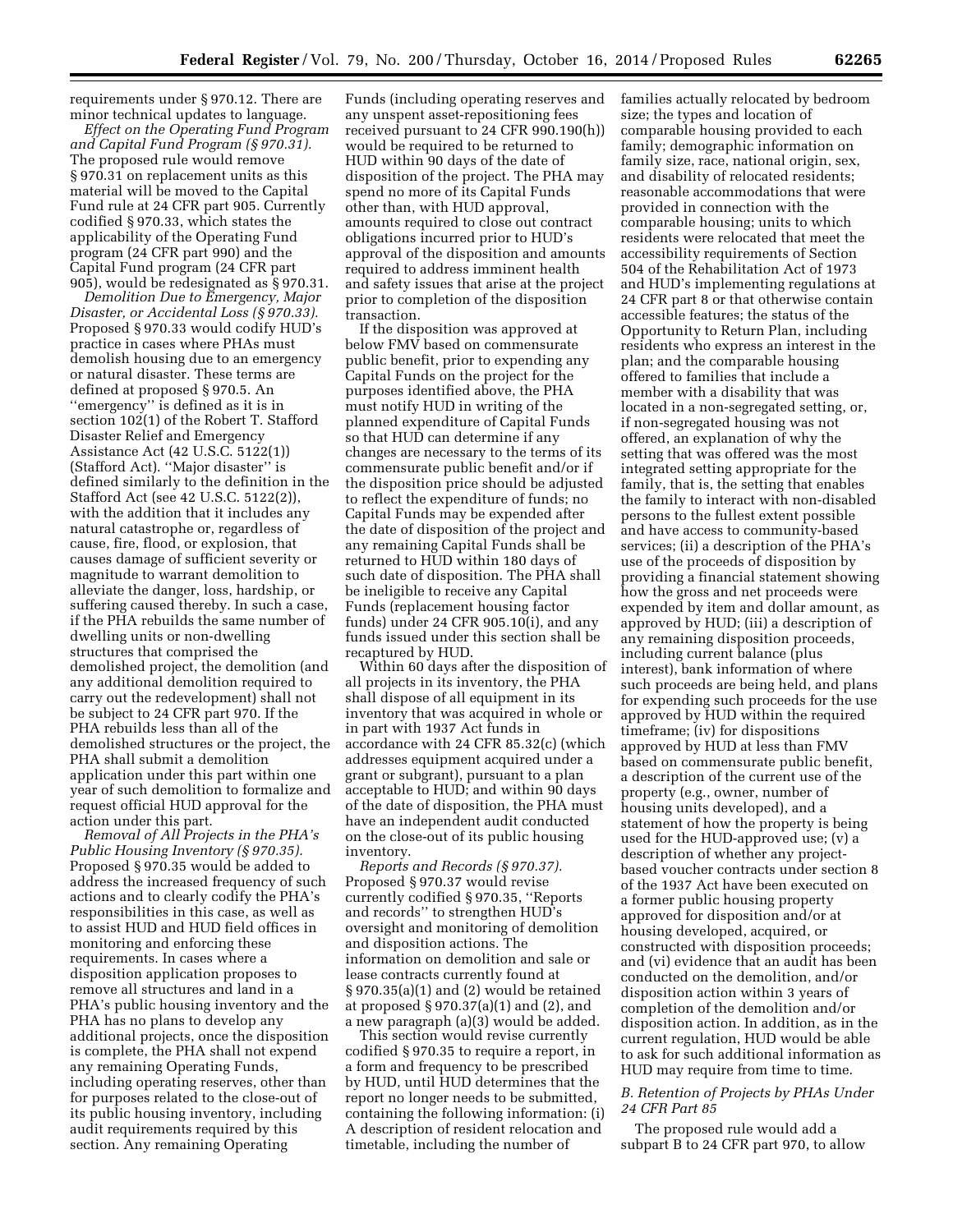PHAs and other owners of public housing to retain public housing property, including dwelling units and appurtenant personal property and equipment that were purchased with 1937 Act funds, without the use restrictions under the ACC and DOT. Section 18 does not apply to cases where a PHA retains property rather than disposing of it to another party. In the case of retention, 24 CFR part 85 applies, particularly, § 85.31.

*Definitions (§ 970.39).* Proposed § 970.39 would provide that the definitions contained in § 970.5 would apply to subpart B.

*Applicability (§ 970.41).* Under proposed § 970.41, disposition in this case would be under 24 CFR 85.31. Under proposed § 970.41, the PHA may retain title to property that is no longer needed provided that the PHA requests and is approved by HUD to retain the property. In order to approve a request under this section, HUD will generally require the PHA to compensate HUD for the federal government's equity in the project (computed by applying HUD's percentage of participation in the cost of the original purchase to the FMV of the property and subsequent modernization), but the PHA could request an exception to this repayment requirement, for good cause, in accordance with 24 CFR 85.6(c). If HUD finds the PHA has shown good cause for retaining the project under this section, HUD will release the ACC and DOT on the project. HUD's approval may require the PHA to enter into certain use restrictions or may impose other requirements to ensure that the property is used for the HUD-approved purposes for a certain length of time.

*Removal of a project from public housing without a transfer to a third party (§ 970.43).* Proposed § 970.43 would clarify when a project can be removed from public housing without a transfer to a third party. HUD's regulations at 24 CFR 85.31 provide that except as otherwise provided by federal statutes, real property will be used for the originally authorized purpose as long as needed for that purpose, and the grantee shall not dispose of or encumber its title or other interests. Proposed § 970.43(a) would provide that when real property is no longer needed for the originally authorized purpose, the grantee will request disposition instructions from HUD. Section 18 of the 1937 Act and subpart A of part 970 covers the procedures that PHAs must follow if they choose to sell or otherwise transfer title of the property.

Section 85.31 of HUD's regulations in 24 CFR part 85 permits a PHA to retain title of real property that is no longer

needed for its originally authorized purpose, provided the PHA requests and is approved by HUD to retain the property. Proposed § 970.43(b) would provide that HUD will generally require the PHA to compensate HUD for the federal government's equity in the project (computed by applying HUD's percentage of participation in the cost of the original purchase or construction to the FMV of the property and subsequent modernization), but the PHA could request an exception to this repayment requirement, for good cause, in accordance with 24 CFR 85.6(c). If HUD finds the PHA has shown good cause for retaining the project under this section, HUD will release the ACC and DOT on the project. HUD's approval may require the PHA to enter into certain use restrictions or may impose other requirements to ensure that the property is used for the HUD-approved purposes for a certain length of time.

*Specific Criteria for HUD Approval of Requests (§ 970.45).* Proposed § 970.45 would list the specific criteria for HUD approval of retention of public housing without use restrictions under subpart B. In addition to showing that the project is no longer needed for public housing and there is good cause for the action, for projects that include dwelling units, HUD will require compliance with the regular disposition regulations under part 970, subpart A, particularly § 970.17. To determine applicable requirements, references to ''disposition'' in subpart A shall mean ''retention of property'' for subpart B. The PHA must also show that retention of projects with dwelling units will leverage the property so that the PHA can obtain financing to address deferred capital needs and otherwise better maintain and operate the units as lowincome housing. In addition, where there is resulting resident displacement, the PHA must comply with the relocation requirements in subpart A of this part. Vacant land may be retained (for example, as green space) as may nondwelling structures, if the structure is no longer needed by the PHA.

Proposed § 970.45(c) would contain the applicable application requirements for retention requests. These application requirements are proposed to be parallel to the application requirements under subpart A found in proposed § 970.7(c), with the omission of those items that would not apply in the case of retention. Thus, § 970.7(c)(4), a description of the specific action proposed; § 970.7(c)(7)(ii), a description of the comparable housing resources to be provided to any residents to be displaced; § 970.7(c)(9), related to the offering to resident organizations;

§ 970.7(c)(10), the name of the acquiring entity in the case of dispositions; §§ 970.7(c)(11)–(13), having to do with disposition proceeds, FMV, and commensurate public benefit; and § 970.7(c)(20), requiring a description of the race, color, religion, sex, national origin, familial status, and disability status of any residents who will be displaced.

On the other hand, elements that are unique to property retention are proposed to be added to the application requirements. These include a description of the future ownership structure of the project; the anticipated future use of the project and the proposed length of time the PHA will maintain the former project for the anticipated future use; and, in the case of displacement of residents, if any, a certification that the PHA will comply with the URA (which does not apply under 42 U.S.C. 1437p and subpart A; instead, there are specific relocation requirements under both the statute and regulation).

#### Revisions to Conversion Regulations

HUD is also proposing to revise the definition of ''conversion'' in the part 972 regulations that cover both voluntary and required conversion of public housing to tenant-based assistance to more accurately reflect what ''conversion'' means in the relevant statutory sections (for voluntary conversion, section 22 of the 1937 Act (42 U.S.C. 1437t); for required conversion, section 33 of the 1937 Act (42 U.S.C. 1437z–5). Currently, the regulations at 24 CFR 972.103 and 972.203 (for voluntary and required conversion, respectively) define conversion as the removal of public housing units from the inventory of a Public Housing Agency (PHA), and the provision of tenant-based, or projectbased assistance for the residents of the PHA. While it is true that under the statutes the residents of a project undergoing conversion may be provided with alternate housing including project-based assistance, the statute provides that the conversion is only from public housing to tenant-based assistance. Therefore, HUD is proposing to revise these definitions accordingly to remove the reference to project-based assistance.

HUD notes in this context that the voluntary conversion rule as currently codified at 24 CFR 972.212(d) states that HUD may require that funding for the initial year of tenant-based assistance be provided from the public housing Capital Fund, Operating Fund, or both. This is a regulatory provision not found in the voluntary conversion statute,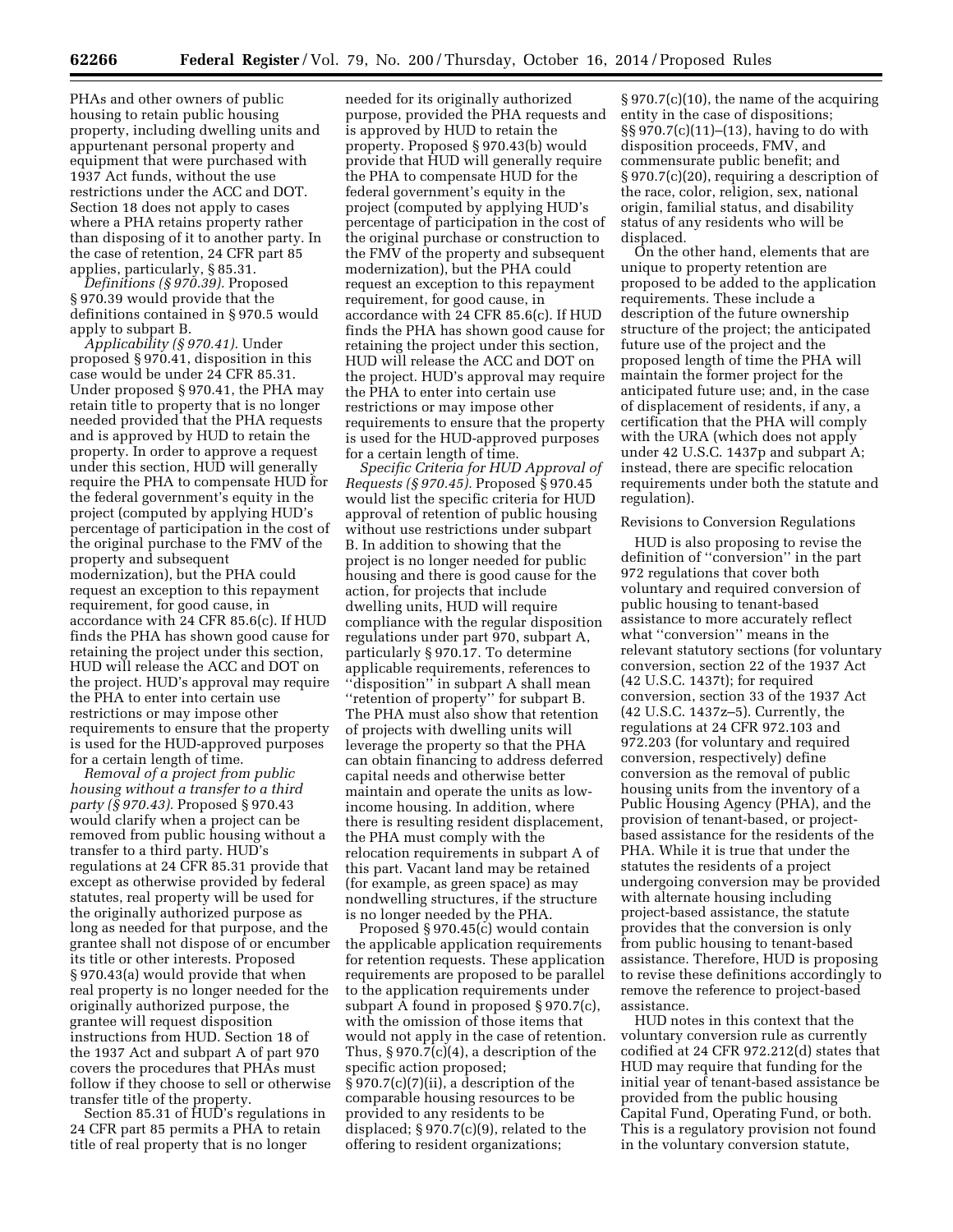section 22(f) of the 1937 Act (42 U.S.C. 1437t(f)), although that statute has a clause granting discretion to the Secretary in this area (''[t]o the extent approved by the Secretary''). HUD notes as a point of clarification that this statement is only true to the extent that use of Capital or Operating funds for this purpose is specifically provided for in appropriations acts, and that there is currently no appropriation, outside of the limited Rental Assistance Demonstration under the Consolidated and Further Continuing Appropriations Act, 2012 (Pub. L. 112–55, approved November 18, 2011), that allows either Operating or Capital fund appropriations to be used for this purpose. However, HUD is retaining this language in its regulations in case Congress chooses to grant HUD this ability in an upcoming appropriation.

#### Specific Questions for Public Comment

HUD welcomes public comments on any issue relevant to this rulemaking. HUD is also interested in public comments on the following specific subjects:

• The proposed definition of ''commensurate public benefit'' in proposed § 970.5;

• Whether or not the definition of ''disposition'' in proposed § 970.5 should include a PHA's transfer to the PHA's own nonprofit instrumentality;

• The requirements for a PHA to amend an existing approval under proposed § 970.7(e). For example, should the PHA be required to get a board resolution approving the amendment request? Should the PHA be required to consult residents and local government officials on the amendment request? Should it depend on whether the change is minor or significant?

• The circumstances under which a PHA would want to only demolish structures on public housing property under proposed § 970.15 without also proceeding with a disposition of the vacant land after demolition (considering the land would remain under the conventional ACC and DOT and could only be used for public housing purposes, e.g., to construct new public housing units), and there is limited funding for such purposes;

• In those instances where PHAs seek to both demolish and dispose of public housing projects as part of the same request, when would it be appropriate for HUD to allow a PHA to demolish obsolete structures (with HUD funds) only to immediately seek to dispose of the underlying vacant land, and whether HUD should instead require the PHA to dispose of the obsolete structures in their ''as-is'' obsolete

condition and have the acquiring entity agree to demolish or otherwise dispose of or use that property?

• The criteria HUD should use in determining if a project is obsolete as to location under § 970.15(a)(1)(ii) and whether HUD should require the PHA to simultaneously submit a disposition application in these instances;

• For HUD to approve disposition under proposed § 970.17(b) for acquisition of other properties that will more efficiently or effectively operate as low-income housing, how far along must the development/acquisition of the replacement housing be? Is it enough that the PHA be irrevocably committed for the replacement units? Alternatively, is it enough that the PHAs have permanent financing in place and the actual replacement units identified? If the replacement units are public housing units, should a threshold requirement for approval under this section include those replacement units having met the applicable site and neighborhood standards? If the replacement units are not public housing but other low-income housing units (e.g., project-based Section 8 units), how much involvement should HUD have in the development of those units to assure that they will be more effectively and efficiently operated as low-income housing than the units proposed for disposition?

• For HUD to approve disposition under proposed § 970.17(b) for acquisition of other properties that will more efficiently or effectively operate as low-income housing, this rulemaking proposes that the minimum replacement amount be 75 percent of the units (all units housing families displaced by the action must be replaced). HUD would also consider a minimum of 50 percent, and would be interested in public comment on this issue;

• Are there any additional factors HUD should consider when approving a disposition for less than FMV under § 970.19(b)? Should the definition of commensurate public benefit under § 970.5 be amended?

• In what extent of planning should a PHA engage under § 970.25 without receiving HUD approval under section 18? For instance, should a PHA issue RFQs or RFPs that assume HUD will approve a full or partial demolition and/ or disposition of the project?

• In order to preserve and make most efficient use of appropriated funds, should HUD limit tenant protection vouchers (TPVs) to fewer than the number of occupied units being replaced in cases where the PHA can provide assistance from funds already allocated to it?

# **IV. Findings and Certifications**

# *Paperwork Reduction Act*

The information collection requirements contained in this rule have been submitted to the Office of Management and Budget (OMB) under the Paperwork Reduction Act of 1995 (44 U.S.C. 3501–3520). In accordance with the Paperwork Reduction Act (PRA), an agency may not conduct or sponsor, and a person is not required to respond to, a collection of information unless the collection displays a currently valid OMB control number.

HUD currently collects information related to this rule through OMB PRA package 2577–0075 (which expires in August 2014). That information package includes submission requirements for the current 24 CFR part 970 rule, as well as submission requirements for 24 CFR part 972 (required and voluntary conversion), 24 CFR part 906 (homeownership), and eminent domain takings and de minimis demolitions (both exempt from Section 18 and the requirements of 24 CFR part 970). HUD will revise this PRA package 2577–0075 to reflect the changes made to this rule once the final version of this rule is published in the FR.

HUD estimates the burden increase on PHAs from this rule as 161.75 hours. HUD estimates the average cost to the PHA (staff salary) for these hours to be approximately \$30 per hour. The modest increase from the current rule will benefit PHAs, HUD, and public housing residents and in several general ways, including:

(1) Faster application processing: HUD cannot process incomplete or substantially deficient applications. By clearly indicating (at a modest increase) the application submission materials that PHAs are required to provide about their proposed disposition and/or demolition actions, HUD staff will be less likely to reject an application for being incomplete or deficient. In addition, HUD staff will be able to more quickly process an application that meets the clearer requirements of this revised rule. Finally, HUD staff will be able to complete its civil rights compliance review in a much more streamlined and expeditious manner;

(2) Better protection for public housing residents—in assuring PHAs comply with all applicable requirements related to resident relocation and consultation;

(3) Better information for monitoring: HUD staff has an ongoing obligation to assure PHAs comply with the terms and requirements of Section 18, this revised rule, and the HUD approval letter. Sometimes these requirements extend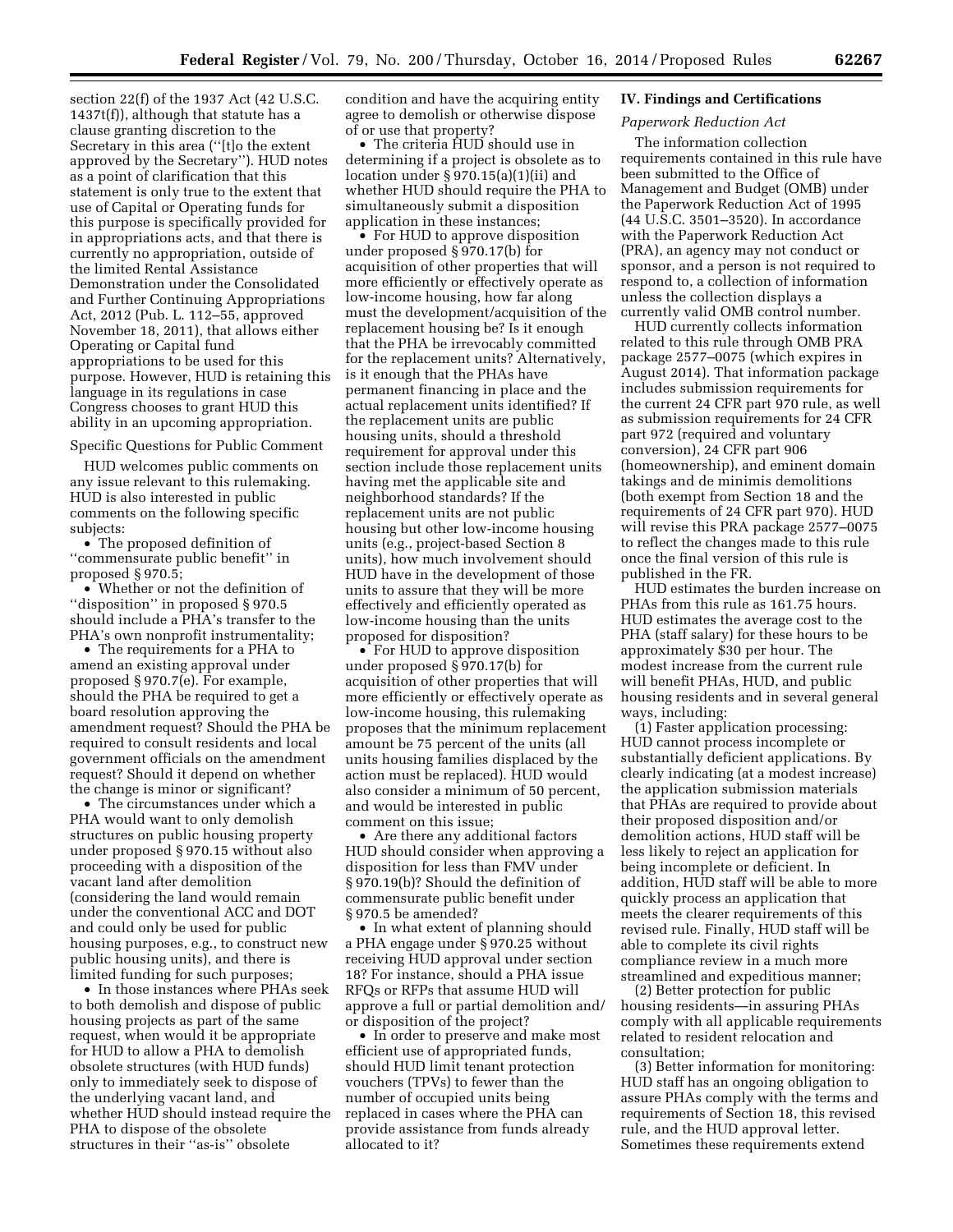for 30+ years (use restrictions on land, receipt and use of proceeds). Requiring PHAs to submit annual reports to HUD will vastly assist HUD in its monitoring efforts.

Specific explanations for the increase in burden hours are as follows:

• 24 CFR 970.3(b)(5), (7), (9), and (18): HUD is clarifying that although these actions are exempt from Section 18 and the ''normal'' submission requirements of 24 CFR 970.7, HUD approval is nevertheless required and this requires a very modest PRA submission requirement;

• 24 CFR 970.3(b)(10): HUD is clarifying that although these eminent domain actions are exempt from Section 18 and the ''normal'' submission requirements of 24 CFR 970.7, HUD approval is nevertheless required and this requires a PRA submission requirement as is currently captured in PRA package 2577–0075);

• 24 CFR 970.3(c)(7): HUD is requiring PHAs to submit modestly more information about their relocation plans to HUD. The current rule requires PHAs to keep their relocation plans on file so the increased burden is minimal. This information will also assist HUD in doing a quicker civil rights compliance review;

• 24 CFR 970.7(c)(8): HUD is requiring PHAs to submit modestly more information about their resident consultations to HUD, including communication to persons with disabilities. This information will also assist HUD in doing a quicker civil rights compliance review;

• 24 CFR 970.7(c)(10) and (15): HUD is requiring PHAs to submit a legal opinion related to the acquiring entity (if applicable with dispositions) and outside financing (if applicable with CFFP, OFFP, or EPC). The legal opinion may be done by in-house PHA counsel or outside counsel. The purpose of this is to assure PHAs are aware of the legal implications of these disposition requirements;

• 24 CFR 970.7(c)(13): In the case of disposition proposed at below FMV based on commensurate public benefit in accordance with § 970.19, HUD is clarifying the information that PHAs are

required to submit including: (i) A detailed description of any housing that will be located on the property, including the number of units, bedroom sizes, accessibility, affordability, and priorities for displaced residents; (ii) The proposed length of time in which the acquiring entity will maintain the former project for the proposed future use (HUD will generally require the proposed future use remain as such for not less than 30 years, but will consider other factors such as the extent of public benefits (e.g., number of affordable units) arising from proposed disposition and the FMV of the property in determining if a period of less than 30 years is acceptable); (iii) The plan to implement the opportunity to return requirement for existing residents' as outlined in § 970.21(d); and (iv) The proposed legal documentation (e.g., use restriction, provision in ground lease, declaration of restrictive covenant) the PHA proposes to ensure the approved use. This information is necessary for HUD to fully evaluate and review the ''opportunity cost'' of a PHA not disposing of public housing property at its FMV and using the proceeds for authorized purposes under the statute. HUD is currently processing applications in a way that requests much of this information. This section of the proposed rule makes these requirements clearer and more transparent;

• 24 CFR 970.7(e)(1): HUD is clarifying that PHAs must request HUD approval to amend any aspect of an approved demolition/disposition application;

• 24 CFR 970.15(a)(1)(i): HUD is requiring that obsolescence be verified by an independent architect or engineer not employed by the PHA. PHAs area already required to submit supporting information about obsolescence, so this burden reporting increase is minimal in that it just requires the submission be prepared by a professional other than the PHA staff;

• 24 CFR 970.17(b)(3): HUD is requiring documentation on its replacement housing plan to assure the PHA meets the requirements of this section, as newly implemented by this

rule revision, including information on the financing plan, etc., for the replacement units;

• 24 CFR 970.37(a)(3): To assure continued compliance with all statutory and regulatory requirements, HUD is reserving the right to require PHAS to submit reports in the form and frequency required by HUD. The purpose of this is to assist HUD with monitoring these actions (there has been a vast increase in OIG investigations and findings related to approved demolition and disposition actions). While this section is one of the largest increases in the reporting burden in this proposed rule, HUD thinks it is justified. However, the rule is written in a way that allows HUD to implement this and reduce the burden on some or all PHAs. For instance, HUD could further implement this in a way to require reporting under this section at a frequency of less than 1 time per year (e.g., on an as-requested basis). In addition, HUD could revise/reduce/ eliminate this burden, for instance, for small PHAs, per OMB's other comment;

• 24 CFR 970.45(a): HUD is requiring PHAs to submit documentation on assuring that it is justified, under these HUD criteria, to retain property free of federalized public housing restrictions (e.g., evidencing good cause) under the new subpart B.

This information, like currently required information, will be collected via on-line application and reviewed by HUD's Special Application Center (SAC) to ensure that PHAs meet the statutory and regulatory requirements necessary for HUD to approve inventory removal actions. HUD approval is necessary prior to PHAs removing their public housing property in order to protect the Federal interest in the public housing property under the ACC and Declaration of Trust. This information is also collected so that HUD has an accurate database of Federal public housing inventory and so the HUD Field Office can effectively monitor the implementation of the removal action.

The burden of the information collections in this rule is estimated as follows:

# REPORTING AND RECORDKEEPING BURDEN

| Section reference                                                                                                                               | Number of<br>respondents | Number of<br>responses per<br>respondent | Estimated<br>average<br>time for<br>requirement<br>(in hours) | Estimated<br>annual<br>burden<br>(in hours) |
|-------------------------------------------------------------------------------------------------------------------------------------------------|--------------------------|------------------------------------------|---------------------------------------------------------------|---------------------------------------------|
| 970.3(b)(5) PHA request for HUD approval for agreement related to oper-<br>970.3(b)(7) PHA request for HUD approval for agreement of leasing of | 25                       |                                          | .15                                                           | 7.5                                         |
| project                                                                                                                                         | 5                        |                                          | 15                                                            | 2.5                                         |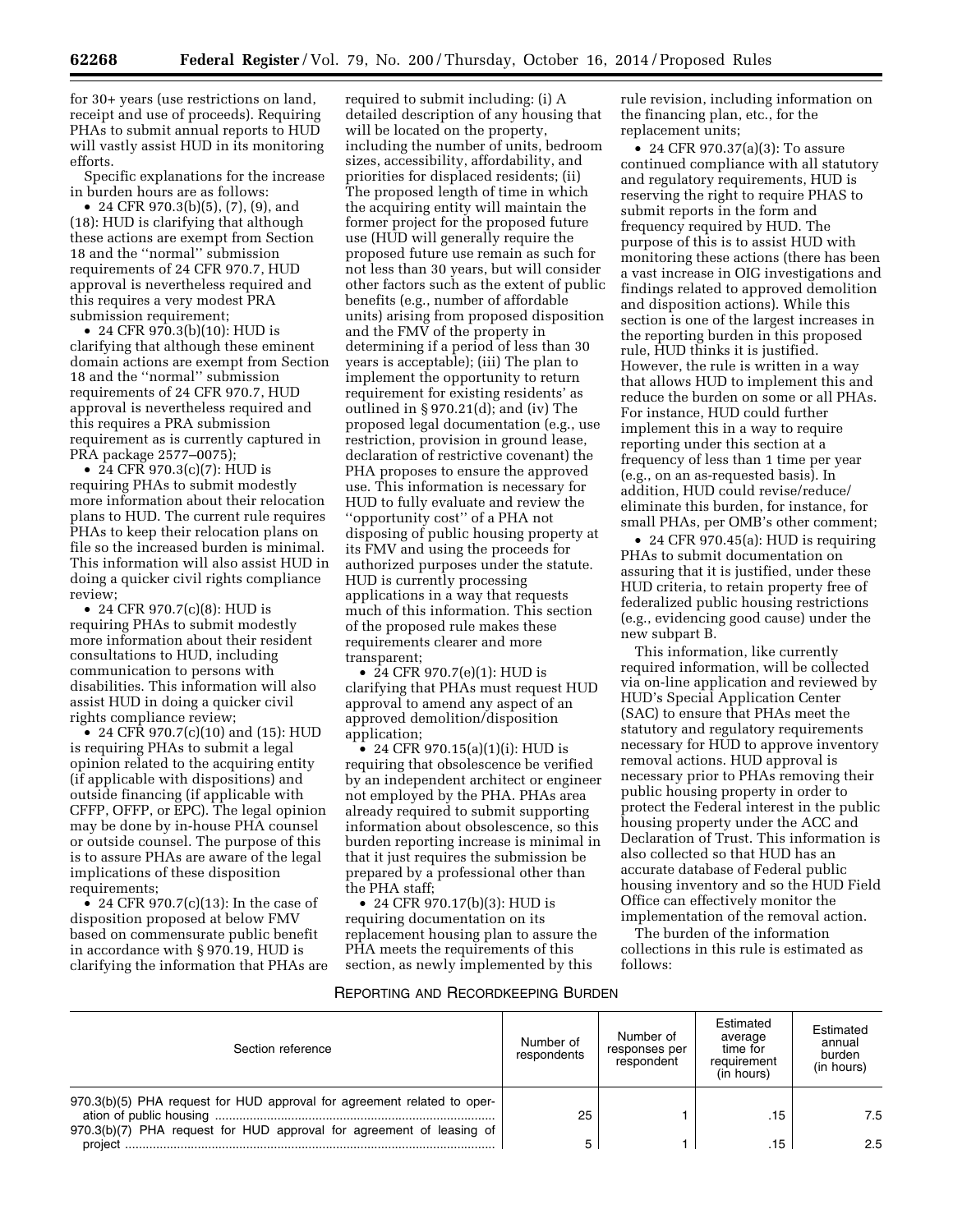# REPORTING AND RECORDKEEPING BURDEN—Continued

| 970.3(b)(9) PHA request for HUD approval for easements related to oper-                    | 7.5<br>14<br>40<br>30 |
|--------------------------------------------------------------------------------------------|-----------------------|
|                                                                                            |                       |
| 25<br>1<br>.15                                                                             |                       |
| 7<br>1<br>2                                                                                |                       |
| 970.3(b)(12) Dispositions for property developed pursuant to 24 CFR                        |                       |
| 20<br>2<br>1                                                                               |                       |
| 15<br>$\overline{2}$                                                                       |                       |
| 8<br>1                                                                                     | 8                     |
| 3<br>.15                                                                                   | 4.5                   |
| 10<br>.15                                                                                  | 1.5                   |
| .05<br>150<br>1                                                                            | 7.5                   |
| 150<br>1<br>.10                                                                            | 15                    |
| 100<br>.05<br>1                                                                            | 5                     |
| 150<br>.15<br>1                                                                            | 22.5                  |
| .05<br>150<br>1                                                                            | 7.5                   |
| 150<br>1<br>1                                                                              | 150                   |
| 100<br>1<br>1                                                                              | 100                   |
| 150<br>1<br>1                                                                              | 150                   |
| 970.7(c)(9) Offer to sell to residents or exception to offer to sell (disposition          |                       |
| 100<br>1<br>.10                                                                            | 10                    |
| 970.7(c)(10) Legal Opinion as to acquiring entity (disposition only)<br>100<br>.05<br>1    | 5                     |
| 970.7(c)(11) Fair market value of property (disposition only)<br>100<br>.10                | 10                    |
| $970.7(c)(12)$ Estimates of the gross and net proceeds to be realized and                  |                       |
| 100<br>.45<br>1                                                                            | 45                    |
| 970.7(c)(13) Proposed commensurate public benefit in accordance for                        |                       |
| 70<br>1<br>1                                                                               | 70                    |
| 100<br>1<br>.05                                                                            | 5                     |
| 50<br>.05                                                                                  | 2.5                   |
| 150<br>.05<br>1                                                                            | 7.5                   |
| 150<br>.10                                                                                 | 15                    |
| 150<br>1<br>.10                                                                            | 15                    |
| 150<br>.15                                                                                 | 22.5                  |
| .50<br>150<br>1                                                                            | 50                    |
| .05<br>150<br>1                                                                            | 5                     |
| .50<br>100<br>1                                                                            | 50                    |
| 100<br>1<br>1                                                                              | 100                   |
| 5<br>1<br>1                                                                                | 5                     |
| 970.35 Removal of all units in a PHA's inventory, HUD approvals, and audit<br>10<br>2<br>1 | 20                    |
| 250<br>1<br>1                                                                              | 250                   |
| $\overline{2}$<br>970.43 Requirements for HUD approval under subpart B<br>5<br>1           | 20                    |
| 1483                                                                                       |                       |
| Total Burden from Previous Rule (24 CFR part 970)<br>1321.25                               |                       |
| 161.75                                                                                     |                       |

In accordance with 5 CFR  $1320.8(d)(1)$ , HUD is soliciting comments from members of the public and affected agencies concerning this collection of information to:

(1) Evaluate whether the proposed collection of information is necessary for the proper performance of the functions of the agency, including whether the information will have practical utility;

(2) Evaluate the accuracy of the agency's estimate of the burden of the proposed collection of information;

(3) Enhance the quality, utility, and clarity of the information to be collected; and

(4) Minimize the burden of the collection of information on those who are to respond, including through the

use of appropriate automated collection techniques or other forms of information technology, *e.g.,* permitting electronic submission of responses.

Interested persons are invited to submit comments regarding the information collection requirements in this rule. Comments must refer to the proposal by name and docket number (FR–5563) and must be sent to:

HUD Desk Officer, Office of Management and Budget, New Executive Office Building, Washington, DC 20503, Fax: (202) 395–6947;

and

Reports Liaison Officer, Office of Public and Indian Housing, Department of Housing and Urban Development, 451 7th Street SW., Washington, DC 20410.

Interested persons may submit comments regarding the information collection requirements electronically through the Federal eRulemaking Portal at *[http://www.regulations.gov.](http://www.regulations.gov)* HUD strongly encourages commenters to submit comments electronically. Electronic submission of comments allows the commenter maximum time to prepare and submit a comment, ensures timely receipt by HUD, and enables HUD to make them immediately available to the public. Comments submitted electronically through the *<http://www.regulations.gov>* Web site can be viewed by other commenters and interested members of the public. Commenters should follow the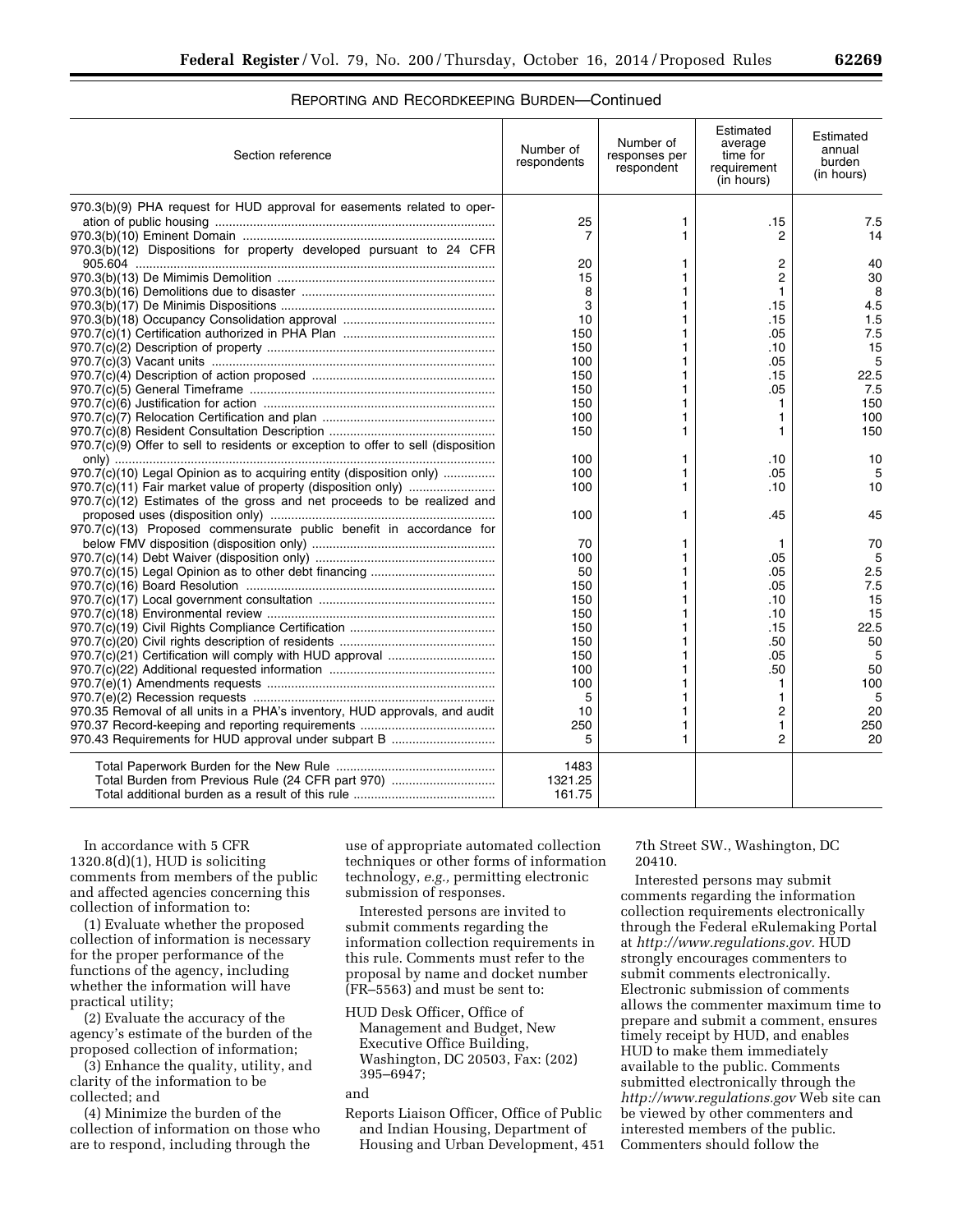instructions provided on that site to submit comments electronically.

# *Executive Order 12866—Regulatory Impact Analysis*

At the outset, it is determined that while the proposed rule is a significant regulatory action, it is not economically significant. The rule addresses programmatic concerns to an existing regulation, clarifies ambiguous language in program regulations, strengthens internal controls, and facilitates the full implementation of the demolition and disposition processes. To the extent that this proposed rule would alter the previous demolition/disposition requirements, it would do so in ways that are likely to leave the economic impact mostly unchanged.

Notwithstanding, the proposed rule would marginally add to the administrative burden associated with added oversight and compliance and would generate some costs. Housing authorities and other program participants would also benefit from the added clarity in the demolition and disposition regulations. These program clarifications would also certainly translate into some cost savings. On average, HUD's special application center (SAC) estimates that the total additional administrative burden as a result of this rule is 162 hours per application per year. Each year, the center receives between 150 and 200 applications for demolition and or disposition. If we assume that the average hourly rate is \$70, the total compliance cost would be between \$1.70 million and \$2.27 million a year.

In regards to the above, it is concluded that this proposed rule is not a major rule under Executive Order 12866 and OMB Circular A–4 as it would not result in transfers of funding to and among stakeholders of more than \$100 million per year.

# *Background*

HUD has promulgated a regulation, 24 CFR part 970, detailing the administrative steps required to perform demolition/disposition activity in accordance with the 1937 Act, as authorized under section 18 of the 1937 Act, 42 U.S.C. 1437p. A revision to 24 CFR part 970 was published in the **Federal Register** on October 24, 2006, and took effect on November 24, 2006. A correction to the revised 24 CFR part 970 was published in the **Federal Register** on January 23, 2008.

Although demolition/disposition activity has always been permitted, HUD and its business partners have begun to actively pursue it as a management strategy option in the last

twenty years with the HOPE VI program. This is due to the realization that some developments have difficulties associated not only with physical deterioration of the housing stock, but also with the overall condition of the community surrounding the public housing development subject to demolition or disposition. It is also true that a large portion of the housing now being proposed for demolition/disposition was built in the late 1940s and early 1950s, and was built to a standard that is no longer acceptable for the general public.

Currently, demolitions and dispositions are approved based on certification by the public housing agency (PHA) that certain conditions are met. About 150,000 of the 1.4 million public housing units available in 1989 have been demolished, converted, or disposed of. The program would continue to lose thousands more units every year as properties continue to deteriorate. Based on the HUD's 2010 Capital Needs in the Public Housing Program study, there is no sign that this trend will change anytime soon. This Congressionally-funded study estimated that the aggregate national capital backlog exceeds \$25.6 billion—or, \$23,365 per unit—in the public housing portfolio alone.3

# *Costs and Benefits.*

The inception of this proposed rule does not come from a perceived market failure, but rather, from the desire to strengthen and streamline the demolition and disposition processes to reflect changes that have occurred in the public housing program over the last 20 years. As such, while the proposed rule would marginally add administrative burden, this proposed rule would not have any significant financial or cost incidence on stakeholders, but it would create greater clarity regarding the demolition and disposition process. The rule adds increased clarity and guidance to assist PHAs in determining when a demolition and/or disposition may be appropriate for their public housing inventories (e.g., so a PHA would be less likely to put the time into preparing and submitting an application to HUD that would not meet the criteria necessary for HUD approval and thus would not waste its or HUD's staff time and resources. Based on the clarified and new guidance in the rule, some PHAs may sometimes opt not to apply for demolition/disposition and instead pursue other HUD tools—e.g. CFFP

financing—for their public housing stock);

The rule adds increased clarity and guidance on what HUD will require to approve an application submitted by a PHA (*e.g.,* HUD will re-do the paperwork burden—HUD form—to make the application easier to fill-out by PHAs. Applications submitted by PHAs will be more likely to be approved by HUD because PHAs will be better able to show that they are meeting the applicable HUD criteria. Further, HUD's review time will likely be significantly reduced, a cost benefit to both PHAs and HUD).

On average, HUD's SAC estimates that the total additional administrative burden as a result of this rule is 162 hours per application per year. Each year, the center receives between 150 and 200 applications for demolition and or disposition. If we assume that the average hourly rate is \$70, the total compliance cost would be between \$1.70 million and \$2.27 million a year.4 The proposed rule requires that the determination of obsolescence be found by an independent (that is not a regular employee of the PHA) architect or engineer.

In addition, units that are demolished or disposed of do not receive full funding under the public housing operating and capital funds. Under the public housing program, these units receive a proration and under the capital funds, they receive replacement housing factor funds. Funds retained under the capital fund program are redistributed to PHAs (including the applying PHA) by formula. The same units removed from the inventory and the PHA will no longer receive operating funds for those units, but the PHA will also not have any operating or maintenance expenses for those units.

# *Transfers*

The proposed rule would create very little additional financial flux. It is likely that the proposed rule may generate up to \$2.23 million in additional compliance costs. These costs would constitute transfers to architects, engineers, lawyers, accountants, etc. For example, the proposed rule requires that the determination of obsolescence be found by an independent (that is not a regular employee of the PHA) architect or engineer.

<sup>3</sup>*[http://portal.hud.gov/hudportal/documents/](http://portal.hud.gov/hudportal/documents/huddoc?id=PH_Capital_Needs.pdf) [huddoc?id=PH](http://portal.hud.gov/hudportal/documents/huddoc?id=PH_Capital_Needs.pdf)*\_*Capital*\_*Needs.pdf*.

<sup>4</sup>The Congressional Budget Office (CBO) reports that the average total compensation for a federal government employee with a Master's Degree was \$65.30 in 2010 or \$70 adjusted for inflation in 2013. CBO, comparing the Compensation of Federal and Private-Sector Employees, January 2012, available at *[http://www.cbo.gov.](http://www.cbo.gov)*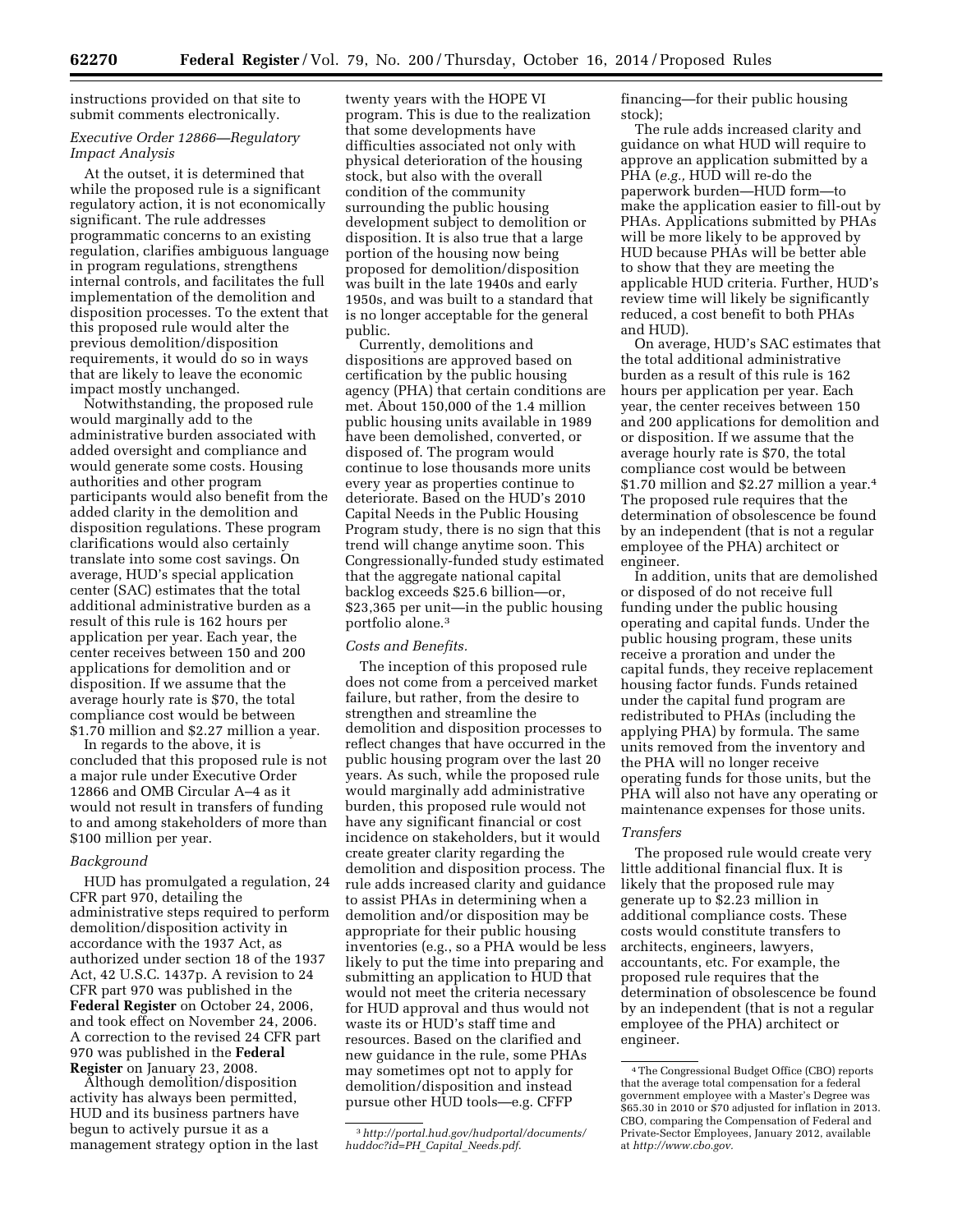#### *Regulatory Flexibility Act*

The Regulatory Flexibility Act (RFA) (5 U.S.C. 601 *et seq.*) generally requires an agency to conduct a regulatory flexibility analysis of any rule subject to notice and comment rulemaking requirements, unless the agency certifies that the rule will not have a significant economic impact on a substantial number of small entities. This proposed rule would not change existing requirements applicable to demolition and disposition of public housing, but would clarify and include additional detail regarding such requirements, to assist those PHAs that seek to demolish or dispose of public housing fully meet these requirements.

The rule is voluntary. PHAs may choose to continue to retain all of their current public housing property and operate and maintain it in accordance with all public housing requirements (and obtain all available HUD funding to do this). For those entities that choose to demolish or dispose of public housing units, as discussed in Section III of this preamble, while the proposed rule would add marginally to administrative burden associated with increased oversight and enhanced compliance, the proposed rule would also generate savings through the greater clarity brought to existing requirements, as well as relieve the PHAs of the cost associated with the preexisting legal requirement to maintain all of their residential units in a condition that is decent, safe, sanitary, and in good repair (24 CFR 5.703). Additionally and importantly, the proposed rule does not alter the exemption from the annual PHA Plan requirements that are applicable to qualified public housing agencies, which are small agencies, which significantly reduces the administrative burden associated with demolishing or disposing of property.

For those PHAs that choose to demolish or dispose of their public housing units, data shows that relatively few are small PHAs and the economic impact on those PHAs is not significant. Between January 2009–January 2014, HUD received approximately 930 demolition and/or disposition applications from PHAs (an average of 186/year). Of these approximately 930 applications, approximately 136 were submitted by PHAs that are currently small PHAs (PHAs with inventories of 50–249 public housing units) and approximately 16 applications were submitted by PHAs that are currently very small PHAs (PHAs with inventories of 1–49 of total public housing units) (note that some of these PHAs may have been large PHAs at the

time of the application). Only 23 small and very small PHAs submitted more than one application during this period. Thus the demolition and/or disposition applications submitted by small and very small PHAs over the past 5 years represent only about 16.3 percent of all applications received. There are approximately 2,310 small or very small PHAs nationwide out of 3,089 total PHAs, and thus the percentage of all small or very small PHAs submitting applications over the last 5 years is only 6.6 percent of all small or very small PHAs, and only 4.9 percent of all PHAs. Thus, there are not a substantial number of small entities involved.

As noted in the Regulatory Impact Analysis, the average cost to PHAs is \$70 per hour, and the average number of hours per application is 162, resulting in an average cost of \$11,340. The average 2013 budget of small and very small PHAs is approximately \$104,230 in Capital Funds and \$197,159 in Operating Funds, so this cost, on average, represents only 3.8 percent of a small PHA's funding, which is not a significant impact.

As also noted in Section III of this preamble, applying for demolition or disposition of a portion of the property has no economic impact on the PHA apart from this minor administrative cost; units are removed from the inventory and the PHA will no longer receive operating funds for those units, but the PHA will also not have any operating or maintenance expenses for those units. Furthermore, any resident relocation would be to existing PHA housing or funded through section 8 of the 1937 Act, 42 U.S.C. 1437f. Accordingly, HUD has determined that this rule would not have a significant economic impact on a substantial number of small entities.

Notwithstanding HUD's determination that this rule will not have a significant effect on a substantial number of small entities, HUD specifically invites comments regarding any less burdensome alternatives to this rule that will meet HUD's objectives as described in this preamble.

# *Unfunded Mandates Reform Act*

Title II of the Unfunded Mandates Reform Act of 1995 (2 U.S.C. 1531– 1538) (UMRA) establishes requirements for federal agencies to assess the effects of their regulatory actions on state, local, and tribal governments and the private sector. This rule does not impose any Federal mandate on any state, local, or tribal government or the private sector within the meaning of UMRA.

#### *Environmental Impact*

A Finding of No Significant Impact with respect to the environment has been made in accordance with HUD regulations in 24 CFR part 50 that implement section 102(2)(C) of the National Environmental Policy Act of 1969 (42 U.S.C. 4332(2)(C)). The Finding is available for public inspection during regular business hours in the Regulations Division, Office of General Counsel, Department of Housing and Urban Development, 451 7th Street SW., Room 10276, Washington, DC 20410–0500. Due to security measures at the HUD Headquarters building, please schedule an appointment to review the Finding by calling the Regulations Division at (202) 402–3055 (this is not a toll-free number). Individuals with speech or hearing impairments may access this number via TTY by calling the Federal Relay Service at (800) 877–8339.

#### *Executive Order 13132, Federalism*

Executive Order 13132 (entitled ''Federalism'') prohibits, to the extent practicable and permitted by law, an agency from promulgating a regulation that has federalism implications and either imposes substantial direct compliance costs on state and local governments and is not required by statute or preempts state law, unless the relevant requirements of section 6 of the Executive order are met. This rule does not have federalism implications and does not impose substantial direct compliance costs on state and local governments or preempt state law within the meaning of the Executive order.

# *Catalog of Federal Domestic Assistance Number*

The Catalog of Federal Domestic Assistance number for 24 CFR part 970 is 14.850.

# **List of Subjects in 24 CFR Parts 970 and 972**

Grant programs—housing and community development, Public housing, Reporting and recordkeeping requirements.

For the reasons stated in the preamble, HUD proposes to amend 24 CFR parts 970 and 972 as follows:

■ 1.24 CFR part 970 is revised to read as follows: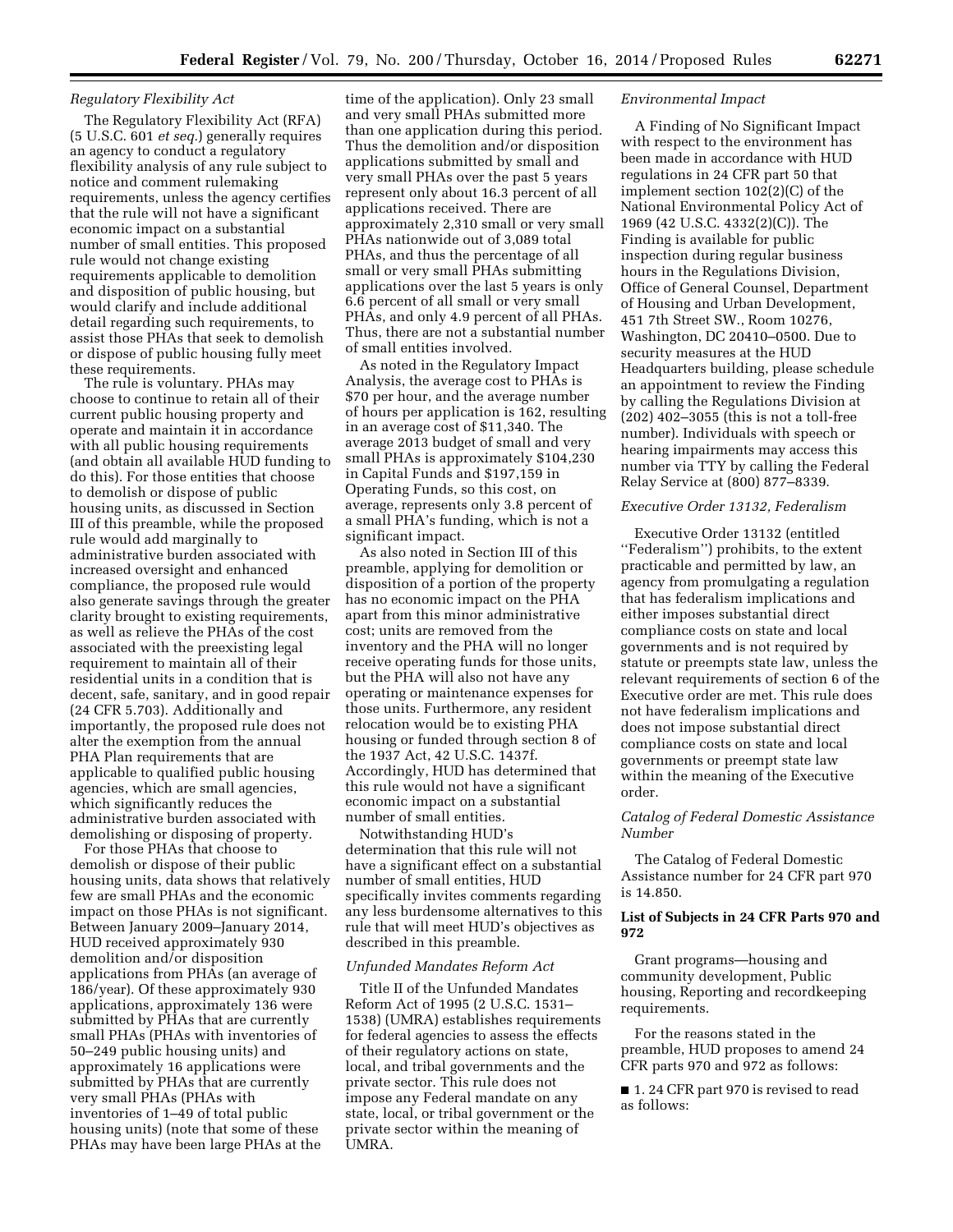# **PART 970—PUBLIC HOUSING PROGRAM—DEMOLITION OR DISPOSITION OF PUBLIC HOUSING PROJECTS**

# **Subpart A—Demolitions and Dispositions Under Section 18 of the U.S. Housing Act of 1937**

Sec.

- 970.1 Purpose.<br>970.3 Applical
- Applicability.
- 970.5 Definitions.<br>970.7 General req
- General requirements for HUD review and approval of a demolition or disposition application.
- 970.9 Resident participation*—*consultation and opportunity to purchase.
- 970.11 Procedures for the offer of sale to an Established Eligible Organization.
- 970.12 Civil rights and equal opportunity review.
- 970.13 Environmental review requirements.
- 970.14 Section 3 compliance.
- 970.15 Specific criteria for HUD approval of a demolition application.
- 970.17 Specific criteria and conditions for HUD approval of a disposition application.
- 970.19 Requirements for the disposition of a project.
- 970.20 Use and treatment of proceeds.
- 970.21 Relocation of residents.
- 970.23 Costs of demolition and relocation of displaced residents.
- 970.25 Required and permitted actions prior to approval.
- 970.27 De minimis exception to demolition application requirement.
- 970.29 Criteria for HUD disapproval of a demolition or disposition application.
- 970.31 Effect on Operating Fund Program and Capital Fund Program.
- 970.33 Demolitions due to emergency, disaster, or accidental loss.
- 970.35 Removal of all projects in the PHA's public housing inventory.
- 970.37 Reports and records.

#### **Subpart B—Real Property Transactions: Retention of Projects by Public Housing Agencies**

- 970.39 Definitions.
- 970.41 Applicability.
- 970.43 Removal of a project from public housing without a transfer to a third party.
- 970.45 Specific criteria for HUD approval of requests under this subpart.

**Authority:** 42 U.S.C. 1437p and 3535(d).

# **Subpart A—Demolitions and Dispositions Under Section 18 of the U.S. Housing Act of 1937**

#### **§ 970.1 Purpose.**

This part states requirements for HUD approval of applications for demolition or disposition (in whole or in part) of public housing projects assisted under Title I of the U.S. Housing Act of 1937 (1937 Act). This subpart states the requirements applicable to demolitions and dispositions of public housing projects as provided under section 18 of the 1937 Act. Subpart B of this part states the requirements applicable to real property transactions and retention of projects by public housing agencies (PHAs). The regulations in 24 CFR part 85 are not applicable to this subpart, and are addressed in subpart B of this part.

#### **§ 970.3 Applicability.**

(a) This subpart applies to public housing projects that are subject to an annual contributions contract (ACC) under the 1937 Act and which are proposed for demolition, disposition, or both, through an application under section 18 of the 1937 Act, and includes projects owned by PHAs;

(b) This subpart does not apply to the following:

(1) Public housing projects that PHAs apply to retain under subpart B of this part;

(2) PHA-owned Section 8 housing, or housing leased under former sections 10(c) or 23 of the 1937 Act;

(3) Demolition or disposition before the date of full availability (DOFA) of property acquired incidental to the development of a project (however, this exception shall not apply to dwelling units under ACC);

(4) The conveyance of projects for the purpose of providing homeownership opportunities for low-income families under sections 21 and 32 of the 1937 Act (42 U.S.C. 1437s and 42 U.S.C. 1437z–4, respectively), the homeownership program under former section 5(h) of the 1937 Act (42 U.S.C. 1437c(h)), or other predecessor homeownership programs;

(5) An agreement with a third party (e.g., leases or license, solar roof top lease, telecommunications lease, garden or park space) provided such agreement:

(i) Benefits the PHA and its residents;

(ii) Is consistent with the PHA's Plan (as determined by HUD);

(iii) Is consistent with the PHA's ACC with HUD; and

(iv) Is approved in writing by HUD; (6) The adaptation or utilization of portions of projects (including available common areas and unoccupied dwelling units) for authorized non-dwelling purposes related to public housing, including resident amenities, activities and services, and public housing administration;

(7) The leasing of a project (but not individual dwelling units) for the purpose of enabling a prospective owner-entity to show site control in an application for funding for the redevelopment of the project, such as low-income housing tax credits (LIHTC), provided such lease is for one year or less and is approved by HUD in writing;

(8) The reconfiguration of the interior space of buildings (e.g., moving or removing interior walls to change the design, sizes, or number of units) for an authorized use related to the normal operation of public housing, without ''demolition,'' as defined in § 970.5. (This includes the reconfiguration of bedroom size, occupancy type, or changing the status of unit from dwelling to non-dwelling in accordance with all applicable HUD requirements and approvals. Changes in the number of units or number of bedrooms will be reflected in the PIH Information Center (PIC) or any future substitute system required by HUD);

(9) Easements, rights-of-way, and transfers of utility systems related to the normal operation of the project for public housing purposes as permitted by the ACC, provided such easements, rights-of-way, and transfers of utility systems are approved by HUD in writing;

(10) A whole or partial taking by a public or quasi-public entity (taking agency) authorized to take real property by its use of police power or exercise of its power of eminent domain under state law. A taking does not qualify for the exception under this paragraph unless:

(i) The taking agency has been authorized to acquire real property by use of its police power or power of eminent domain under its state law;

(ii) The taking agency has taken at least the first step in formal proceedings under its state law; and

(iii) If the taking is for a federally assisted project, the Uniform Relocation Assistance and Real Property Acquisition Policies Act of 1970 (URA) (42 U.S.C. 4601 *et seq.*) applies to any resulting displacement of residents and it is the responsibility of the taking agency to comply with applicable URA requirements;

(11) Real property (vacant land and improvements) that is owned or has been acquired by, or donated to, a PHA with public housing or other funds and then conveyed, sold, or otherwise transferred to an owner-entity prior to DOFA to enable an owner-entity to develop the property using the mixedfinance development method at 24 CFR 905.604;

(12) Disposition of vacant land (but not units) comprising a project for development pursuant to the mixedfinance development method at 24 CFR 905.604 are exempt from this regulation, but not Section 18 of the 1937 Act, and provided that the PHA:

(i) Submits an application, in the form prescribed by HUD, that evidences to HUD's satisfaction that it has complied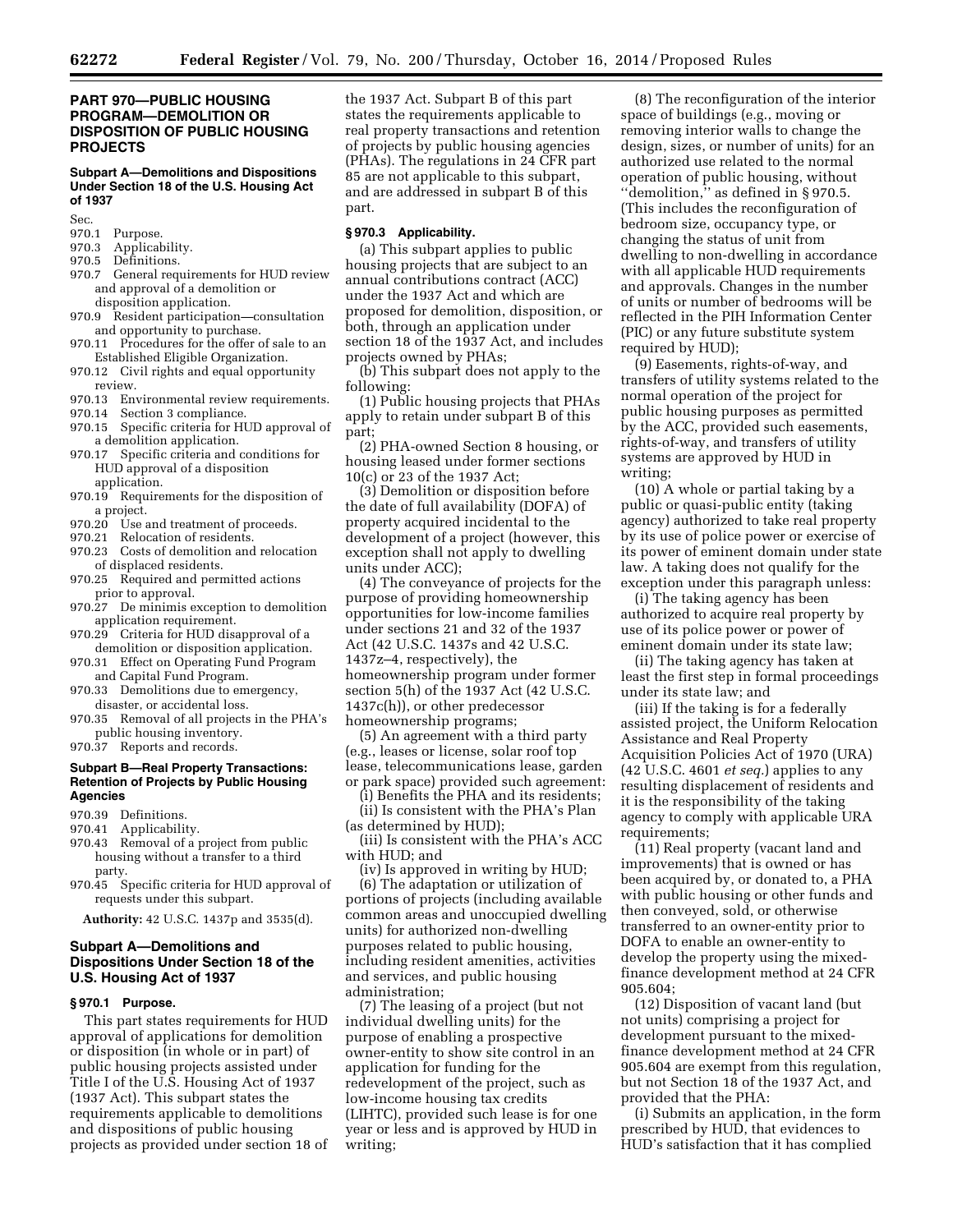with the requirements of section 18 of the 1937 Act; and

(ii) Receives HUD approval of that application before commencing the disposition of the project;

(13) Demolition under the de minimis exception in § 970.27, except that the environmental review provisions apply, including the provisions at §§ 970.7(c)(18) and 970.13, provided that the PHA notifies HUD in the form prescribed and submits the documents and information outlined in § 970.27(e) and, except in cases of imminent threats to health or safety, HUD acknowledges the action in writing prior to the commencement of the demolition;

(14) Demolition (but not disposition) of severely distressed units as part of a revitalization plan under section 24 of the 1937 Act (42 U.S.C. 1437v) (HOPE VI and Choice Neighborhoods) approved after October 21, 1998;

(15) Demolition (but not disposition) of projects removed from a PHA's inventory under section 33 of the 1937 Act (42 U.S.C. 1437z–5);

(16) Demolition of projects due to a disaster, sudden accidental or casualty loss, as permitted by the ACC and § 970.33, provided the PHA submits the documents and information outlined in § 970.33;

(17) Dispositions of projects of a de minimis nature that are necessary to correct and/or clarify legal descriptions to deed or ownership documents, provided such de minimis dispositions are approved by HUD; and

(18) Consolidation of occupancy within or among buildings of a project, or among projects, or with other lowincome housing for the purposes of improving living conditions of, or providing more efficient services to residents, provided such consolidation of occupancy is done in accordance with applicable federal laws and requirements, which may include the PHA's written policies on admissions and continued occupancy, the PHA's section 8 Administrative Plan (24 CFR part 982), and PHA Plan requirements (24 CFR part 903), and further provided the PHA notifies HUD in writing in advance of such occupancy consolidation.

(c) The exclusion of activities in § 970.3(b) from applicability of this subpart does not impair the applicability of other requirements that apply independently of section 18 of the 1937 Act, including the requirements of section 104(d) of the Housing and Community Development Act of 1974  $(42 \text{ U.S.C. } 5304\text{ (d)}).$ 

#### **§ 970.5 Definitions.**

*1937 Act,* is defined in 24 CFR 5.100.

*ACC,* or annual contributions contract, is defined in 24 CFR 5.403.

*Accessible, or accessibility,* means accessible to persons with disabilities as defined further in HUD's regulations at 24 CFR 8.3.

*Appropriate government officials*  mean the Chief Executive Officer or officers of a unit of general local government.

*Assistant Secretary* means the Assistant Secretary for Public and Indian Housing at HUD.

*Chief Executive Officer* of a unit of general local government means the elected official or the legally designated official who has the primary responsibility for the conduct of that entity's governmental affairs and who has the authority to contractually bind the jurisdiction. Examples of the chief executive officer of a unit of general local government are: The elected mayor of a municipality; the elected county executive of a county; the chairperson of a county commission or board in a county that has no elected county executive; and the official designated pursuant to law by the governing body of a unit of general local government.

*Commensurate public benefit* means benefits to the residents of the PHA, the community, and/or the federal government, as approved by HUD. General public improvements or public infrastructure such as streets and bridges, do not qualify as commensurate public benefits. HUD will generally consider the following to be commensurate public benefits:

(1) Rental dwelling units (in a number approved by HUD) to house low-income families (as defined herein) for a period required by HUD of not less than 30 years from the date such units are available for occupancy, and for which all lease-compliant public housing residents (as defined herein) who are displaced from a public housing project (as defined herein) due to a demolition and/or disposition under this part are provided with an opportunity to return to size-appropriate public housing units that are rebuilt on the site;

(2) Homeownership dwelling units (in a number approved by HUD) affordable to low-income families;

(3) Non-dwelling structures or facilities to serve low-income families, as approved by HUD; and

(4) Other or additional benefits as approved by HUD (which may include, in part, planning and carrying out section 3 activities under section 3 of the Housing and Urban Development Act of 1968 (12 U.S.C. 1701u) (section 3 or section 3 activities) related to these proposed benefits)).

*Comparable housing* means housing that meets housing quality standards (HQS) (or such successor standard that HUD may adopt) and is appropriate in size for the household. For residents with a disability, comparable housing must include the accessibility features needed by the resident and must be located in the most integrated setting appropriate for the resident with a disability (i.e., the setting that enables the resident to interact with nondisabled persons to the fullest extent possible and have access to communitybased services). Comparable housing must be located in an area that is generally not less desirable than the location of the displaced resident's current public housing unit. In determining comparable housing, a PHA shall also consider the following criteria (in aggregate): Neighborhood safety; quality of local schools; accessibility of amenities (e.g., transportation, employment); and exposure to adverse environmental conditions. Relocation associated with demolition and disposition plans must be consistent with the PHA's obligation to affirmatively further fair housing (42 U.S.C. 3608(e)(5))).

(1) Comparable housing for displaced residents is generally other subsidized housing and may include:

(i) Tenant-based assistance under section 8 of the 1937 Act;

(ii) Project-based assistance under section 8 of the 1937 Act; or

(iii) Occupancy in a unit operated or assisted by a PHA at a rental rate paid by the resident that is comparable to the rental rate applicable to the public housing unit from which the resident is displaced. Comparable housing for a resident household which is not eligible for public or assisted housing or in cases where no other comparable subsidized housing is available may be provided by offering referrals to non-subsidized housing currently available on the private market, and may include another level of housing assistance, as adopted by the PHA and approved by HUD, in order to mitigate the costs of displacement.

(2) [Reserved]

*Demolition* means the removal by razing or other means, in whole or in part, of one or more permanent buildings of a project such as to render the building(s) uninhabitable as defined by the applicable building occupancy code. A demolition involves:

(1) The lifting and relocation of a building from its existing site to another site not covered by the same DOT; or

(2) The removal of 50 percent or more of a building's partition walls in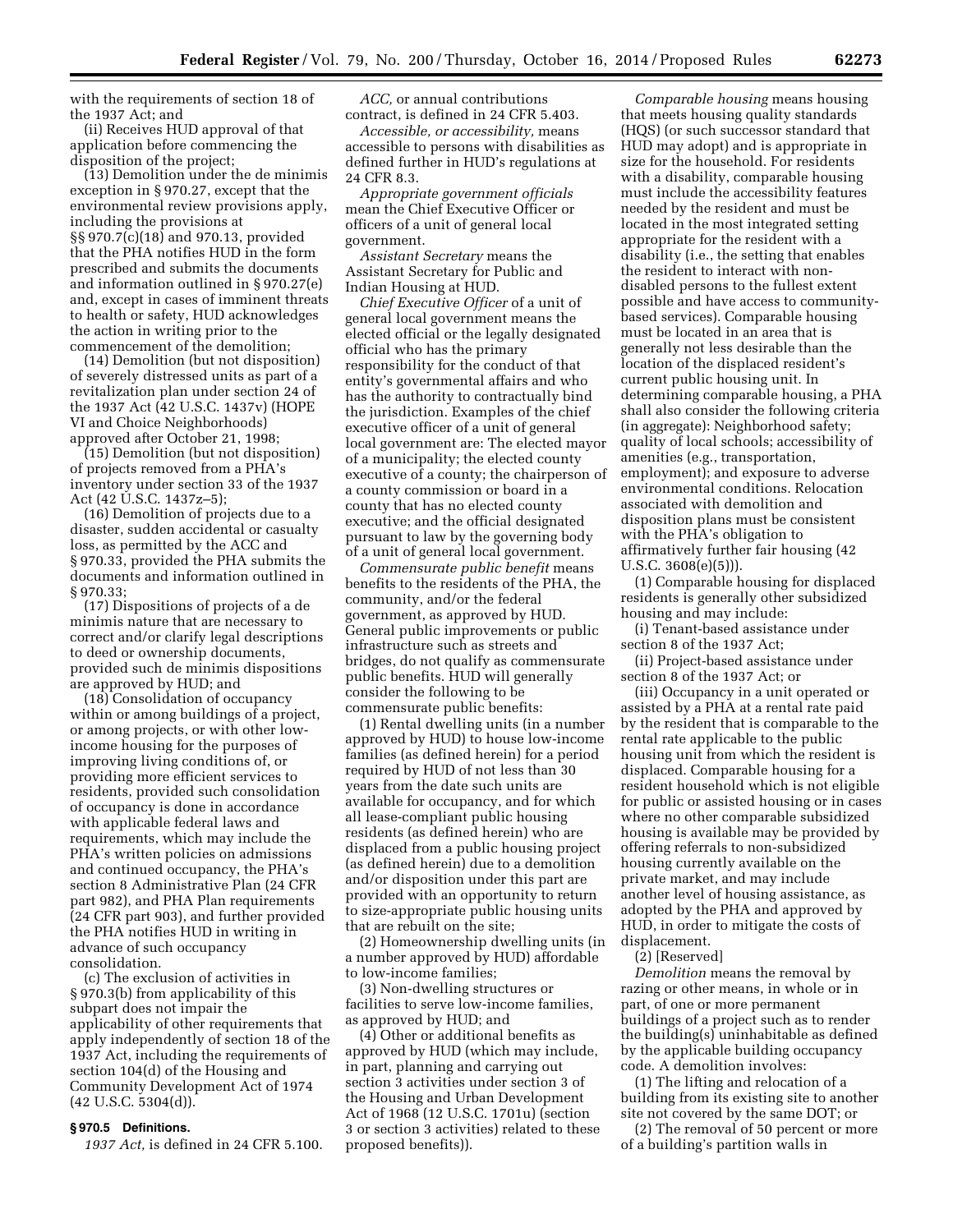addition to four or more of the following:

(i) Envelope removal (roof, windows, exterior walls);

(ii) Kitchen removal;

(iii) Bathroom removal;

(iv) Electrical system removal (unit service panels and distribution circuits); or

(v) Plumbing system removal (e.g., either the hot water heater or distribution piping in the unit, or both).

*Declaration of Trust (DOT)* means a legal instrument that grants HUD an interest in a project. It provides public notice that the project must be operated in accordance with all public housing federal requirements, including the requirement not to convey or otherwise encumber the property unless expressly authorized by federal law and/or HUD.

*Displaced resident* means a ''resident'' as defined in this section that is relocated permanently from the project as a direct result of a demolition and/ or disposition action under this part. The term ''displaced resident'' means a resident displaced from a project under this part and includes, but is not limited to:

(1) An eligible public housing resident (including any current members of the resident household) that lives in a project at the time the displacement is approved, subject to an ACC under the 1937 Act; and

(2) An over-income or other resident who is otherwise ineligible for occupancy in public housing or other subsidized housing who, at the time the displacement is approved, resides in a project subject to an ACC under the Act but occupies a unit under PHA policies for continued occupancy or other special rent exceptions.

*Disposition* means the sale or other transfer (e.g. ground lease) of a project that will cause HUD to terminate the ACC with respect to the project and release the DOT recorded against the project, provided that such sale or transfer is to a legal entity that is independent from the PHA under the applicable state law.

*DOFA, or date of full availability,*  means the last day of the month in which substantially all (95 percent or more) of the units in a project are available for occupancy.

*Emergency* means any occasion or instance for which, in the determination of the President or HUD, federal assistance is needed to supplement state and local efforts and capabilities to save lives and to protect property and public health and safety, or to lessen or avert the threat of a catastrophe in any part of the United States.

*Established Eligible Organization*  means any resident council or any resident management corporation as those terms are defined in 24 CFR part 964, or to a nonprofit organization acting on behalf of the residents.

*Fair Market Value (FMV)* means the estimated market value of a project, as determined by an independent appraiser contracted but not employed by the PHA and completed within 6 months of the date an application is submitted to HUD, unless a longer time is approved by HUD.

*Firm financial commitment* means a commitment that obligates a creditable source, lender, or equity provider, to the lending or equity investment of a specific sum of funds to be made on or before a specific date(s) and may contain contingencies or conditions that must be satisfied by the borrower (or entity receiving equity investments). The condition of a firm commitment must be that it is enforceable by the borrower (or entity receiving the equity investment) upon the satisfaction of all contingencies or conditions.

*Housing Quality Standards (HQS)* has the same meaning as 24 CFR part 982.

*Housing Construction Cost (HCC)* has the same meaning as in 24 CFR part 905.

*Lease-compliant displaced resident*  means a displaced resident (including household members whose names appear on the public housing lease) who has not engaged in serious or repeated violations of material terms of the lease that result, or could result, in good cause to evict, and terminate the resident's assistance.

*Low-income families* has the same meaning as found in section 3 of the 1937 Act (e.g., families with incomes that do not exceed 80 percent of area median income (AMI)).

*Low-income housing* has the same meaning as section 3 of the 1937 Act (e.g., decent, safe, and sanitary dwellings assisted under the 1937 Act) and which may include public housing units and units assisted by funds from section 8 of the 1937 Act (e.g., tenantbased or project-based voucher units under section 8 of the 1937 Act, and homeownership units developed under sections 32, 24, or 9 of the 1937 Act.)

*Major disaster* means any natural catastrophe (including any hurricane, tornado, storm, high water, wind-driven water, tidal wave, tsunami, earthquake, volcanic eruption, landslide, mudslide, snowstorm, or drought), or, regardless of cause, any fire, flood, or explosion, in any part of the United States, which:

(1) In the determination of the President causes damage of sufficient severity and magnitude to warrant major disaster assistance under this 1937 Act

to supplement the efforts and available resources of states, local governments, and disaster relief organizations; or

(2) Causes severe danger, hardship, or suffering, as determined by HUD.

*PHA or Public Housing Agency* is defined at 24 CFR 5.100.

*PHA Plan* means the plan the PHA is required to prepare and/or submit to HUD under section 5(A) of the 1937 Act (42 U.S.C. 1437c–1) and 24 CFR part 903, and which plan must be consistent with the jurisdiction's Consolidated Plan under 24 CFR part 91 (the PHA Plan is generally the annual plan unless the PHA is a Moving to Work (MTW) agency in which case it means the Annual MTW Plan).

*Project* means discrete property, including all necessary appurtenances (e.g., playgrounds, as well as equipment and personal property that has been acquired with HUD funds and used in the operation, maintenance, or improvement of the project) and other real property developed, acquired, or assisted with funds under the 1937 Act. A project may comprise vacant land and/or dwelling or non-dwelling structures. A project will generally have an identification number in the PIH Information Center (PIC), but may also include housing, including mixed finance public housing units, and other real property that has been acquired or otherwise developed with funds provided under the 1937 Act, but without prior HUD approval. A project may be owned by a PHA or, in whole or in part, by another owner entity pursuant to 24 CFR 905.604. A project is governed by an ACC. For purposes of this part, the term project includes any housing or other real property, regardless of whether the property comprises all or a portion of property on a given site and/or within a project number, and includes units developed pursuant to the mixed finance method at 24 CFR 905.604. The term project means the same as the word development used in other HUD systems and guidance.

*Public housing funds* are defined at § 905.108 and include disposition proceeds that a PHA may realize under 42 U.S.C. 1437p. In the case of such proceeds, § 970.20(d) applies.

*Public housing unit* means a dwelling unit in a project, including a dwelling unit developed for homeownership under the 1937 Act (other than units developed for homeownership under section 8(y) of the Act) prior to the transfer of title of that unit to the homebuyer.

*Qualified PHA* means a PHA that is considered a ''qualified public housing agency'' under section 2702 of the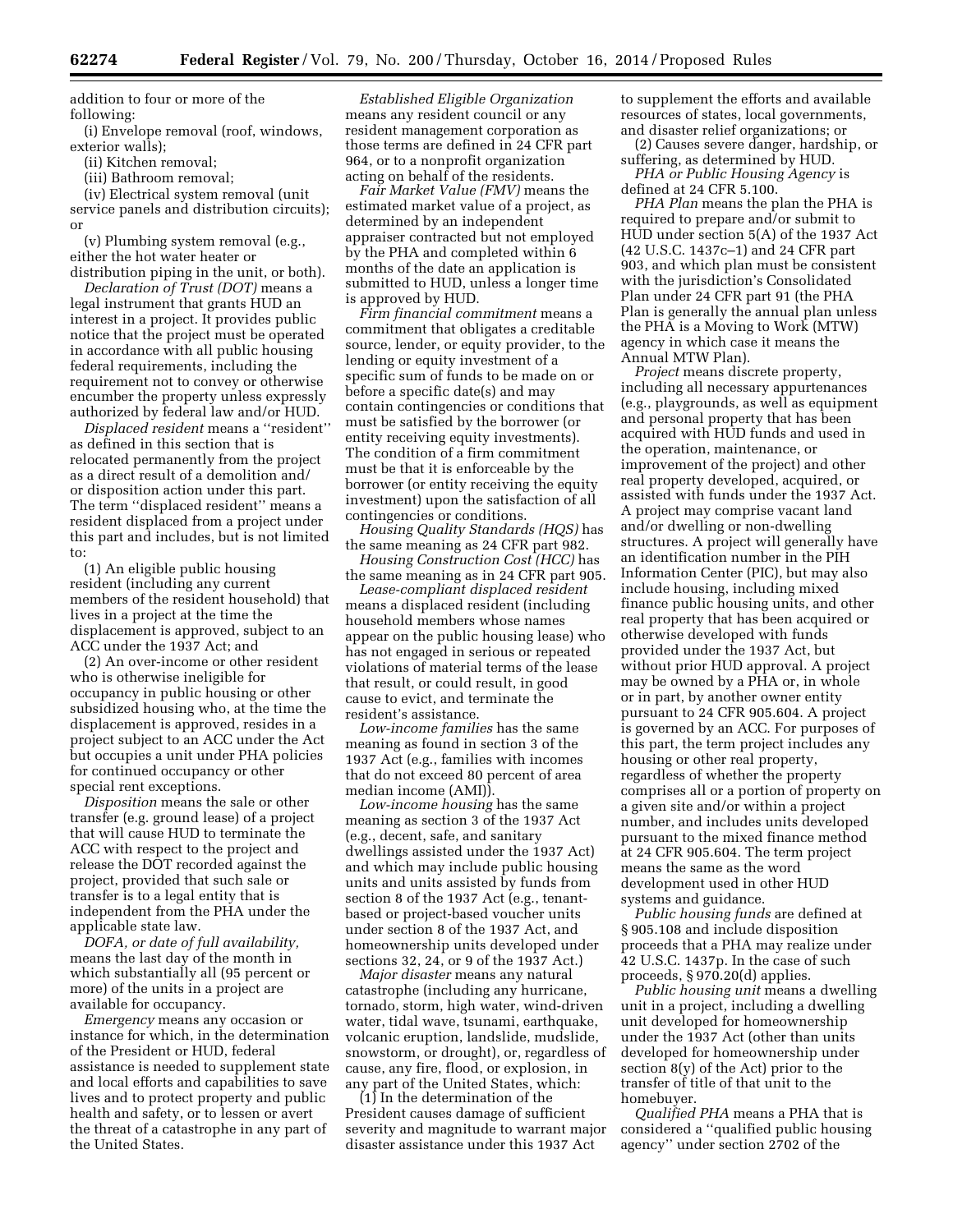Housing and Economic Recovery Act of 2008 (HERA), codified at section 5A(b)(3) of the 1937 Act (42 U.S.C.  $1437c-1(b)(3)$ ).

*Related to the normal operation of the project for public housing purposes*  means activities that are required or permitted to meet the obligations of the ACC, including the provision of lowincome housing and related services and other benefits to the residents of the PHA.

*Resident* means an individual or family who in accordance with the 1937 Act:

(1) Is living in a public housing unit;

(2) Is living in a unit that is assisted with funds under section 8 of the 1937 Act; or

(3) Is eligible for assistance under an MTW agency's HUD-approved annual MTW plan.

*Resident Advisory Board (RAB)* has the same meaning as in 24 CFR 903.13(a).

*Resident Council* means a resident organization, the role and requirements of which are as described in 24 CFR part 964.

*Resident Management Corporation (RMC)* has the same meaning as 24 CFR 964.7.

#### **§ 970.7 General requirements for HUD review and approval of a demolition or disposition application.**

(a) *Application for HUD approval.* A PHA must obtain written approval from HUD before undertaking any transaction involving demolition and/or disposition of a project. Where a PHA demolishes or disposes of a project without HUD approval, no HUD funds may be used to fund the costs of demolition or disposition or reimburse the PHA for those costs. HUD will approve an application for demolition and/or disposition upon the submission of an application with the required certifications and the supporting information required by this section and §§ 970.15 or 970.17. Section 970.29 specifies criteria for disapproval of an application. Approval of the application under this part does not imply approval of a request for additional funding, which the PHA must make separately under a program that makes such additional funding available.

(b) *Sufficiency of application.* HUD will not consider an application for demolition, disposition, or both, unless the application contains all the substantial information set forth in § 970.7 and in this part, and will return an incomplete application to the PHA.

(c) *Form of application.* Applications for demolition and/or disposition shall be submitted in the form and manner

prescribed by HUD. The supporting information shall include:

(1) A certification that the PHA has specifically authorized the demolition and/or disposition action in its PHA Plan or significant amendment to that plan unless the PHA is a qualified PHA under the Housing and Economic Recovery Act of 2008 (HERA), and the proposed action is consistent with any plans, policies, assessments, or strategies prepared pursuant to the PHA Plan, such as the deconcentration plan (24 CFR 903.2) and the obligation to affirmatively further fair housing (42 U.S.C. 3608(e)(5)). In the case of a qualified PHA, the PHA must describe the proposed demolition and/or disposition at its required annual public hearing (or a second public hearing if it determines to submit an application for demolition and/or disposition between its annual public hearings). Qualified PHAs must also comply with §§ 970.12 and 970.7(c)(19) regarding civil rights and fair housing requirements in connection to 24 CFR part 903 and PHA Plans;

(2) A description of all identifiable property (including dwelling and nondwelling units, bedroom size, and whether the units meet the accessibility requirements of Section 504 of the Rehabilitation Act of 1973 (29 U.S.C. 794) and HUD's implementing regulations at 24 CFR part 8, other improvements, and land (acreage and legal description) in the project proposed for demolition and/or disposition, as well as equipment and personal property appurtenant to the project proposed for demolition and/or disposition;

(3) The number of vacant units proposed for demolition and/or disposition and a narrative explanation for the reasons for the vacancies (e.g., health/safety issues, occupancy consolidation, emergency relocation due to disaster);

(4) A description of the specific action proposed, such as:

(i) Demolition, disposition, or demolition and disposition;

(ii) If disposition is involved, the method of disposition (e.g., sale or lease terms, proposed compensation, negotiated or public bid disposition);

(iii) The anticipated future use of the project after demolition and/or disposition, including any anticipated subsidies (e.g., low-income housing tax credits, Section 8 project-based vouchers, Section 8 tenant-based vouchers) that the PHA expects will be used for future dwelling that will be operated as housing for low-income families on the site of the former project; and

(iv) Plans for replacement of demolished or disposed of housing, if any;

(5) A general timetable for the proposed demolition and/or disposition, including the initial contract for demolition, the actual demolition, and, if applicable, the closing of sale or other form of disposition;

(6) A statement and other supporting documentation justifying the proposed demolition and/or disposition under the applicable criteria of §§ 970.15 or 970.17;

(7) If any residents will be displaced by the proposed demolition and/or disposition, a certification that the PHA will comply with the relocation provisions of this part and a written relocation plan in compliance with this part that describes the proposed relocation of residents, and includes the following information:

(i) The estimated number of individual residents and families to be displaced;

(ii) The comparable housing resources the PHA will provide to displaced residents. If the source is tenant-based assistance under section 8 of the 1937 Act, indicate if the PHA is relying on a future allocation of tenant-protection vouchers to complete the relocation and if the PHA's desire to proceed with the action, if approved, is conditional upon its receipt of such vouchers. If some residents are not eligible to move to other public or assisted housing, the PHA must describe why such residents are not eligible and what resources it will make available to provide comparable housing for such displaced residents;

(iii) The type of housing counseling services, including mobility counseling, to be provided to residents so that they are informed about comparable housing opportunities throughout the market area (e.g., showing residents who receive a tenant-based voucher comparable housing located in neighborhoods with low concentrations of poverty and high-performing schools), and plans for making this counseling available to persons with disabilities in accordance with the effective communication requirements at 24 CFR 8.6 and to residents with limited English proficiency;

(iv) An estimate of the costs for housing counseling services and resident relocation, and the expected source for payment for these expenses;

(v) A discussion of how the PHA will relocate residents in compliance with the non-discrimination and equal opportunity requirements specified under 24 CFR 5.105(a). This discussion shall include, but is not limited to, how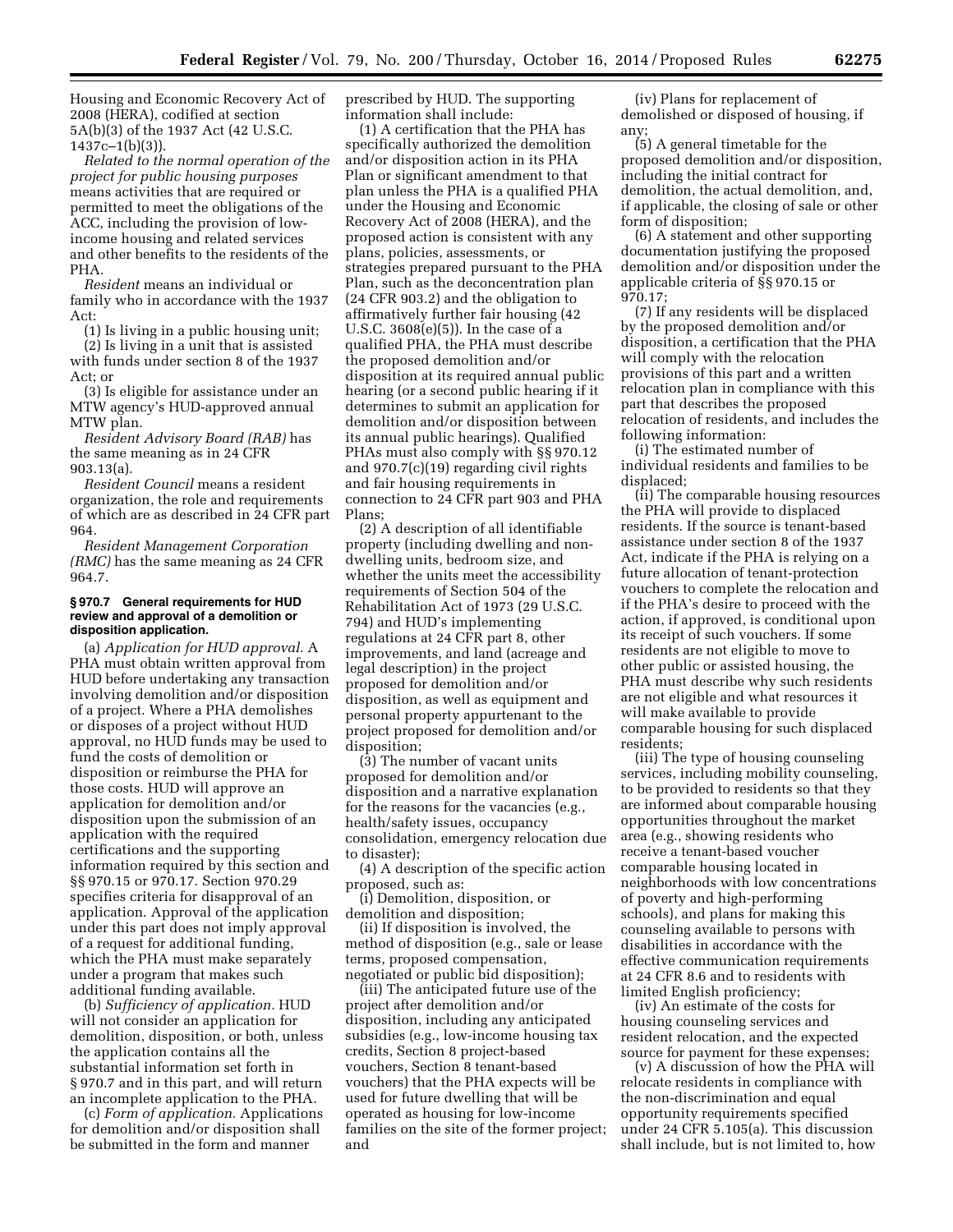the PHA will make its best efforts to offer each displaced resident at least one unit of comparable housing that is located in a non-minority area with access to public transportation, employment, education, child care, medical services, shopping, and other amenities. The PHA shall provide census tract data for the location(s) of the comparable housing that it will offer to residents;

(vi) A plan for determining the housing needs of displaced residents with disabilities and offering them comparable housing that includes the accessibility features needed by the resident with a disability in the most integrated setting appropriate for the resident (i.e., the setting that enables the resident with a disability to interact with non-disabled persons to the fullest extent possible and have access to community-based services);

(vii) A plan and information required by § 970.21(d) if applicable; and

(viii) A relocation timetable, which indicates the estimated number of days after HUD approval of the demolition and/or disposition action that the PHA plans to begin relocating residents. This information will be used to determine the PHA's Operating Fund eligibility under 24 CFR part 990, which may include an asset-repositioning fee under 24 CFR 990.190(h);

(8) A description with supporting evidence of the PHA's consultations with affected residents and other groups, as required under § 970.9(a). Supporting evidence shall include: A description of the process of the consultations summarizing the dates, meetings, and issues raised by the residents and the PHA's responses to those issues; meeting sign-in sheets; any written comments submitted by affected residents/groups along with the PHA's responses to those comments; any certifications or other written documentation that the PHA receives from the RAB (or equivalent body) and resident council regarding resident support or opposition; a description and/or documentation evidencing that the PHA communicated with affected residents and other required groups in a manner that was effective for persons with hearing, visual, and other communications-related disabilities consistent with 24 CFR 8.6 and that public hearing facilities and services were physically accessible to persons with disabilities, and that appropriate translations were provided for Limited English Proficient (LEP) individuals;

(9) In the case of disposition, evidence of compliance with the offering to resident organizations, as required under § 970.9;

(10) In the case of disposition, the name of the acquiring entity (e.g., buyer or ground lessee) and a legal opinion that the acquiring entity is a separate legal entity (i.e., an affiliate or fully independent entity rather than an instrumentality of the PHA) under the applicable state law;

(11) In the case of disposition, the FMV of the project, as established on the basis of at least one independent appraisal, unless otherwise determined by HUD, as described in § 970.19;

(12) In the case of disposition, estimates of the gross and net proceeds to be realized, with an itemization of estimated expenses to be paid out of gross proceeds and the proposed use of any net proceeds in accordance with § 970.19;

(13) In the case of disposition proposed at below FMV based on commensurate public benefit in accordance with § 970.19, HUD will consider the anticipated future use of the project after disposition described in § 970.7(c)(3). In addition, the supporting information for the application shall include:

(i) A detailed description of any housing that will be located on the property, including the number of units, bedroom sizes, accessibility, affordability, and priorities for displaced residents;

(ii) The proposed length of time in which the acquiring entity will maintain the former project for the proposed future use (HUD will generally require the proposed future use remain as such for not less than 30 years, but will consider other factors such as the extent of public benefits (e.g., number of affordable units) arising from proposed disposition and the FMV of the property in determining if a period of less than 30 years is acceptable);

(iii) The plan to implement the opportunity to return requirement for existing residents' as outlined in § 970.21(d);

(iv) The proposed legal documentation (e.g., use restriction, provision in ground lease, declaration of restrictive covenant) the PHA proposes to ensure the approved use; and

(v) Other information as may be required by HUD in determining if a commensurate public benefit exists;

(14) Where the PHA is requesting a waiver of the requirement for the application of proceeds for repayment of outstanding development debt, the PHA must request such a waiver in its application, however, modernization debt, such as Capital Fund Financing Program (CFFP) debt, Energy Performance Contracting (EPC) debt, and Operating Fund Financing Program

(OFFP) debt cannot be waived and repayment is required;

(15) In the case where the PHA has applied for and/or been approved for financing under any HUD program (including CFFP, the OFFP, and the EPC program) or any other financing requested pursuant to section 30 of the 1937 Act (42 U.S.C. 1437z–2)), a legal opinion that the proposed demolition and/or disposition action is permitted pursuant to the legal documentation associated to that program;

(16) A copy of a resolution by the PHA's Board of Commissioners approving the specific demolition and/ or disposition application or, in the case of the report required under § 970.27(e) for ''de minimis'' demolitions, the Board of Commissioner's resolution approving the ''de minimis'' action for that project. The resolution must be signed and dated after all resident and local government consultation has been completed;

(17) Evidence that the application was developed in consultation with appropriate government officials as defined in § 970.5, including:

(i) A description of the process of consultation with local government officials, which summarizes dates, meetings, and issues raised by the local government officials and the PHA's responses to those issues;

(ii) A signed and dated letter in support of the application from the chief executive officer of the unit of local government that demonstrates that the PHA has consulted with the appropriate local government officials on the proposed demolition or disposition;

(iii) Where the local government consistently fails to respond to the PHA's attempts at consultation, including letters, requests for meetings, public notices, and other reasonable efforts, documentation of those attempts;

(iv) Where the PHA covers multiple jurisdictions (such as a regional housing authority), the PHA must meet these requirements for each of the jurisdictions where the PHA is proposing demolition or disposition of the project;

(18) An approved environmental review of the proposed demolition and/ or disposition in accordance with 24 CFR parts 50 or 58, including acting in accordance with the applicable environmental justice principles, for any demolition and/or disposition of the project covered under this part, as required under § 970.13;

(19) Evidence of compliance with § 970.12 including: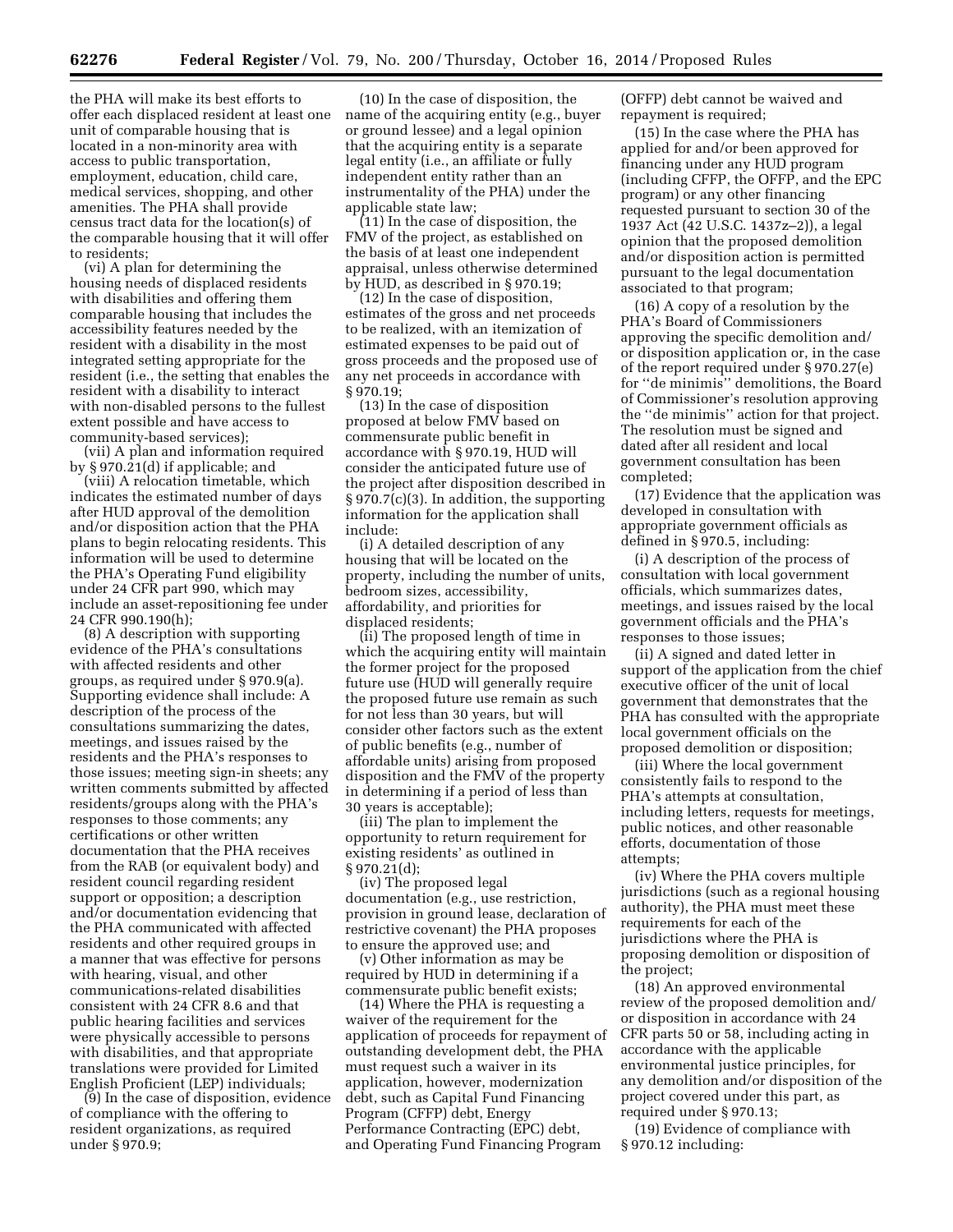(i) A civil rights certification in a form and manner prescribed by HUD whereby the PHA certifies:

(A) A description of how the proposed demolition and/or disposition will help the PHA meet its affirmative obligations including, but not limited to, the obligation and to overcome discriminatory effects of the PHA's use of 1937 Act funds pursuant to part 1 of this title and the obligations to deconcentrate poverty (24 CFR part 903, subpart A) and affirmatively further fair housing (42 U.S.C. 3608(e)(5));

(B) It does not have any outstanding charges from HUD (or a substantially equivalent state or local fair housing agency) concerning a violation of the Fair Housing Act or substantially equivalent state or local fair housing law proscribing discrimination because of race, color, religion, sex, national origin, disability, or familial status;

(C) It is not a defendant in a Fair Housing Act lawsuit filed by the Department of Justice;

(D) It does not have outstanding letters of findings identifying noncompliance under title VI of the Civil Rights Act of 1964, section 504 of the Rehabilitation Act of 1973, or section 109 of the Housing and Community Development Act of 1974; and

(E) It has not received a cause determination from a substantially equivalent state or local fair housing agency concerning a violation of provisions of a state or local law proscribing discrimination in housing based on sexual orientation, gender identity, or source of income;

(ii) Additional supporting information that may be requested by HUD, if applicable, that shows that the proposed demolition and/or disposition will not maintain or increase segregation on the basis of race, ethnicity, or disability and will not otherwise violate applicable nondiscrimination or equal opportunity requirements, including a description of any affirmative efforts to prevent discriminatory effects;

(20) A description and data regarding the race, color, religion, sex, national origin, familial status, and disability status of its residents who will be displaced by the action, the residents anticipated to remain in a public housing project that is partially demolished or disposed of, and the applicants on the PHA's waiting list(s), by bedroom size;

(21) A certification that the PHA will comply with this part and the terms and conditions of the HUD demolition and/ or disposition approval, including, if applicable, monitoring the future use of

a former project, for compliance with HUD's approval; and

(22) Any additional information requested by and determined to be necessary to HUD to support the demolition and/or disposition application and assist HUD in making a determination to approve or disapprove the application under this part.

(d) *Approval documents.* (1) If a PHA includes documentation, certifications, assurances, or legal opinions in its application that go above and beyond the requirements of section 18 or this part, HUD may include these as additional requirements in its approval of the demolition and/or disposition action.

(2) A PHA shall not take any action contrary to the terms and conditions of HUD's approval documents of a demolition and/or disposition action without obtaining prior written approval of the proposed change from HUD.

(e) *Amendments to and rescissions of approval.* (1) HUD will consider a PHA's request to amend an earlier approval on a case-by-case basis upon the PHA's submission (in the form prescribed by HUD) of an explanation and documentation, if applicable, evidencing the reason for the requested change.

(2) HUD will consider a PHA's request to rescind an earlier approval to demolish and/or dispose of a project, where a PHA submits a resolution from the Board of Commissioners and submits documentation that the conditions that originally led to the request for demolition and/or disposition have significantly changed or been removed.

#### **§ 970.9 Resident participation consultation and opportunity to purchase.**

(a) *Resident consultation.* PHAs must ensure that they communicate with public housing and rental assistance applicants and residents in a manner that is effective for persons with hearing, visual, and other communications-related disabilities consistent with section 504 of the Rehabilitation Act of 1973, and as applicable, the Americans with Disabilities Act. This includes ensuring that notices, policies, and procedures are made available via accessible communications methods including the use of alternative formats, such as Braille, audio, large type, sign language interpreters, and assistive listening devices, etc., and are written in plain language. Additionally, PHAs must ensure public hearing facilities and services are physically accessible to persons with disabilities in accordance

with section 504 of the Rehabilitation Act of 1973 and that Limited English Proficient (LEP) individuals will have meaningful access to programs and activities, in accordance with Executive Order 13166.

(1) A PHA must consult with the following residents and resident groups who will be affected by a proposed demolition, disposition, or combined action that is the subject of an application:

(i) Residents who are residing in the project proposed for demolition and/or disposition;

(ii) Resident council, if any;

(iii) Resident management corporation for the project, if any;

(iv) PHA-wide resident organization, if any; and

(v) The Resident Advisory Board (RAB) (or equivalent body).

(2) As part of such consultation, the PHA must either provide a copy of its demolition and/or disposition application to the residents and groups identified above, post the application on its Web site, or make the application available for review at its central office. Consultation must take place as follows:

(i) On the final application submitted to HUD (e.g., even if the PHA consults the affected residents and groups early on in the application planning process, it must consult the residents and groups again on the final application);

(ii) On any report on the environmental or health effects of the proposed activities;

(iii) On the relocation plan, if any, for the demolition and/or disposition action;

(iv) Informed by the PHA that they have a right to submit written comments about the application and that the PHA shall respond to those comments in writing to the residents and also submit such comments and responses to HUD.

(v) Provided by the PHA with a reasonable timeframe in which they can submit written comments and must respond to those comments within a reasonable timeframe; and

(vi) If applicable, consultation with Affected Resident and Resident Groups shall include information concerning the opportunity to return to ACC units under § 970.21(d).

(b) *Applicability of the requirement to sell to Established Eligible Organization.*  In the situation where the PHA applies to dispose of a project:

(1) The PHA shall, in appropriate circumstances as determined by the Assistant Secretary, initially offer the project proposed for disposition to any Established Eligible Organization, if such Established Eligible Organization has expressed an interest in purchasing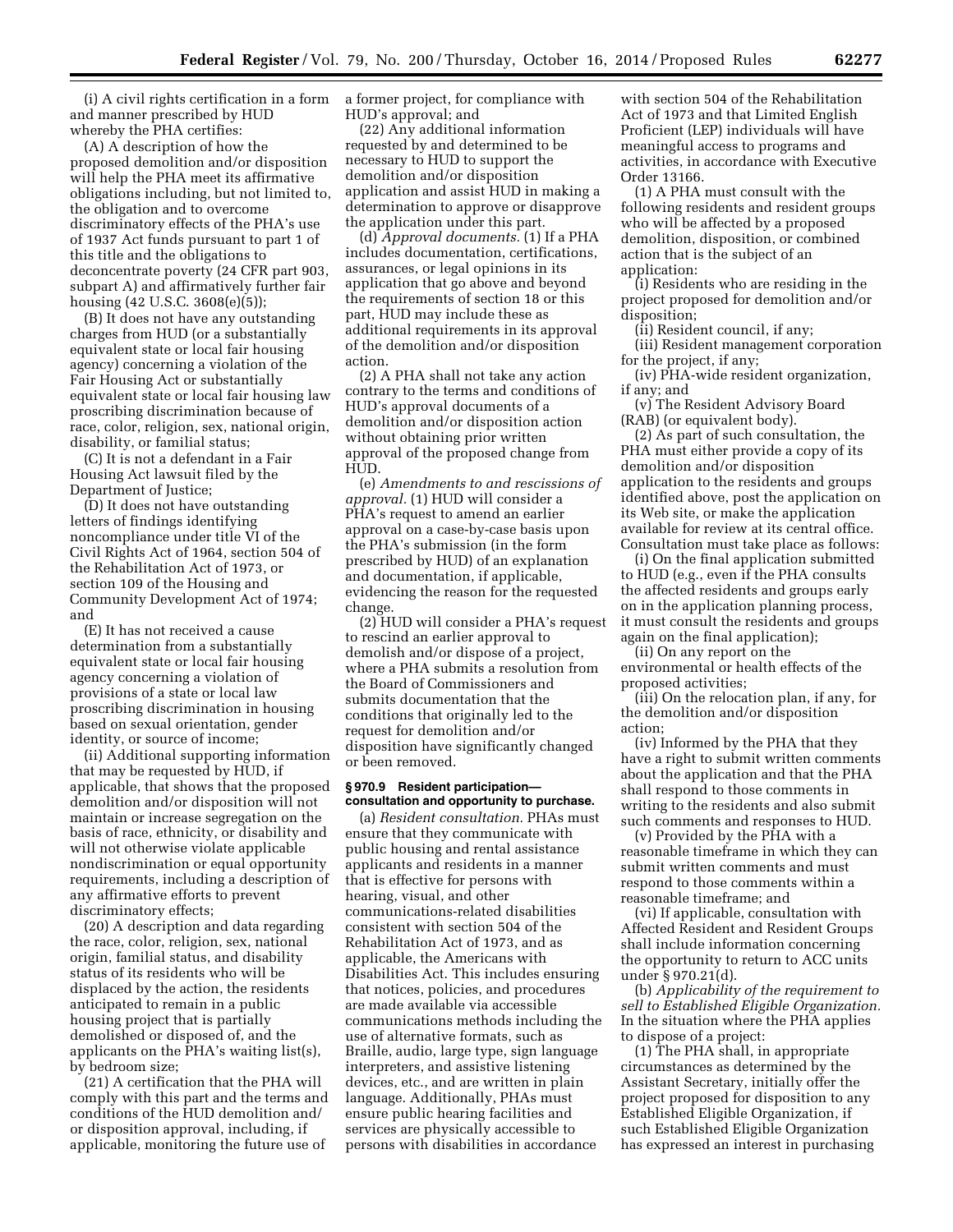the project for continued use as housing for low-income families in accordance with § 970.11.

(2) If the Established Eligible Organization has expressed an interest in purchasing the project for continued use as housing for low-income persons, in order for its purchase offer to be considered, the Established Eligible Organization must:

(i) In the case of a nonprofit organization, be acting on behalf of the residents of the project; and

(ii) Demonstrate that it has obtained a firm commitment for the necessary financing within 60 days of the date of serving its written notice of interest under paragraph (b)(1) of this section.

(3) The requirements of this section do not apply to the following cases, which have been determined not to present an appropriate opportunity for purchase by a resident organization:

(i) A unit of state or local government requests to acquire vacant land that is less than two acres in order to build or expand its public services (e.g., a local government wishes to use the land to build or establish a police substation);

(ii) A PHA seeks disposition to privately finance or otherwise develop housing for low-income families (including housing that is part of a mixed-income community) or to develop a non-dwelling facility to benefit low-income families (e.g., day care center or administrative building);

(iii) Units that have been legally vacated in accordance with the HOPE VI program, the regulations at 24 CFR part 971, or the regulations at 24 CFR part 972, excluding projects where the PHA has consolidated vacancies;

(iv) Distressed units required to be converted to tenant-based assistance under section 33 of the 1937 Act (42 U.S.C. 1437z–5); or

(v) Disposition of non-dwelling properties, including administration and community buildings, and maintenance facilities.

(4) If the requirements of this section are not applicable, as provided in paragraph (b)(3) of this section, the PHA may proceed to submit to HUD its application under this part to dispose of the project, without affording an opportunity for purchase by a resident organization. However, PHAs must:

(i) Consult with their residents in accordance with paragraph (a) of this section; and

(ii) Submit documentation with date and signatures to support the applicability of one of the exceptions in paragraph (b)(3) of this section.

(c) *Established Eligible Organization purchase of project.* Where there is an Established Eligible Organization that

has expressed an interest in purchasing the project in accordance with the requirements of § 970.11, the PHA shall follow the procedures concerning such offer as described in such section.

# **§ 970.11 Procedures for the offer of sale to an Established Eligible Organization.**

In making an offer of sale to an Established Eligible Organization, in the case of a proposed disposition, the PHA shall proceed as follows:

(a) *Initial written notification of sale of project.* The PHA shall send an initial written notification to each Established Eligible Organization (for purposes of this section, an Established Eligible Organization that has been so notified is a ''Notified Eligible Organization'') of the proposed sale of the project. The notice of sale must include, at a minimum, the information listed in paragraph (b) of this section.

(b) *Contents of initial written notification.* The initial written notification to each Established Eligible Organization under paragraph (a) of this section must include at a minimum the following:

(1) An identification of the project involved in the proposed disposition, including the project number and location, the number of units and bedroom configuration, the number of accessible units or units that otherwise contain accessible features, the amount and use of non-dwelling space, the current physical condition (fire damaged, friable asbestos, lead-based paint test results), and percent of occupancy;

(2) A copy of the appraisal of the project and any terms of sale to residents;

(3) Disclosure and description of the PHA's plans for reuse of land, if any, after the proposed disposition;

(4) An identification of available resources (including its own and HUD's) to provide technical assistance to the organization to help it to better understand its opportunity to purchase the project, the project's value, and potential use;

(5) A statement that any project sold to an Established Eligible Organization will not continue to receive grants from the Capital Fund and Operating Fund after the completion of the sale unless the Established Eligible Organization is also a Resident Management Corporation and such Resident Management Corporation enters into an ACC with HUD in accordance with 24 CFR part 964;

(6) Any and all terms of sale that the PHA will require, including a statement that the purchaser must use the project for low-income housing. If the PHA

does not know all the terms of the offer of sale at the time of the notice of sale, the PHA shall include all the terms of sale of which it is aware. The PHA must supply the totality of all the terms of sale and all necessary material to the residents no later than 7 business days from the day the PHA receives the residents' initial expression of interest;

(7) A date by which an Established Eligible Organization must express its interest, in writing, in response to the PHA's offer to sell the project proposed for demolition and/or disposition, which shall be up to 30 days from the date of the official written offer of sale from the PHA; and

(8) A statement that the established eligible organization will be given 60 days from the date of the PHA's receipt of its letter expressing interest to develop and submit a proposal to the PHA to purchase the project and to obtain a firm financial commitment, as defined in § 970.5. The statement shall:

(i) Explain that the PHA shall approve the proposal from an organization if the proposal meets the terms of sale and is supported by a firm commitment for financing;

(ii) Provide that the PHA can consider accepting an offer from the organization that differs from the terms of sale;

(iii) Explain that if the PHA receives proposals from more than one organization, the PHA shall select the proposal that meets the terms of sale, if any. In the event that two proposals from the project to be sold meet the terms of sale, the PHA shall choose the best proposal. The PHA may reject all proposals if none adequately meet terms of sale or may select the best available proposal.

(c) *Initial expression of interest.* All Notified Eligible Organizations shall have 30 days to initially express an interest, in writing, in the offer (''initial expression of interest''). The initial expression of interest need not contain details regarding financing, acceptance of an offer of sale, or any other terms of sale.

(d) *Opportunity to obtain firm financial commitment by a notified eligible organization.* If a Notified Eligible Organization expresses interest in writing during the 30-day period referred to in paragraph (b) of this section, no disposition of the project shall occur during the 60-day period beginning on the date of the receipt of the written notice of interest. During this period, the PHA must give the entity expressing interest an opportunity to obtain a firm financial commitment as defined in § 970.5 for the financing necessary to purchase the project.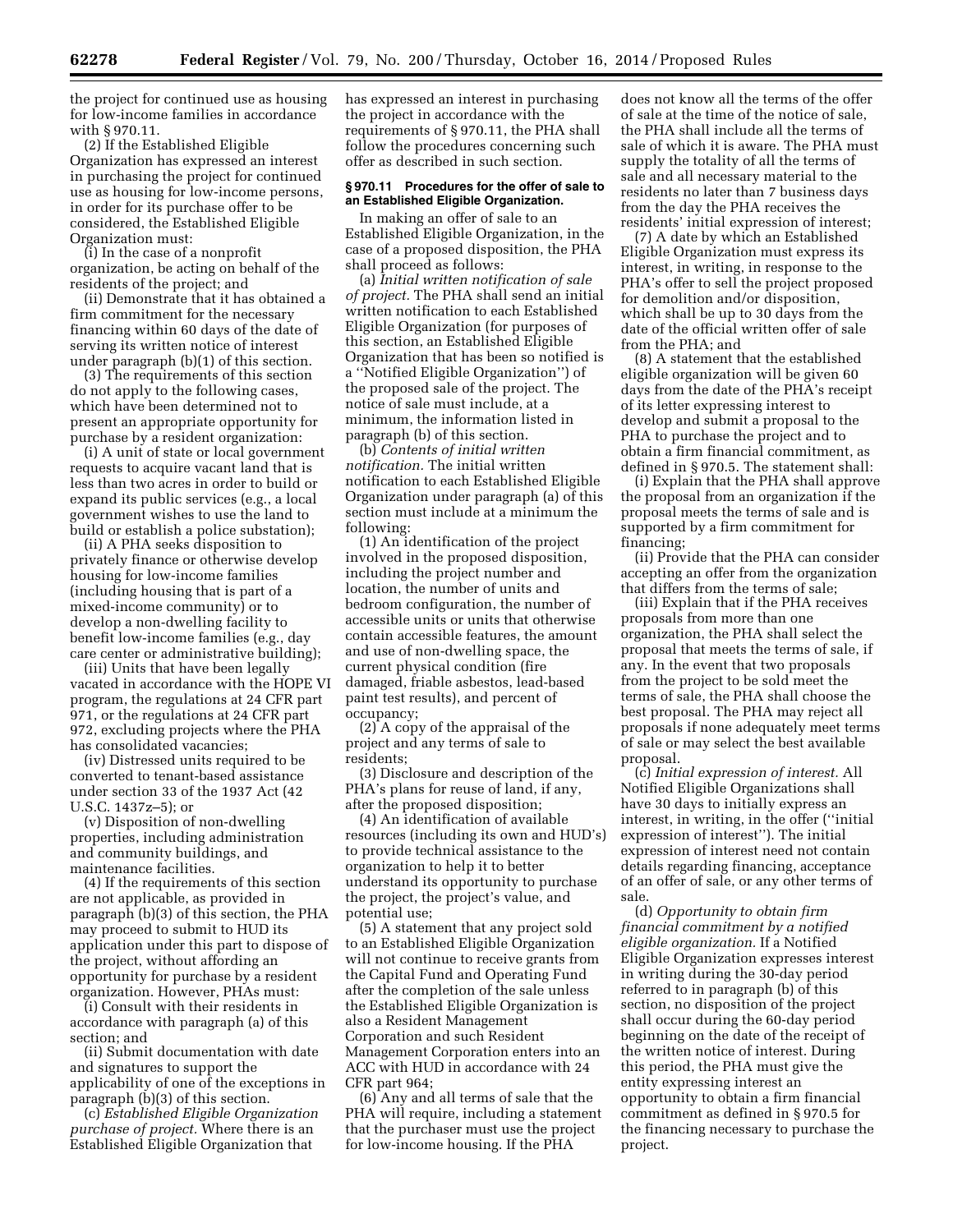(e) *Response to the notice of sale.* The Established Eligible Organization, or organizations have up to 30 days, from the date the notice is postmarked, to respond to the notice of sale from the PHA. The Established Eligible Organization shall respond to the PHA's notice of sale by means of an initial expression of interest under paragraph (c) of this section.

(f) *Resident proposal.* The Established Eligible Organization has up to 60 days from the date the PHA receives its initial expression of interest and provides all necessary terms and information to prepare and submit a proposal to the PHA for the purchase of the project of which the PHA plans to dispose, and to obtain a firm commitment for financing. The Established Eligible Organization's proposal shall provide all the information requested in paragraph (i) of this section.

(g) *PHA review of proposals.* The PHA has up to 60 days from the date of receipt of the proposal or proposals to review the proposals and determine whether they meet the terms of sale described in the PHA's offer or offers. If the PHA determines that the proposal meets the terms of sale, within 14 days of the date of this determination, the PHA shall notify the organization of that fact and that the proposal has been accepted. If the PHA determines that the proposal differs from the terms of sale, the PHA may accept or reject the proposal at its discretion.

(h) *Appeals.* An Established Eligible Organization has the right to appeal the PHA's decision to the Assistant Secretary for Public and Indian Housing, or the Assistant Secretary's designee, by sending a letter of appeal within 30 days of the date of the PHA's decision to the Field Office of Public Housing Director.

(1) The letter of appeal must include copies of the proposal and any related correspondence, along with a statement of reasons why the organization believes the PHA should have decided differently.

(2) HUD shall render a decision within 30 days of the date the appeal is received by HUD, and notify the organization and the PHA by letter within 14 days of such decision. If HUD cannot render a decision within 30 days, HUD will so notify the PHA and the Established Eligible Organization in writing, in which case HUD will have an additional 30 days in which to render a decision. HUD may continue to extend its time for decision in 30-day increments for a total of 120 days. Once HUD renders its decision, there is no

further administrative appeal or remedy available.

(i) *Contents of the organization's proposal.* The Established Eligible Organization's proposal shall at a minimum include the following:

(1) The length of time the organization has been in existence;

(2) A description of current or past activities that demonstrate the organization's organizational and management capability, or the planned acquisition of such capability through a partner or other outside entities (in which case the proposal should state how the partner or outside entity meets this requirement);

(3) To the extent not included in paragraph (i)(2) of this section, the Established Eligible Organization's experience in the development of lowincome housing, or planned arrangements with partners or outside entities with such experience (in which case the proposal should state how the partner or outside entity meets this requirement);

(4) A statement of financial capability; (5) A description of involvement of any non-resident organization (such as non-profit, for-profit, governmental, or other entities), if any, the proposed division of responsibilities between the non-resident organization and the Established Eligible Organization, and the non-resident organization's financial capabilities;

(6) A plan for financing the purchase of the project and a firm financial commitment as stated in paragraph (c) of this section for funding resources necessary to purchase the project and pay for any necessary repairs, including accessibility modifications;

(7) A plan for using the project for low-income housing;

(8) The proposed purchase price in relation to the appraised value;

(9) Justification for purchase at less than the FMV of the project in accordance with § 970.19(a), if applicable;

(10) Estimated time schedule for completing the transaction;

(11) Any additional items necessary to respond fully to the PHA's terms of sale;

(12) A resolution from the Established Eligible Organization approving the proposal; and

(13) A proposed date of settlement, generally not to exceed 6 months from the date of PHA approval of the proposal, or such period as the PHA may determine to be reasonable.

(j) *PHA responsibility.* The PHA must: (1) Prepare and distribute the initial notice of sale pursuant to § 970.11(a), and, if any Established Eligible Organization expresses an interest, any

further documents necessary to enable the organization, or organizations, to make an offer to purchase;

(2) Evaluate proposals received, make the selection based on the considerations set forth in paragraph (b) of this section, and issue letters of acceptance or rejection;

(3) Obtain certifications, where appropriate, as provided in paragraph (k) of this section; and

(4) Comply with its requirements under § 970.9(a) regarding resident consultation and provide evidence to HUD that the PHA has met those obligations. The PHA shall not act in an arbitrary manner and shall give full and fair consideration to any offer from an Established Eligible Organization, and shall accept the proposal if the proposal meets the terms of sale.

(k) *Offer by an Established Eligible Organization.* If an offer is made by an Established Eligible Organization, the PHA shall:

(1) Submit its disposition application to HUD in accordance with section 18 of the 1937 Act and this part. The disposition application must include complete documentation that the resident offer provisions of this part have been met. This documentation shall include:

(i) A copy of the signed and dated PHA notification letter(s) to each Established Eligible Organization informing them of the PHA's intention to submit an application for disposition, the organization's right to purchase the project to be disposed of; and

(ii) The responses from each organization.

(2)(i) If the PHA accepts the proposal of an Established Eligible Organization, the PHA shall submit revisions to its disposition application to HUD in accordance with section 18 of the 1937 Act and this part reflecting the arrangement with the Established Eligible Organization, with appropriate justification for a negotiated sale and for sale at less than fair market value, if applicable.

(ii) If the PHA rejects the proposal of an Established Eligible Organization, the Established Eligible Organization may appeal as provided in paragraph (h) of this section. Once the appeal is resolved, or, if there is no appeal, and the 30 days allowed for appeal has passed, HUD shall proceed to approve or disapprove the application.

(3) HUD will not process an application for disposition unless the PHA provides HUD with one of the following:

(i) An official board resolution or its equivalent from each Established Eligible Organization stating that such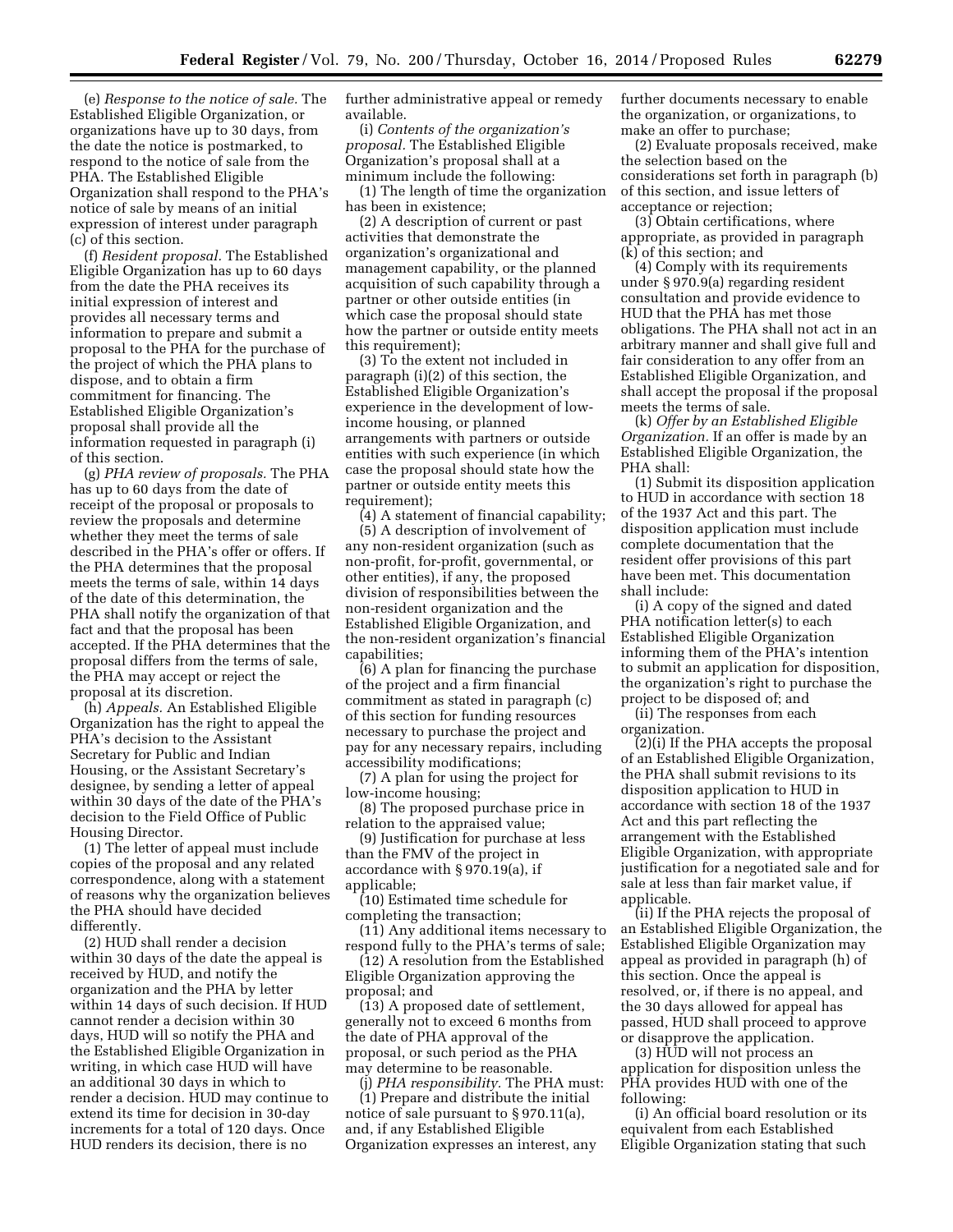organization has received the PHA offer, and that it understands the offer and waives its opportunity to purchase the project covered by the disposition application;

(ii) A certification from the executive director or board of commissioners of the PHA that the 30-day time frame to express interest has expired and no response was received to its offer; or

(iii) A certification from the executive director or board of commissioners of the PHA with supporting documentation that the offer was rejected.

# **§ 970.12 Civil rights and equal opportunity review.**

Demolition and/or disposition activities under this part (including de minimis demolition pursuant § 970.27) are subject to compliance with HUD's nondiscrimination and equal opportunity requirements specified in 24 CFR 5.105(a) and must be consistent with the PHA's civil rights certification at section 5A(d)(16) of the 1937 Act (42 U.S.C. 1437c–1(d)(16)) and the obligation to affirmatively further fair housing (42 U.S.C. 3608(e)(5)). Pursuant to § 970.29, HUD will disapprove a PHA's application for demolition and/or disposition if HUD determines that the application is inconsistent with this section.

#### **§ 970.13 Environmental review requirements.**

(a) Activities under this part (including de minimis demolition pursuant to § 970.27) are subject to HUD environmental regulations in 24 CFR part 58. However, if a PHA objects in writing to the responsible entity performing the review under 24 CFR part 58, HUD may make a finding in accordance with 24 CFR 58.11(d) and perform the environmental review under the provisions of 24 CFR part 50.

(b) The environmental review is limited to the demolition and/or disposition action and any known reuse, and is not required for any unknown future re-use. Factors that indicate that the future site reuse can reasonably be considered to be known include the following:

(1) Private, Federal, state, or local funding for the site reuse has been committed;

(2) A grant application involving the site has been filed with the Federal Government or a state or local unit of government;

(3) The Federal Government or a state or unit of local government has made a commitment to take an action, including a physical action, that will facilitate a particular reuse of the site; and

(4) Architectural, engineering, or design plans for the reuse exist that go beyond preliminary stages.

(c) In the case of a demolition and/or disposition made necessary by a disaster that the President has declared under the Robert T. Stafford Disaster Relief and Emergency Assistance Act, 42 U.S.C. 5121 *et seq.,* or a disaster that has been declared under state law by the officer or entity with legal authority to make such declaration, the provisions of 40 CFR 1506.11 will apply pursuant to 24 CFR 50.43 and 58.33.

#### **§ 970.14 Section 3 compliance.**

Pursuant to section 3 of the Housing and Urban Development Act of 1968 (section 3), HUD's regulation to provide employment, training, contracting, and economic opportunities to the greatest extent feasible to section 3 residents or business concerns is applicable to any projects or activities funded by public housing funds, regardless of the amount of funds (24 CFR 135.3(a)(3)), including the demolition or disposition of public housing. PHAs must comply with section 3 if public housing funds are used to demolish a project and when disposition proceeds are used for section 3 covered assistance as defined in 24 CFR 135.3. In addition, in the event that section 3 does not apply to demolition and/or disposition actions, planning and carrying out section 3 activities related to these proposed actions would satisfy, in part, the commensurate public benefit requirement for below fair market value (FMV) dispositions pursuant to § 970.19.

# **§ 970.15 Specific criteria for HUD approval of a demolition application.**

(a) In addition to other applicable requirements of this part, unless the application meets the criteria for disapproval under § 970.29, HUD will approve an application for demolition upon the PHA's certification that the project proposed for demolition meets the following criteria:

(1) The project is obsolete as to physical condition, location, or other factors, making it unsuitable for housing purposes. HUD shall consider the following major problems to be indicative of obsolescence:

(i) As to physical condition: Structural deficiencies, serious outstanding capital needs, and/or other design or site problems (e.g., severe erosion or flooding), as evidenced by an independent architect or engineer not employed by the PHA); or

(ii) As to location: Physical deterioration of the neighborhood, change from residential to industrial or

commercial development, or environmental conditions as determined by an environmental review in accordance with 24 CFR part 50 or 58, which jeopardize the suitability of the site and its housing structures for residential use, provided the PHA simultaneously submits a disposition application pursuant to § 970.17; or

(iii) As to other factors: Conditions that have seriously affected the marketability, usefulness, or management of the project; and

(2) No reasonable program of modifications is cost-effective to return the project to its useful life as evidenced by at least one estimate of the rehabilitation cost of the project by an independent architect or engineer that is not a regular employee of the PHA. HUD generally shall not consider a program of modifications to be cost-effective if the costs of such program exceeds Housing Conservation Coordinators (HCC) in effect at the time the application is submitted to HUD; and

(b) In the case of an application for demolition of a project that comprises less than all real property in a given project identification number, the PHA must also certify that the demolition will help to ensure the viability of the remaining portion of the project, except that this requirement shall not apply for applications where buildings are scattered non-contiguous sites.

(c) Unless the PHA also submits an application to HUD for disposition of the project in accordance with § 970.17 at the time it submits an application to HUD for the demolition of the project, the PHA must also certify that the vacant land comprising the project after demolition shall be used for low-income housing purposes, as permitted by the ACC, which may initially include land banking as approved in writing by HUD if a specific use is not determined.

(d) The PHA shall demolish a project approved under this part within two years of the date of HUD approval (unless the PHA receives an extension from HUD in writing).

#### **§ 970.17 Specific criteria and conditions for HUD approval of a disposition application.**

In addition to other applicable requirements of this part, unless the application meets the criteria for disapproval under § 970.29, HUD will approve a request for disposition of a project if the PHA certifies that the retention of the project is not in the best interests of the residents and the PHA for at least one of the following reasons:

(a) Conditions in the area surrounding the project (density, or industrial or commercial development) adversely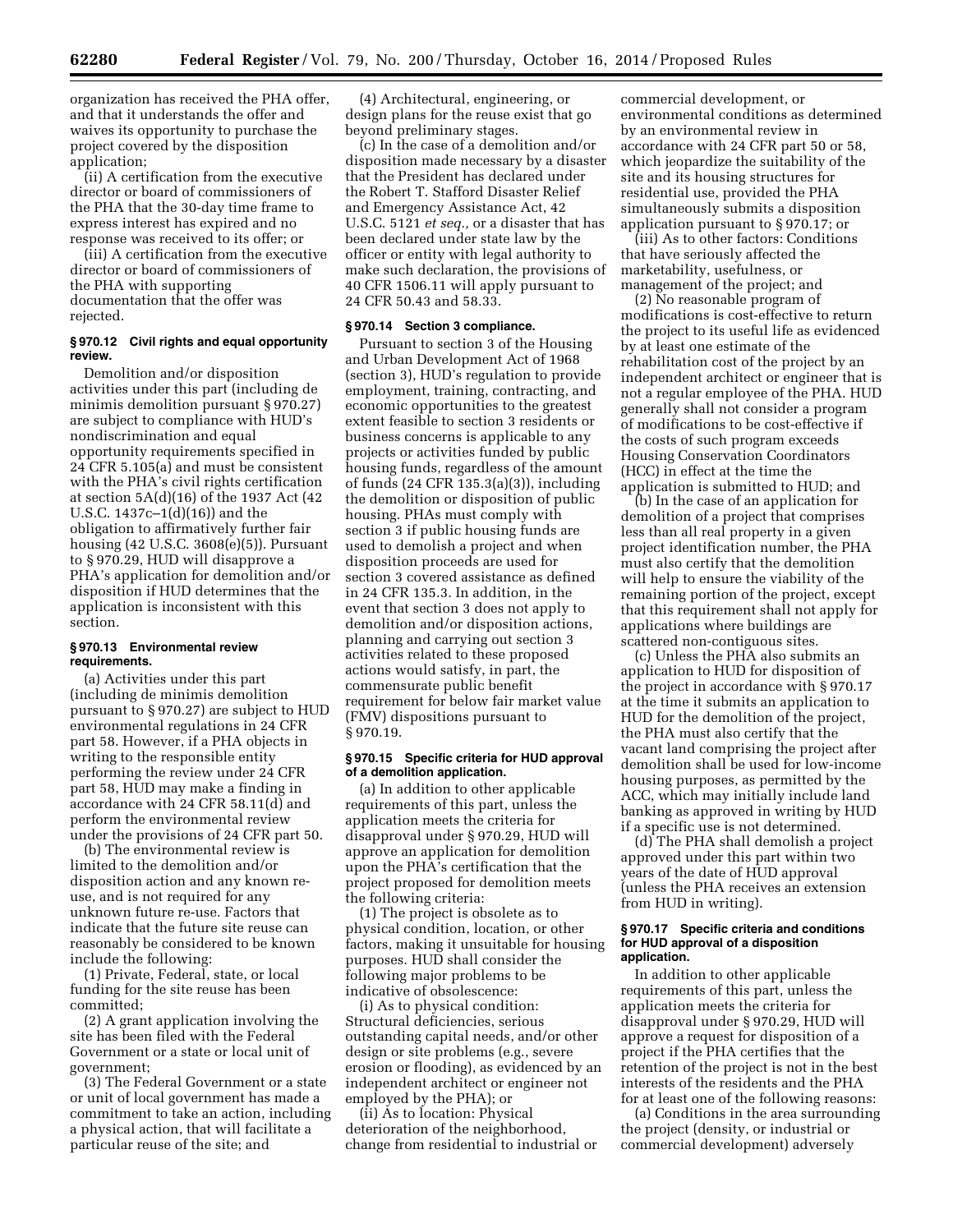affect the health or safety of the residents or the feasible operation of the project by the PHA.

(b)(1) Disposition allows for the acquisition, development, or rehabilitation of other properties that will be more efficiently and/or effectively operated as low-income housing (e.g., more energy efficient, better unit configurations to meet community needs, better location for resident jobs and transportation), provided that the PHA demonstrates to the satisfaction of HUD that public housing units will be replaced with other low-income housing units (e.g., public housing units or Section 8 project-based voucher units).

(2) In order to dispose of public housing units under paragraph (b)(1) of this section, a PHA must demonstrate to the satisfaction of HUD that sufficient replacement units are being provided in connection with the disposition of the property. A PHA must receive sufficient compensation from the disposition to replace not less than 75 percent of the public housing units (HUD encourages the PHA to replace as many units as is feasible through leveraging the proceeds) with other low-income housing units through acquisition, development, or rehabilitation as required by this part. Replacement units must be provided for all units housing families displaced by the disposition.

(3) The following additional terms apply to dispositions under paragraph (b)(1) of this section:

(i) The replacement housing units must be developed on another property (e.g., not on the same land as the existing project);

(ii) The PHA must have the replacement housing units (or land for the new construction of the units) identified at the time it submits a request to HUD under this part;

(iii) The PHA must provide its financing plan for the replacement units. HUD will evaluate the feasibility of the financing plan; and

(iv) The disposition of the project must be an arms-length transaction at FMV and 100 percent of the proceeds must be used to acquire, develop, or rehabilitate the replacement housing units. While a PHA may dispose to an affiliate (as defined in 24 CFR 905.604(b)(4)) that is an independent legal entity, a PHA may not dispose to its own instrumentality (as defined in 24 CFR 905.604(b)(3)).

(c) The PHA has otherwise determined the disposition to be appropriate for reasons that are in the best interests of the residents and the PHA, consistent with the goals of the PHA and the PHA Plan, and are

otherwise consistent with the 1937 Act. The PHA may not dispose of a project under this section if the PHA's reason for disposition (as determined by HUD) falls under another HUD regulation or federal statute (e.g., § 970.17(b)), voluntary or required conversion under sections 22 or 33 of the 1937 Act, homeownership under section 32 of the 1937 Act, or proposed eminent domain taking). HUD considers each of the following reasons to be acceptable under this section:

(1) The project meets the criteria for obsolescence under § 970.15;

(2) The units will be rehabilitated through the mixed-finance development method. To reduce the number of public housing units in the project, the criteria under § 970.15 or another section specifically permitting demolition or disposition, such as §§ 970.15, 970.17 (along with 970.19), 970.27, or 970.33, must be met; and

(3) Other reasons determined by HUD to meet the criteria of § 970.17(c).

(d) In the case of disposition of a project that does not include dwelling structures (e.g., includes non-dwelling community center structure, vacant land), the PHA certifies that:

(1) The non-dwelling structure or land exceeds the needs of the project (after DOFA); and

(2) The disposition is incidental to, or does not interfere with, the continued operation of the remainder of the project.

#### **§ 970.19 Requirements for the disposition of a project.**

(a) Where HUD approves the disposition of a project, the PHA shall dispose of the project for not less than FMV unless HUD authorizes a below FMV disposition under paragraph (b) of this section.

(b) HUD may approve a PHA to dispose of a project, in whole or in part, for less than FMV (if permitted by state law) if HUD finds, in its sole discretion, that a commensurate public benefit will result from the disposition.

(c) As a condition of HUD's approval of a project for disposition at below FMV under paragraph (b) of this section and HUD's release of the DOT on the project, HUD shall require the PHA to execute a use restriction, or other arrangement of public record, in a form acceptable to HUD, that will ensure to HUD's satisfaction that the former project will be used for the commensurate public benefit use approved by HUD for a period of not less than 30 years, and such use restriction is in a first priority position against the property and survives foreclosure of any mortgages or other

liens on the property. The PHA is responsible for monitoring and enforcing the required use restrictions throughout the use restriction term. HUD may impose sanctions or take other enforcement action against the PHA if the PHA fails to enforce the use restrictions.

(d) If a PHA is unable to dispose of a project containing obsolete units that is approved for disposition under  $§ 970.17(c)(1)$  in its "as is" condition despite due diligence and reasonable efforts (as determined by HUD), if requested by the PHA, HUD will approve a demolition of the project (in accordance with § 970.15) so that the PHA can proceed with demolition and the disposition of only that vacant land comprising the project.

(e) The PHA shall dispose of a project approved for disposition under this part within two years of the date of HUD approval (unless the PHA receives an extension from HUD in writing).

(f) Where HUD approves the disposition of a project for a period greater than one year but fewer than 30 years (e.g., via lease or other transfer), the PHA is required to return the project to its public housing inventory, including adding the property again to its ACC and placing a DOT on the property, (or submit another disposition or other removal application) at the end of the approved disposition period.

(g) The PHA shall ensure the HUDapproved commensurate public benefit use commences within 2 years from the date of actual disposition of the project (unless the PHA receives an extension from HUD in writing).

(h) A PHA may pay the reasonable expenses of disposition and relocation costs for displaced residents under § 970.21 out of the gross proceeds, as approved by HUD.

(i) To obtain an estimate of the FMV before the project is advertised for bid, the PHA shall have one independent appraisal performed on the project proposed for disposition, unless HUD determines that:

(1) More than one appraisal is warranted; or

(2) Another method of valuation is clearly sufficient and the expense of an independent appraisal is unjustified because of the limited nature of the project interest involved or other available data.

(j) To obtain an estimate of the FMV when a project is proposed for disposition via a negotiated sale at less than FMV based on commensurate public benefit, HUD may accept a reasonable valuation of the project (e.g., tax assessor's valuation).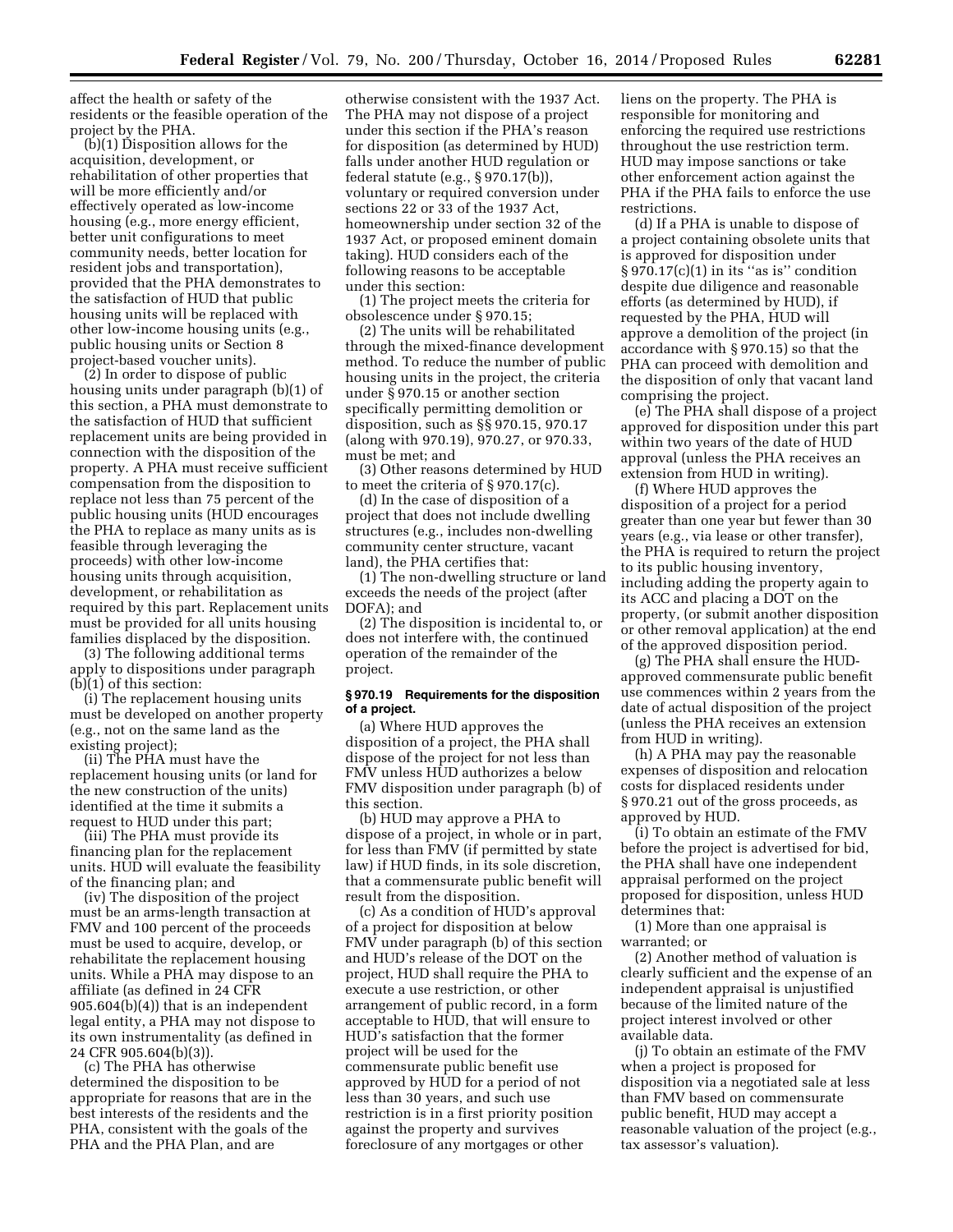#### **§ 970.20 Use and treatment of proceeds.**

(a) *Use of proceeds.* Subject to HUD approval, a PHA shall use net proceeds, including any interest earned on the proceeds (after payment of HUDapproved costs of disposition and relocation under § 970.19(h)), as follows:

(1) Unless waived by HUD, for the retirement of outstanding obligations, if any, issued to finance original development or modernization of the project;

(2) For the payment of CFFP debt or later issued modernization debt on the project; and

(3) To the extent that any net proceeds remain, after the application of proceeds in accordance with paragraphs (a)(1) and (2) of this section, for the provision of low-income housing or to benefit the residents of the PHA, which uses may include:

(i) Modernization (as defined in 24 CFR 905.108) of existing projects;

(ii) Development (as defined in 24 CFR 905.108) of a project;

(iii) Funding of homeownership units in accordance with an approved homeownership plan under sections 9, 24, and 32 of the 1937 Act (42 U.S.C. 1437g, 1437v, and 1437z–4), respectively;

(iv) Construction, rehabilitation, and/ or acquisition of dwelling units that will be assisted by funds under Section 8 of the 1937 Act, provided that:

(A) The PHA complies with safe harbors as determined by HUD in connection with such construction, rehabilitation, and/or acquisition;

(B) Complies with program regulations governing such assistance and the PHA executes a use agreement, in a form acceptable to HUD, to ensure the units will be operated exclusively as Section 8 units for not less than 30 years;

(4) Benefits to the residents of the PHA (e.g., job training, child care programs, service coordination), for uses permitted by HUD's Operating Fund regulations at 24 CFR part 990;

(5) Leveraging amounts for securing commercial enterprises on-site in public housing projects of the PHA, appropriate to serve the needs of the residents;

(6) Funding of voucher shortfalls under section 8 of the 1937 Act, however, this is subject to further HUD approval and discretion considering the applicable section 8 statutory, regulatory, and funding requirements; and

(7) Other housing assisted under the 1937 Act or benefits to the residents of the PHA, as approved by HUD.

(b) *Net proceeds.* Net proceeds which HUD approves for the purposes described in paragraph (a) of this section may be leveraged with other funds so long as the net proceeds are used on a pro-rata basis to fund only the approved uses (e.g., low-income housing units).

(c) *Expenditure of proceeds.*  Expenditure of the proceeds pursuant to paragraph (a) of this section must begin within 2 years from the date of disposition approval and be completed (i.e., entirely expended for the approved use) within 4 years (unless the PHA receives an extension from HUD in writing).

(d) *Disposition proceeds.* Disposition proceeds are subject to all laws, regulations, and other requirements applicable to use approved by HUD unless otherwise approved by HUD in writing. For instance, if net disposition proceeds are approved by HUD for modernization of public housing units, they are considered public housing funds and are generally subject to the requirements of 24 CFR part 905. However, when net disposition proceeds are used with HUD approval for the development of public housing units, the disposition proceeds will not count toward total development cost limits as determined pursuant to 24 CFR 905.314(c). Disposition proceeds may be used to supplement existing HAP contracts when there are funding shortages, but cannot be used to issue new vouchers. Federal requirements apply to disposition proceeds, including the Federal nondiscrimination and equal opportunity requirements stated in 24 CFR 5.105, environmental requirements, and, where applicable, the labor standard provisions of section 12 of the 1937 Act (42 U.S.C. 1437j) and section 3 of the HUD Act of 1968 (12 U.S.C. 1701u). 42 U.S.C. 1437p(a)(5).

(e) *Recapture or repayment of proceeds.* If a PHA fails to use proceeds as permitted by this section and approved by HUD or violates the term of the use agreement imposed to ensure proceeds are used in accordance with this part, HUD may recapture or require repayment of the proceeds or take all other available remedies available under law.

(f) *Treatment of proceeds.* Upon immediate receipt of proceeds and until expended for an approved use, PHAs must deposit proceeds into an interest bearing account subject to HUD General Depository Agreement and/or an escrow agreement in a form acceptable to HUD. All accrued interest shall be treated as additional proceeds, subject to this section.

# **§ 970.21 Relocation of residents.**

(a) *Notification to residents—Content.*  A PHA shall provide a written notice to each resident who will be displaced by a demolition and/or disposition action approved under this part. Notices shall be provided via an effective communications means to persons with disabilities in accordance with 24 CFR 8.6 and in the appropriate non-English language to persons with limited English proficiency as needed. The notice shall specifically include the following information:

(1) A statement that the PHA's application for the demolition and/or disposition of the project has been approved by HUD and the project will be demolished and/or disposed of;

(2) A description of the process involved to relocate the residents, including that the residents will not be required to relocate until the conditions set forth in this section have been met, and in no event shall a PHA commence a demolition or disposition of the building (or a combined action) in which a resident lives until each resident of the building is provided relocation assistance in accordance with this section;

(3) A statement that each displaced resident shall be offered comparable housing that, at minimum:

(i) Meets the standards stated in the definition of ''comparable housing'' in § 970.5; and

(ii) Not be in a special flood hazard area as stated in 24 CFR 905.602(d)(11).

(4) If tenant-based assistance under section 8 of the 1937 Act is provided for relocation, such assistance will not be considered to have fulfilled the PHA's obligation to offer comparable housing under this section until the resident is actually relocated into such housing, or alternate housing is provided pursuant to paragraph (c) of this section;

(5) A description of the comparable housing options that the PHA is offering to the resident. This description shall include the location of the comparable housing and specifically how it at minimum meets the requirements of comparable housing, as defined in § 970.5;

(6) A statement that comparable housing shall be offered to each resident on a nondiscriminatory basis, without regard to race, color, religion, sex, national origin, familial status, or disability in compliance with applicable federal, state, and local laws;

(7) A statement that displaced residents with disabilities shall be offered comparable housing that includes the accessibility features needed by the resident with a disability and located in the most integrated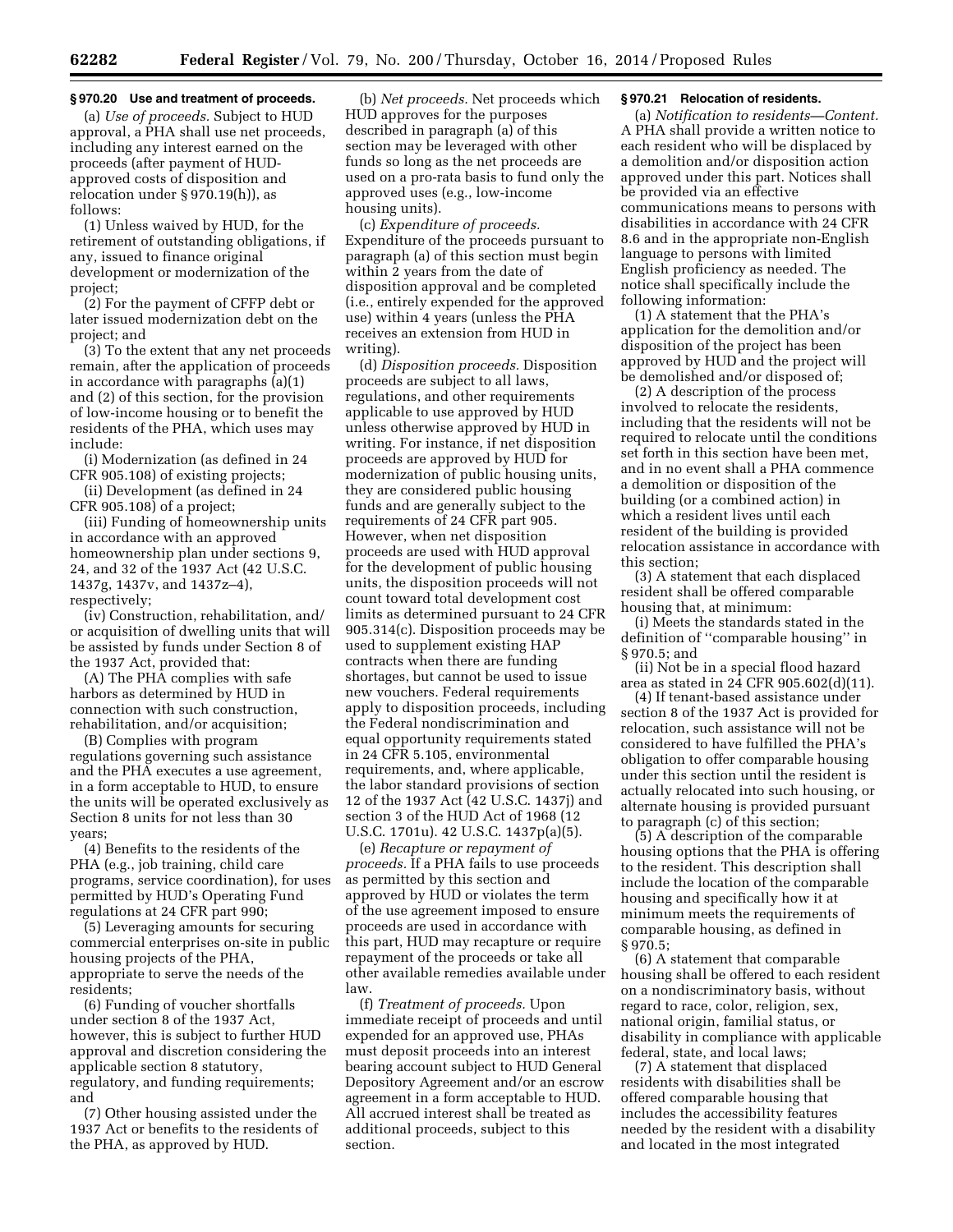setting appropriate for the resident (i.e., the setting that enables the resident with a disability to interact with nondisabled persons to the fullest extent possible and have access to communitybased services). This statement shall also include the right of displaced residents to a reasonable accommodation under Section 504 of the Rehabilitation Act of 1973, the Fair Housing Act, and the Americans with Disabilities Act, as applicable, and how to request such an accommodation;

(8) A statement that the PHA shall provide for the payment of the actual and reasonable relocation expenses of each displaced resident, including moving cost assistance, expenses necessary to provide reasonable accommodations for a resident with a disability in accordance with Section 504 of the Rehabilitation Act of 1973, and the payment of a displaced resident's security, utility, or both security and utility deposits at a comparable housing unit, provided that loans or grants directly to displaced residents for new deposits are not permitted if the PHA's source is either Capital or Operating Funds. The PHA shall pay such deposits directly to the utility company or landlord with subsequent returns or refunds back to the PHA. The resident shall hold no interest in a utility or security deposit paid by the PHA;

(9) A description of the housing counseling services, including mobility counseling, that will be available to the resident and how the resident can access these services; and

(10) If the provisions of section 104(d) of the Housing and Community Act of 1974 (42 U.S.C. 5304(d)) (section 104(d)), referenced in § 970.21(g), apply to the project, the notice required by § 970.21(a) must explain the assistance available under section 104(d).

(b) *Notification to residents—Timing.*  (1) Except in cases of imminent threat to health or safety, no resident of a project approved by HUD for demolition and/or disposition shall be required to move unless he or she has been provided with the written notice required by § 970.21(a) at least 90 days prior to the displacement date. Displacement date means the earliest date by which a resident who will be displaced by a demolition and/or disposition action under this part shall be required to move.

(2) The notification required by paragraph (a) of this section shall not be issued to any resident prior to the date HUD approves the PHA's application for demolition and/or disposition.

(c) *Offer of comparable housing.* The PHA shall ensure that each displaced

resident is offered comparable housing and provided with the relocation assistance required by this part.

(1) If a PHA offers a resident comparable housing in the form of tenant-based assistance under section 8 of the 1937 Act, and the resident is unable to lease a dwelling unit during the initial period of not less than 60 days, the PHA may either:

(i) Grant one or more extensions to the initial term in accordance with 24 CFR part 982 as reflected in its administrative plan; or

(ii) Provide the resident with another form of comparable housing (e.g., public housing unit or project-based unit under section 8 of the 1937 Act).

(2) The PHA shall not commence the HUD-approved demolition or complete the HUD-approved disposition of a building until each resident who will be displaced by the action is relocated in accordance with the requirements of this part.

(d) *Plan of return.* If HUD approves a below fair market value (FMV) disposition of a project based on commensurate public benefit under § 970.19 and housing units will be developed on-site at the former project, income-eligible, displaced residents shall be provided with the opportunity to return to the new, appropriately sized units once those units are available for occupancy. The PHA shall develop a plan to implement this opportunity to return requirement and the plan must address the following:

(1) How residents will be notified of the opportunity to return;

(2) The amount of time residents will have to exercise the opportunity to return, from the date of the notice;

(3) The source of funds from which the PHA or the new owner will pay the moving costs for moving the displaced residents back into the new units; and

(4) The process for selecting displaced residents who will be offered an opportunity to return (for example, lottery) if the number of new public housing units cannot accommodate all lease-compliant displaced residents (as defined in § 970.5) at appropriate bedroom sizes. This opportunity to return requirement does not negate the PHA's responsibility to provide permanent comparable housing to all displaced residents in accordance with this part.

(e) *Refusal or rejection.* If a resident who will be displaced by a demolition, disposition, or combined action, refuses to move or otherwise rejects the PHA's offer(s) of comparable housing and relocation counseling and advisory services despite the PHA's due diligence and continued efforts to offer the

resident comparable housing and counseling and advisory services, HUD shall consider the PHA to have satisfied the relocation requirements of this section if the PHA must resort to eviction of the resident as long as the PHA exercises due diligence in making continued efforts to offer the resident comparable housing and relocation counseling.

(f) *Funding sources.* Sources of funding for relocation expenses related to demolition and/or disposition may include, but are not limited to, gross proceeds a PHA receives under this part, Capital Funds, section 8 administrative fee funding (where section 8 assistance is offered as comparable housing), or other federal funds currently available for this purpose.

(g) *Certain funding requirements.* If Federal financial assistance under the Community Development Block Grant (CDBG) program (42 U.S.C. 5301 *et seq.*); the Urban Development Action Grant (UDAG) program (42 U.S.C. 5318 *et seq.*); or the HOME Investment Partnerships (HOME) program (42 U.S.C. 12701 *et seq.*) is used in connection with the demolition of lower-income dwelling units, or conversion of such units to a use other than lower-income dwelling units, the project is subject to section 104(d) of the Housing and Community Development Act of 1974, including the relocation payment and one-for-one replacement provisions as provided at 24 CFR part 42, subpart C. For purposes of this paragraph (g), lower-income dwelling units and conversion shall have the definitions in 24 CFR part 42 and units in projects under this part are considered lower-income dwelling units.

(h) *URA.* The URA shall not apply to demolitions and/or dispositions actions under this part.

#### **§ 970.23 Costs of demolition and relocation of displaced residents.**

(a) A PHA may pay for the relocation expenses it incurs under § 970.21 with non-federal funds or any eligible HUD funds, which may include Capital Funds or proceeds received for a disposition under this part.

(b) A PHA may pay for the costs of demolition with non-federal funds or any eligible HUD funds, which may include Capital Funds when HUD approves a demolition under § 970.15.

(c) Where HUD has approved the demolition of a project and the proposed action is part of a program under the Capital Fund Program (24 CFR part 905), the expenses of the demolition and of relocation of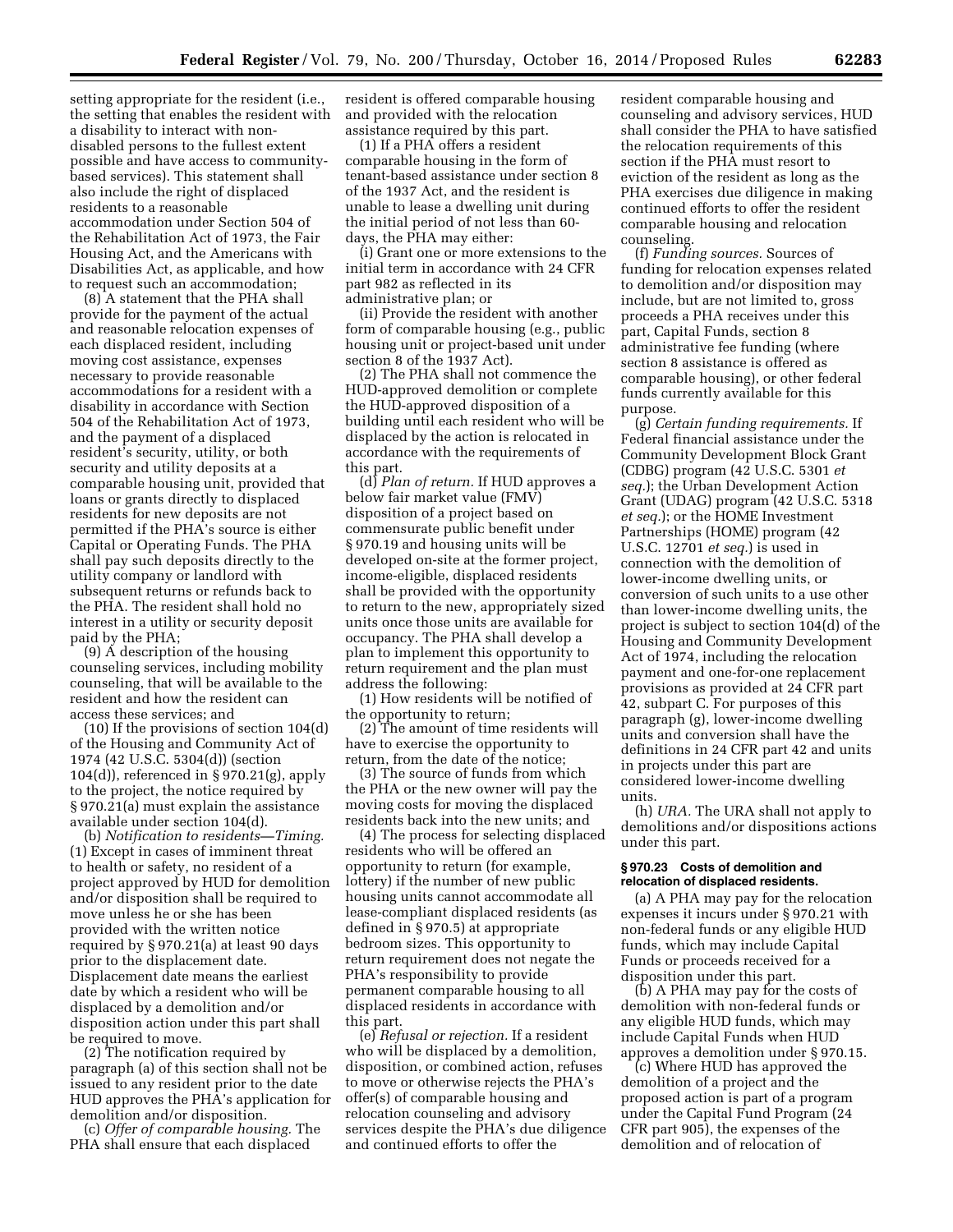displaced residents must be included in the Capital Fund Submission pursuant to section 9(d) of the 1937 Act (42 U.S.C. 1437g(d)) or other eligible HUD funds.

# **§ 970.25 Required and permitted actions prior to approval.**

(a) A PHA may not take any action to demolish and/or dispose of a project without obtaining prior written HUD approval under this part.

(1) HUD funds may not be used to pay for the expense to demolish or dispose of a project unless HUD approval has been obtained under this part.

(2) Until the PHA receives HUD approval, the PHA shall continue to meet its ACC obligations to maintain and operate the project as public housing. A PHA may not delay or withhold maintenance on a project in such a way as to cause or allow it to meet the demolition criteria under § 970.15.

(3) The PHA may engage in planning activities, analysis, or consultations without seeking HUD approval. Planning activities may include project viability studies, capital planning, relocation and replacement housing planning, and comprehensive occupancy planning.

(4) The PHA must continue to provide full housing services to all residents that remain in the project.

(b) A PHA may lease public housing units at turnover to eligible residents while HUD is considering, or after HUD has approved, its application for demolition and/or disposition of the project, provided that:

(1) The units are in decent, safe, and sanitary condition;

(2) The PHA determines that due to community housing needs or for other reasons consistent with its PHA Plan, leasing turnover units is in the best interests of the PHA, its residents, and community; and

(3) Residents of units leased during such a period are provided with the relocation assistance required by § 970.21. The PHA's Operating Fund eligibility will continue to be calculated as stated in 24 CFR part 990.

# **§ 970.27 De minimis exception to demolition application requirement.**

(a) A PHA may demolish public housing units in a project without HUD approval if the PHA is proposing to demolish not more than the lesser of:

(1) 5 dwelling units; or

(2) 5 percent of the total dwelling units owned by the PHA over any 5-year period.

(b) The 5-year period referred to in paragraph (a)(2) of this section is the 5

years counting backward from the date of the proposed de minimis demolition, except that any demolition performed prior to October 21, 1998, will not be counted against the 5 units or 5 percent of the total, as applicable. For example, if a PHA that owns 1,000 housing units wishes to demolish units under this de minimis provision on July 1, 2004, and previously demolished 2 units under this provision on September 1, 2000, and 2 more units on July 1, 2001, the PHA would be able to demolish 1 additional unit for a total of 5 in the preceding 5 years. As another example, if a PHA that owns 60 housing units as of July 1, 2004, had demolished 2 units on September 1, 2000, and 1 unit on July 1, 2001, that PHA would not be able to demolish any further units under this ''de minimis'' provision until after September 1, 2005, because it would have already demolished 5 percent of its total.

(c) In order to qualify for this exemption, one of the following criteria must be met:

(1) The space occupied by the demolished unit must be used for meeting the service or other needs of public housing residents (e.g., use of space to construct a laundry facility, community center, child care facility, office space for a service coordinator; or for use as open space or garden); or

(2) The unit(s) being demolished must be beyond repair.

(d) PHAs utilizing this section will comply with environmental review requirements at § 970.13 and, if applicable, the requirements of 24 CFR 8.23.

(e) For recordkeeping purposes, PHAs that wish to demolish units under this section shall submit the information required in § 970.7(c)(2), (16), (18), and (19) in addition to a certification that the unit(s) being demolished meets one of the two conditions in paragraph (c) of this section. HUD will accept such a certification unless it has independent information that the requirements for ''de minimis'' demolition have not been met. Additionally, PHAs demolishing units under this section must comply with the reporting and recordkeeping requirements of § 970.37.

(f) Any resident displaced by a ''de minimis'' demolition under this section shall be provided with housing assistance in accordance with applicable federal laws and requirements, which may include the PHA's Admissions and Continued Occupancy Policy (ACOP) (24 CFR part 966), the PHA's section 8 Administrative Plan (24 CFR part 982), and PHA Plan requirements (24 CFR part 903), and if CDBG or HOME funds

are involved, section 104(d) of the Housing and Community Development Act of 1974.

# **§ 970.29 Criteria for HUD disapproval of a demolition or disposition application.**

HUD will disapprove an application for demolition and/or disposition if HUD determines that:

(a) The applicant failed to satisfy the application requirements contained in § 970.7;

(b) Any certification or submission made by the PHA under this part is clearly inconsistent with:

(1) Any information and data available to HUD related to the requirements of this part, including failure to meet the requirements for the justification for demolition and/or disposition as found in §§ 970.15 or 970.17 and the civil rights requirements referenced in § 970.12; or

(2) Information or data requested by HUD; or

(c) The application was not developed in consultation with:

(1) Residents who will be affected by the proposed demolition or disposition as required in § 970.9; and

(2) Each RAB and resident council, if any, of the project (that will be affected by the proposed demolition and/or disposition as required in § 970.9), and appropriate government officials as required in § 970.7.

# **§ 970.31 Effect on Operating Fund Program and Capital Fund Program.**

The provisions of 24 CFR part 990, the Public Housing Operating Fund Program, and 24 CFR part 905, the Public Housing Capital Fund Program, apply.

#### **§ 970.33 Demolitions due to emergency, disaster, or accidental loss.**

(a) A PHA may demolish a project without HUD approval if a project suffers abrupt damage from an Emergency, Major Disaster, or other event outside of the control of the PHA to the extent necessary to maintain the project in a safe condition or to eliminate an unattractive nuisance, and to the extent such demolition is permitted by section 13 of the ACC and § 970.3(b)(16). For funding requirements under the Capital Fund related to emergencies and disasters, the requirements of 24 CFR part 905 apply.

(b) If the PHA rebuilds the same number of dwelling units or nondwelling structures that comprised the demolished project, the demolition (and any additional demolition required to carry out the redevelopment) shall not be subject to this part.

(c) If the PHA decides not to rebuild the same number of structures with the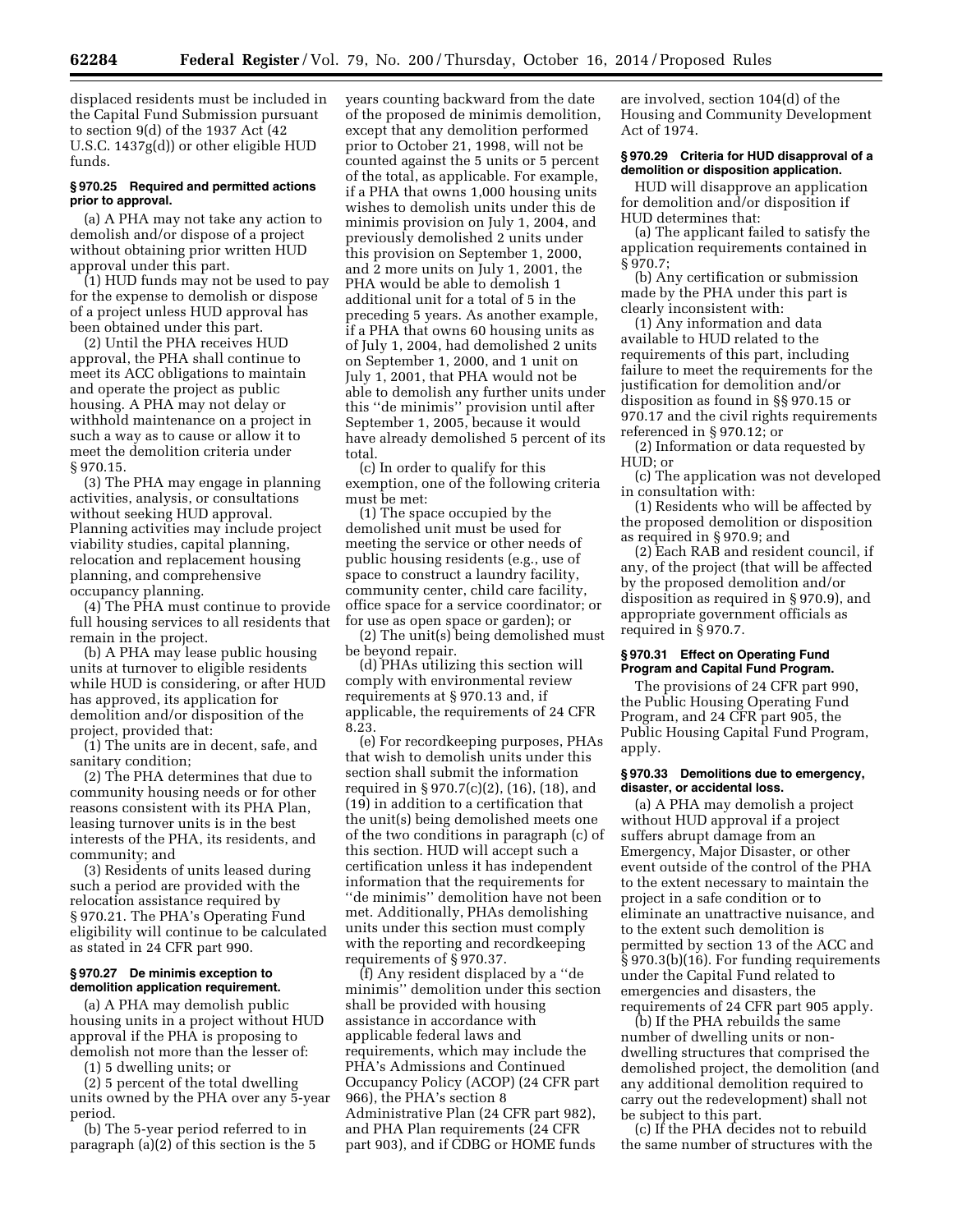same number of units at the project, the PHA shall submit a demolition application under this part within one year of such demolition to formalize, and request official HUD approval for the action under this part, unless HUD specifically authorizes, in writing, a lesser number of units. If the PHA decides to rebuild fewer structures at the project, regardless of the number of units, the PHA shall submit a demolition application under this part within one year of the action.

# **§ 970.35 Removal of all projects in the PHA's public housing inventory.**

If a proposed disposition action (or combined demolition and disposition action) will remove all projects (including dwelling units, non-dwelling structures, and underlying land) in a PHA's public housing inventory and the PHA has no plans to develop any additional projects, the following additional provisions apply:

(a) *Operating Funds.* After the disposition is complete, the PHA shall not expend any remaining Operating Funds (including operating reserves) other than for purposes related to the close-out of its public housing inventory, including audit requirements required by this section. Any remaining Operating Funds (including operating reserves and any unspent assetrepositioning fees received pursuant to 24 CFR 990.190) shall be returned to HUD within 90 days of the date of disposition of the project.

(b) *Capital Funds.* (1) If the project will not be retained as public housing after the disposition is approved, the PHA may spend no more of its Capital Funds without HUD approval, and then only if the amounts are required to close out contract obligations incurred prior to HUD's approval of the disposition and/or to address imminent health and/ or safety issues that arise at the project prior to completion of the disposition transaction. However, if the disposition was approved for disposition at below fair market value based on commensurate public benefit, prior to expending Capital Funds for the purposes permitted in this section, the PHA must notify HUD in writing of the planned expenditure of Capital Funds so that HUD can determine if any changes are necessary to the terms of its commensurate public benefit, if the disposition price should be adjusted to reflect the expenditure of funds, or both.

(2) No Capital Funds may be expended after the date of disposition of the project and any remaining Capital Funds shall be returned to HUD within 180 days of such date of disposition. The PHA shall be ineligible to receive

any Capital Funds (replacement housing factor funds) under 24 CFR 905.10(i), and any funds issued under this section shall be recaptured by HUD.

(c) If a PHA owns any equipment or other personal property that it acquired or has maintained with 1937 Act funds, which property was not included in the disposition of all projects in its inventory or any particular project to which the equipment or personal property appertained, the PHA shall, within 60 days after the disposition, dispose of all such remaining personal equipment and other personal property in its inventory that was acquired in whole or in part with 1937 Act funds pursuant to a plan acceptable to HUD.

(d) Within 90 days of the date of disposition, the PHA must have an independent audit conducted on the close-out of its public housing inventory.

#### **§ 970.37 Reports and records.**

(a) After HUD approval of demolition or disposition of all or part of a project, the PHA shall provide the following to HUD:

(1) Date of execution of each demolition contract by entering the appropriate information into HUD's applicable data system, or providing the information by another method HUD may require, within a week of executing such contract;

(2) Date of execution of sales or lease contracts by entering the appropriate information into HUD's applicable data system, or providing the information by another method HUD may require, within a week of execution;

(3) A report, in a form and frequency prescribed by HUD (until HUD determines that the report no longer needs to be submitted), containing the following information:

(i) A description of resident relocation and timetable, including:

(A) The number of families actually relocated by bedroom size and the types and locations (including census tract) of comparable housing offered to each family;

(B) A description of the Fair Housing Act protected classes of relocated residents;

(C) Reasonable accommodations that were provided to residents in connection with the comparable housing, in accordance with Section 504 of the Rehabilitation Act of 1973;

(D) Units where residents were relocated that meet federal accessibility standards or that otherwise contain accessible features;

(E) The status of the Opportunity to Return Plan, including residents who express an interest in the plan; and

(F) The comparable housing that was offered to families that include a member with a disability that was located in a non-segregated setting. If such a family was not offered comparable housing in a non-segregated setting, the PHA must explain why the comparable housing that it offered was the most integrated setting appropriate for the family (i.e., the setting that enables the family member with a disability to interact with non-disabled persons to the fullest extent possible and have access to community-based services);

(ii) A description of the PHA's use of the proceeds of disposition by providing a financial statement showing how the gross and net proceeds were expended by item and dollar amount, as approved by HUD;

(iii) A description of any remaining disposition proceeds, including current balance (plus interest), bank information of where such proceeds are being held, and plans for expending such proceeds for the use approved by HUD within the required timeframe;

(iv) For dispositions approved by HUD at less than fair market value based on commensurate public benefit, a description of the current use of the property (e.g., owner, number of housing units developed), and a statement of how the property is being used for the HUD-approved use; and

(v) A description of whether any project-based voucher contracts under Section 8 of the 1937 Act have been executed on a former public housing property approved for disposition and/ or at housing developed, acquired, or constructed with disposition proceeds; and

(vi) Evidence that an audit has been conducted on the demolition and/or disposition within 3 years of completion of the demolition and/or disposition action; and

(4) Such other information as HUD may from time to time require.

(b) [Reserved]

# **Subpart B—Real Property Transactions: Retention of Projects by Public Housing Agencies**

# **§ 970.39 Definitions.**

All definitions in § 970.5 shall apply to this subpart.

#### **§ 970.41 Applicability.**

This subpart applies when a PHA proposes to retain ownership of a project without public housing DOT and ACC restrictions (e.g., clean title) in accordance with 24 CFR 85.31. This subpart is an alternative to disposing of projects under subpart A of this part and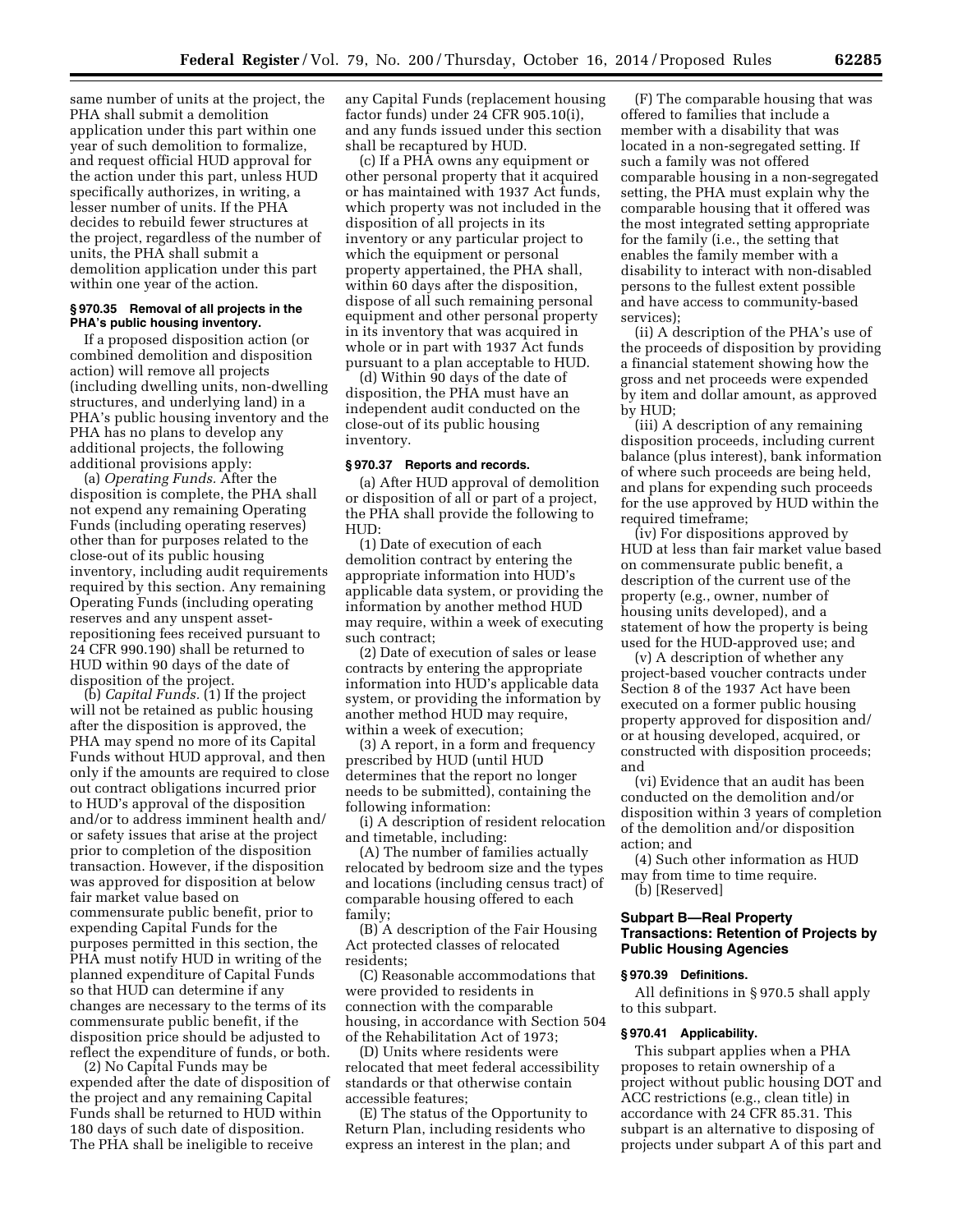is another option available to PHAs to determine the future of their public housing stock. Actions under this subpart may especially assist PHAs in preserving their public housing stock.

# **§ 970.43 Removal of a project from public housing without a transfer to a third party.**

(a) *General.* HUD's regulations at 24 CFR 85.31 provide that except as otherwise provided by federal statutes, real property will be used for the originally authorized purpose as long as needed for that purpose, and the grantee shall not dispose of or encumber its title or other interests. When real property is no longer needed for the originally authorized purpose, the grantee will request disposition instructions from HUD. Section 18 of the 1937 Act and subpart A of this part covers the procedures that PHAs must follow if they choose to sell or otherwise transfer title of the property, except as stated in § 970.43(b).

(b) *Retention of property (no PHA transfer of title).* Section 85.31 of HUD's regulations (24 CFR 85.31) permits a PHA to retain title of real property that is no longer needed for its originally authorized purpose, provided the PHA requests and is approved by HUD to retain the property. In order to approve a request under this section, HUD will generally require the PHA to compensate HUD for the federal government's equity in the project (computed by applying HUD's percentage of participation in the cost of the original purchase or construction to the FMV of the property and subsequent modernization), but the PHA could request an exception to this repayment requirement, for good cause, in accordance with 24 CFR 85.6(c). If HUD finds the PHA has shown good cause for retaining the project under this section, HUD will release the ACC and DOT on the project. HUD's approval may require the PHA to enter into certain use restrictions, or may impose other requirements to ensure that the property is used for the HUD-approved purposes for a certain length of time.

#### **§ 970.45 Specific criteria for HUD approval of requests under this subpart.**

(a) *Minimum requirements.* The PHA shall comply with HUD requirements and application procedures relative to this subpart. At a minimum, to obtain HUD approval under this subpart, a PHA must demonstrate that:

(1) The project is no longer needed for the operation of public housing; and

(2) There is good cause for the action (and, if applicable, for any request for an exception to the repayment requirement).

(b) *Retention requests.* HUD may accept retention of title requests under this subpart in three instances:

(1) Retention of projects that include dwelling units (e.g., in order to leverage the property or attach project-based assistance under section 8 of the 1937 Act), as well as appurtenant equipment, and personal property, in accordance with all program requirements, so that the project can be better operated and maintained as long-term low-income housing;

(2) Retention of vacant land (e.g., to retain limited green-space as part of a mixed-finance redevelopment); and

(3) Retention of a central warehouse building or other non-dwelling structure (e.g., if the structure is no longer needed).

(c) *Form of application.* Applications for retentions under this part shall be submitted in the form and manner prescribed by HUD. The supporting information shall include:

(1) A certification that the PHA has specifically authorized the retention action in its PHA Plan or significant amendment to that plan unless the PHA is a Qualified PHA under the Housing and Economic Recovery Act of 2008 (HERA), and the proposed action is consistent with any plans, policies, assessments, or strategies prepared pursuant to the PHA Plan, such as the deconcentration plan (24 CFR 903.2) and the obligation to affirmatively further fair housing (42 U.S.C. 3608(e)(5)). In the case of a qualified PHA, the PHA must describe the proposed retention at its required annual public hearing (or a second public hearing if it determines to submit an application for retention between its annual public hearings). Qualified PHAs must also comply with §§ 970.12 and 970.7(c)(19) regarding civil rights and fair housing requirements in connection to 24 CFR part 903 and PHA Plans;

(2) A description of all identifiable property (including dwelling and nondwelling units, bedroom size, and whether the units meet the accessibility requirements of Section 504 of the Rehabilitation Act of 1973 (29 U.S.C. 794) and HUD's implementing regulations at 24 CFR part 8, other improvements, and land (acreage and legal description) in the project proposed for retention; and equipment and personal property appurtenant to the project proposed for retention;

(3) The number of vacant units proposed for retention and a narrative explanation for the reasons for the vacancies (e.g., health/safety issues, occupancy consolidation, emergency relocation due to disaster);

(4) A description of the future ownership structure of the project by the PHA (e.g., fee title by the PHA, ownership by the PHA's instrumentality, ownership by a Limited Partnership or LLC that is controlled by the PHA);

(5) The anticipated future use of the project after HUD approval under this part, including any rehabilitation of units and/or demolition and any anticipated subsidies (e.g., low-income housing tax credits Section 8 projectbased vouchers, Section 8 tenant-based vouchers) that the PHA expects will be used for future dwelling that will be operated as housing for low-income families on the site of the former project;

(6) A general timetable for the proposed action, including the anticipated relocation start date, if applicable, and the anticipated transfer date to an instrumentality, limited partnership or LLC, if applicable;

(7) A statement and other supporting documentation justifying the proposed action, including a statement justifying a waiver to the repayment provision of 24 CFR 85.31 based on 24 CFR 85.6(c) if applicable. Such a statement shall include:

(i) A detailed description of the proposed future use of the project, including a description of any housing that will be located on the property after de-federalization under this part, including the number of units, bedroom sizes, accessibility, affordability, and priorities for displaced residents;

(ii) The proposed length of time in which the PHA will maintain the former project for the proposed future use (HUD will generally require the proposed future use remain as such for not less than 30 years, but will consider other factors such as the extent of public benefits (e.g., number of affordable units) arising from the proposed action of the property in determining if a period of less than 30 years is acceptable); and

(iii) The proposed legal documentation (e.g., use restriction, provision in ground lease, declaration of restrictive covenant) the PHA proposes to ensure the approved use.

(8) A description of any displacement of residents (temporary or permanent) that will occur based on this action, along with a certification that the PHA will comply with the URA and has a written relocation plan on file at its central office that includes:

(i) The estimated number of individual residents and families to be displaced, if any (and whether the relocation is temporary or permanent);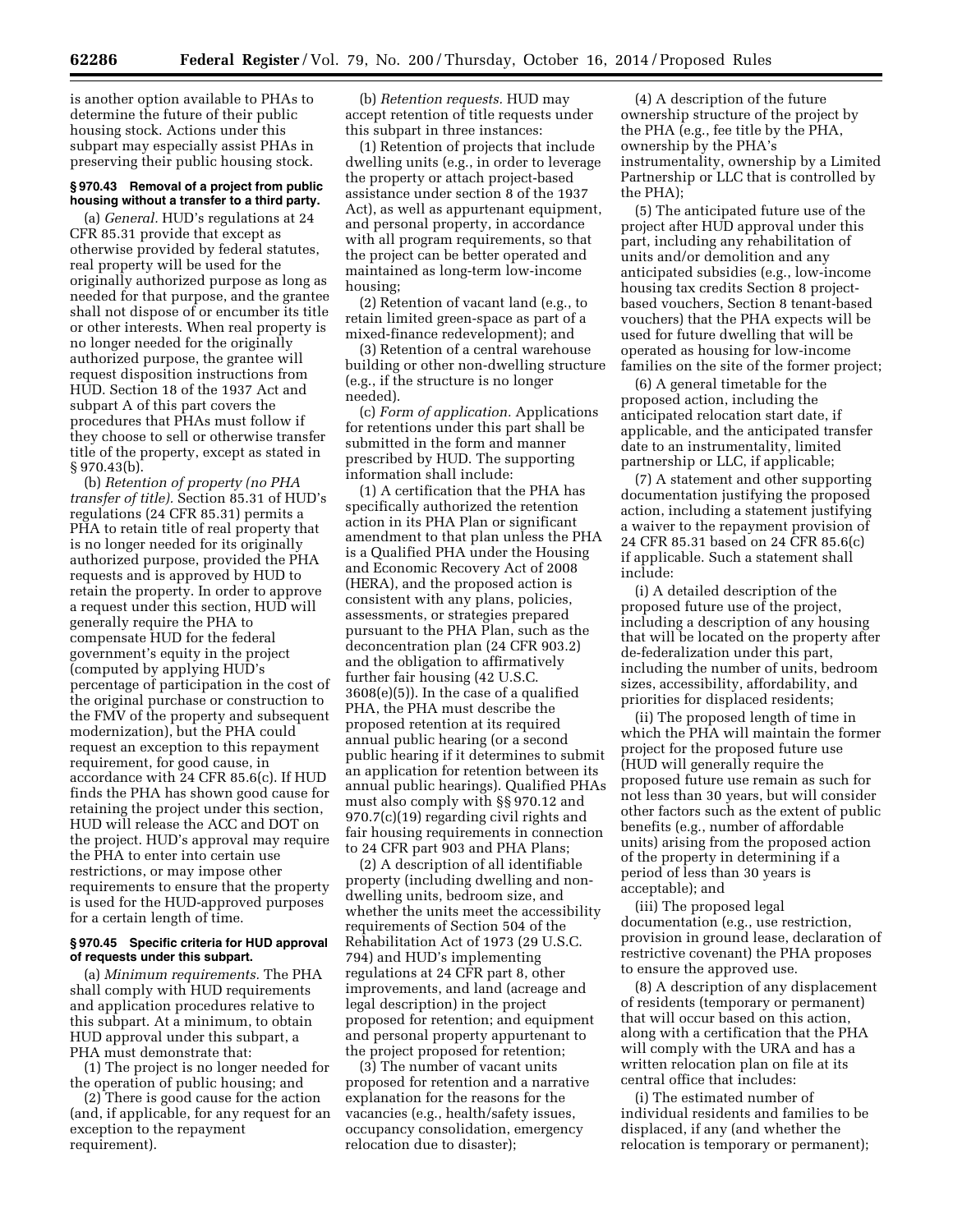(ii) The housing resources the PHA will provide to displaced residents, if any; and

(iii) The type of housing counseling services, including mobility counseling, to be provided to displaced residents, if any;

(iv) An estimate of the costs for housing counseling services and resident relocation, and the expected source for payment for these expenses;

(v) A plan for determining the housing needs of any displaced residents with disabilities and offering them comparable housing that includes the accessibility features needed by the resident with a disability in the most integrated setting appropriate for the resident (i.e., the setting that enables the resident with a disability to interact with non-disabled persons to the fullest extent possible and have access to community-based services);

(9) A description with supporting evidence of the PHA's consultations with any residents who are residing in the project; the resident council (if any), the resident management corporation for the project, if any; the PHA-wide resident organization, if any; and the Resident Advisory Board (RAB). Supporting evidence shall include: A description of the process of the consultations summarizing the dates, meetings, and issues raised by the residents and the PHA's responses to those issues; meeting sign-in sheets; any written comments submitted by affected residents/groups along with the PHA's responses to those comments; any certifications or other written documentation that the PHA receives from the RAB (or equivalent body) and resident council regarding resident support or opposition; a description and/or documentation evidencing that the PHA communicated with affected residents and other required groups in a manner that was effective for persons with hearing, visual, and other communications-related disabilities consistent with 24 CFR 8.6 and that public hearing facilities and services were physically accessible to persons with disabilities, and that appropriate translations were provided for Limited English Proficient (LEP) individuals;

(10) Where the PHA is requesting a waiver of the requirement for the application of proceeds for repayment of outstanding development debt, the PHA must request such a waiver in its application. However, modernization debt, such as Capital Fund Financing Program (CFFP) debt, Energy Performance Contracting (EPC) debt, and Operating Fund Financing Program (OFFP) debt cannot be waived and repayment is required;

(11) In the case where the PHA has applied for and/or been approved for financing under any HUD program (including CFFP, the OFFP, and the EPC program) or any other financing requested pursuant to section 30 of the 1937 Act (42 U.S.C. 1437z–2)), a legal opinion that the proposed retention action is permitted pursuant to the legal documentation associated to that program;

(12) A copy of a resolution by the PHA's Board of Commissioners approving the retention under this part;

(13) Evidence that the application was developed in consultation with local government officials. Supporting evidence should include a signed and dated letter in support of the application from the chief executive officer of the unit of local government;

(14) An approved environmental review of the proposed action under this part in accordance with 24 CFR part 50 or 58, including acting in accordance with the applicable environmental justice principles;

(15) A civil rights certification in a form and manner prescribed by HUD whereby the PHA certifies:

(i) A description of how the proposed action under this part will help the PHA meet its affirmative obligations including, but not limited to, the obligation and to overcome discriminatory effects of the PHA's use of 1937 Act funds pursuant to part 1 of this title and the obligations to deconcentrate poverty (24 CFR part 903, subpart A) and affirmatively further fair housing (42 U.S.C. 3608(e)(5)); and

(ii) It does not have any outstanding charges from HUD (or a substantially equivalent state or local fair housing agency) concerning a violation of the Fair Housing Act or substantially equivalent state or local fair housing law proscribing discrimination because of race, color, religion, sex, national origin, disability, or familial status.

(iii) It is not a defendant in a Fair Housing Act lawsuit filed by the Department of Justice;

(iv) It does not have outstanding letters of findings identifying noncompliance under title VI of the Civil Rights Act of 1964, section 504 of the Rehabilitation Act of 1973, or section 109 of the Housing and Community Development Act of 1974; and

(v) It has not received a cause determination from a substantially equivalent state or local fair housing agency concerning a violation of provisions of a state or local law proscribing discrimination in housing based on sexual orientation, gender identity, or source of income;

(vi) Additional supporting information that may be requested by HUD, if applicable, that shows that the proposed action will not maintain or increase segregation on the basis of race, ethnicity, or disability and will not otherwise violate applicable nondiscrimination or equal opportunity requirements, including a description of any affirmative efforts to prevent discriminatory effects;

(16) A certification that the PHA will comply with this part and the terms and conditions of the HUD retention approval, including, if applicable, monitoring the future use of a former project, for compliance with HUD's approval; and

(17) Any additional information requested by and determined to be necessary to HUD to support the proposed retention action, and to assist HUD in making a determination to approve or disapprove the application under this part.

# **PART 972—CONVERSION OF PUBLIC HOUSING TO TENANT-BASED ASSISTANCE**

■ 2. The authority citation for part 972 continues to read as follows:

**Authority:** 42 U.S.C. 1437t, 1437z–5, and 3535(d).

# **Subpart A—Required Conversion of Public Housing Developments**

■ 3. Revise § 972.103 to read as follows:

#### **§ 972.103 Definition of ''conversion.''**

For purposes of this subpart, the term ''conversion'' means the removal of public housing units from the inventory of a PHA, and the replacement of the converted project or portion with tenant-based assistance. The term ''conversion,'' as used in this subpart, does not necessarily mean the physical removal of the public housing development.

# **Subpart B—Voluntary Conversion of Public Housing Developments**

■ 4. Revise § 972.203 to read as follows:

#### **§ 972.203 Definition of ''conversion.''**

For purposes of this subpart, the term ''conversion'' means the removal of public housing units from the inventory of a PHA, and the replacement of the converted project or portion with tenant-based assistance. The term ''conversion,'' as used in this subpart, does not necessarily mean the physical removal of the public housing development.